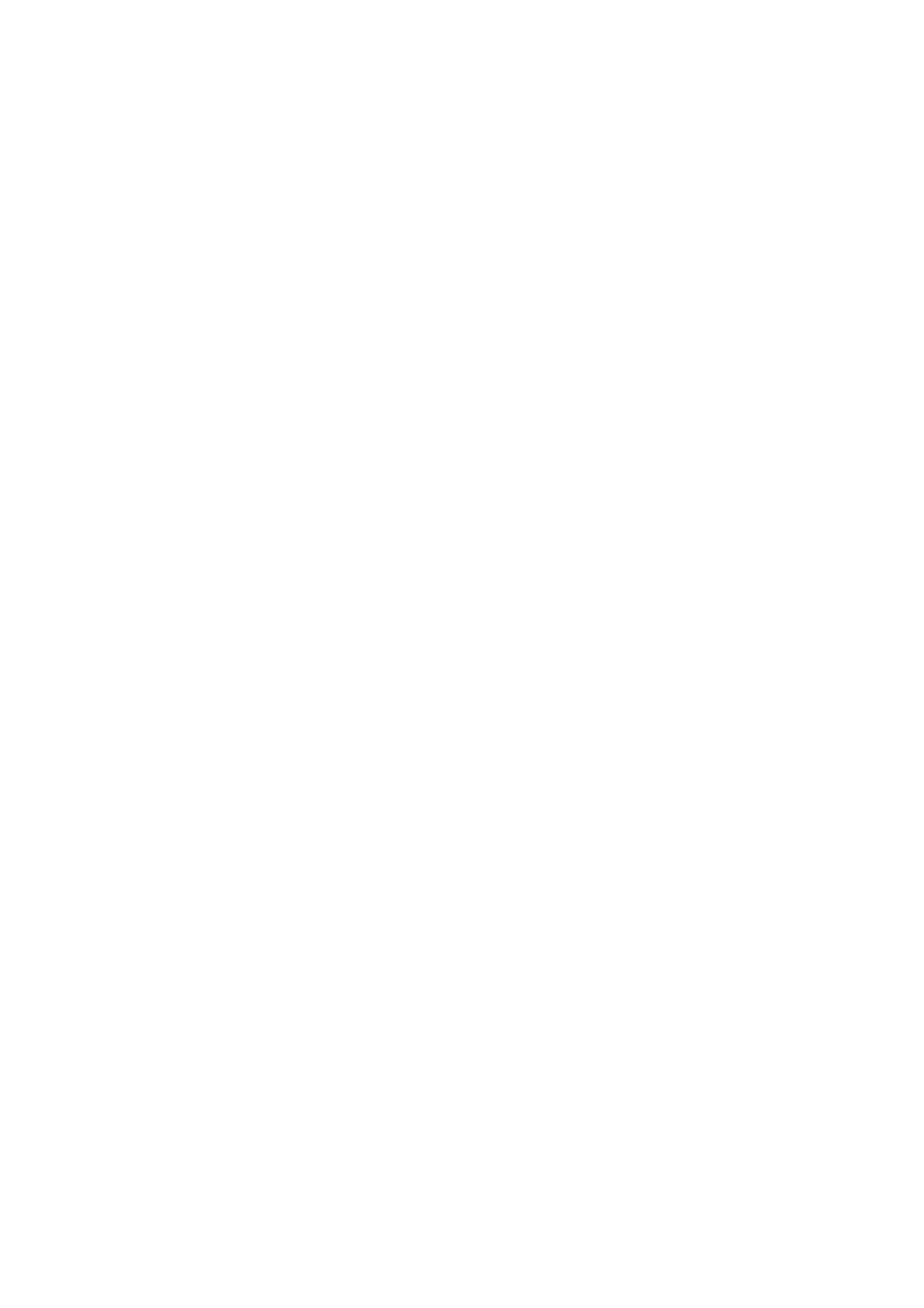### **LIST OF RESOLUTIONS**

- [No. I](#page-4-0) Approval of the Annual Report of the Director General on the Activities of the OIE in 2005 and the Report on the Animal Disease Status World-wide in 2005 and the Beginning of 2006
- [No. II](#page-5-0) Approval of the Report of the Director General on the Management, Activities and Administrative Work of the OIE in 2005
- [No. III](#page-6-0) Approval of the Financial Report for the 79th Financial Year of the OIE (1 January – 31 December 2005)
- [No. IV](#page-7-0) Financial Contributions from OIE Member Countries for 2007
- [No. V](#page-9-0) Budgetary Income and Expenses for the 81st Financial Year of the OIE (1 January – 31 December 2007)
- [No. VI](#page-10-0) Setting up a new financial mechanism for the Regional Representations
- [No VII](#page-11-0) Authorisation to affect part of the surplus of the 79th Financial Year of the OIE to the 2006 budget
- [No. VIII](#page-12-0) Renewal of the appointment of the External Auditor
- [No. IX](#page-13-0) Acknowledgements to the Governments and Regional Organisations of Member Countries that made Voluntary Contributions or Subsidies to the OIE, or participated in the Organisation of OIE Meetings
- [No. X](#page-14-0) Director General's Work Programme for 2006-2008
- [No XI](#page-15-0) Work programme for 2007
- [No. XII](#page-16-0) Authorisation given to the Director General to undertake a study and, if necessary, to propose, in May 2007 a modification to the number of categories of contributions in order to allow the OIE to implement the activities provided for in the 4th Strategic Plan
- [No. XIII](#page-17-0) Agreement between OIE and AOAD
- [No. XIV](#page-18-0) Agreement between OIE and ECOWAS
- [No. XV](#page-19-0) Agreement between OIE and WAVLD
- No. XVI Agreement between OIE and ICMM
- [No. XVII](#page-21-0) Agreement between OIE and IEC
- [No. XVIII](#page-22-0) Terms of Reference of the Regional Commissions of the OIE
- [No. XIX](#page-27-0) Modification of the composition of the Laboratories Commission
- [No. XX](#page-28-0) Amendments to the *Aquatic Animal Health Code*
- [No. XXI](#page-29-0) Amendments to the OIE *Terrestrial Animal Health Code*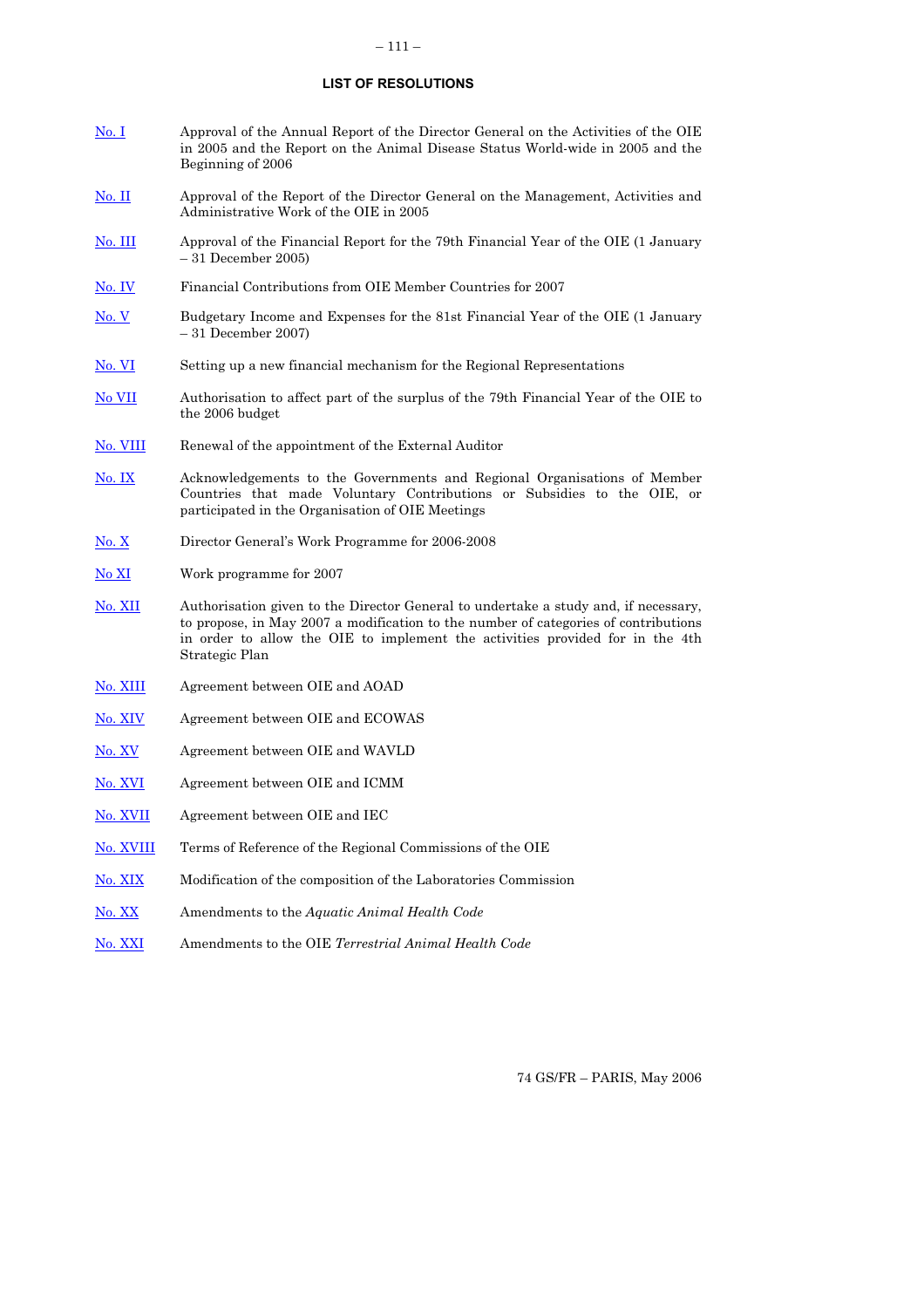| No. XXII   | Animal Production Food Safety                                                                                                                             |
|------------|-----------------------------------------------------------------------------------------------------------------------------------------------------------|
| No. XXIV   | Animal Welfare                                                                                                                                            |
| No. XXV    | Adoption of the fifth edition of the <i>Manual of Diagnostic Tests for Aquatic Animals</i>                                                                |
| No. XXVI   | Recognition of the Foot and Mouth Disease Status of Member Countries                                                                                      |
| No. XXVII  | Recognition of the Bovine Spongiform Encephalopathy Status of Member Countries                                                                            |
| No. XXVIII | Recognition of Member Countries Free Status from Rinderpest Infection and<br>Rinderpest Disease                                                           |
| No. XXIX   | Recognition of the Contagious Bovine Pleuropneumonia Status of Member<br>Countries                                                                        |
| No. XXX    | Study of the Procedure to Expedite the Process for the Recognition of a Foot and<br>Mouth Disease Free Zone during an Outbreak of FMD in a Member Country |
| No. XXXI   | Adoption of three draft chapters for the <i>Manual of Diagnostic Tests and Vaccines for</i><br><i>Terrestrial Animals</i>                                 |
| No. XXXII  | Recognition and implementation of OIE standards for the validation and<br>registration of diagnostic assays by Member Countries                           |
| No. XXXIII | List of Antimicrobials of Veterinary Importance                                                                                                           |
| No. XXXIV  | Future approaches needed to ensure that veterinary education meets societal<br>demands                                                                    |
| No. XXXV   | Economic and social justification for investment in animal health and zoonoses                                                                            |

[No. XXXVI](#page-56-0) Composition of the Sub Commission for the South East Asia Foot and Mouth Disease (SEAFMD) Campaign

 $\mathcal{L}=\mathcal{L}$  , we have the set of  $\mathcal{L}=\mathcal{L}$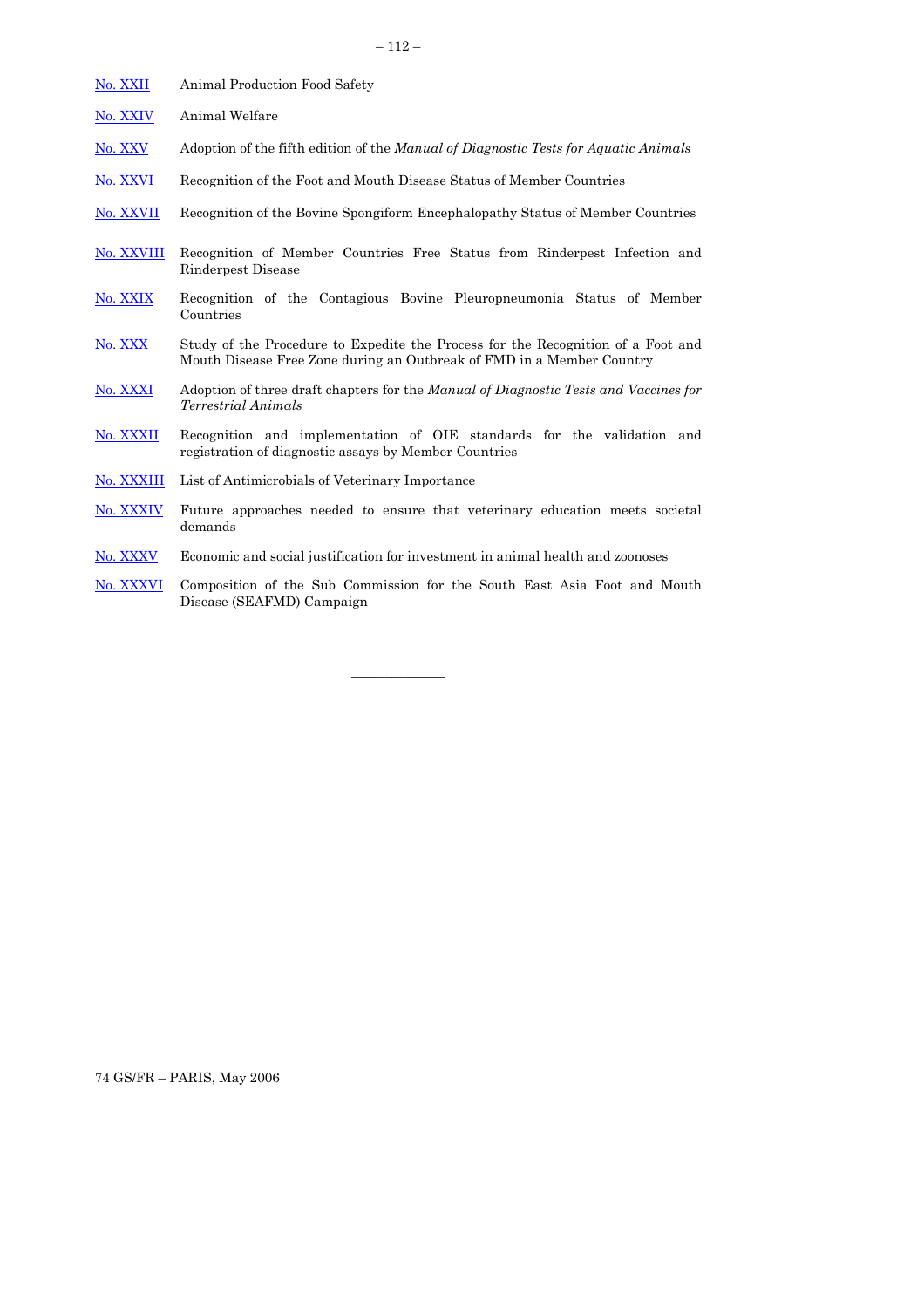## $-113-$

# RESOLUTION No. I

# <span id="page-4-0"></span>**Approval of the Annual Report of the Director General on the Activities of the OIE in 2005 and the Report on the Animal Disease Status World-wide in 2005 and the Beginning of 2006**

In accordance with Article 6 of the Organic Rules of the OIE,

## THE COMMITTEE

#### RESOLVES

to approve the Annual Report of the Director General on the Activities of the OIE in 2005 (74 SG/1) and the Report on the Animal Disease Status World-wide in 2005 and the beginning of 2006 (74 SG/2).

(Adopted by the International Committee of the OIE on 24 May 2006)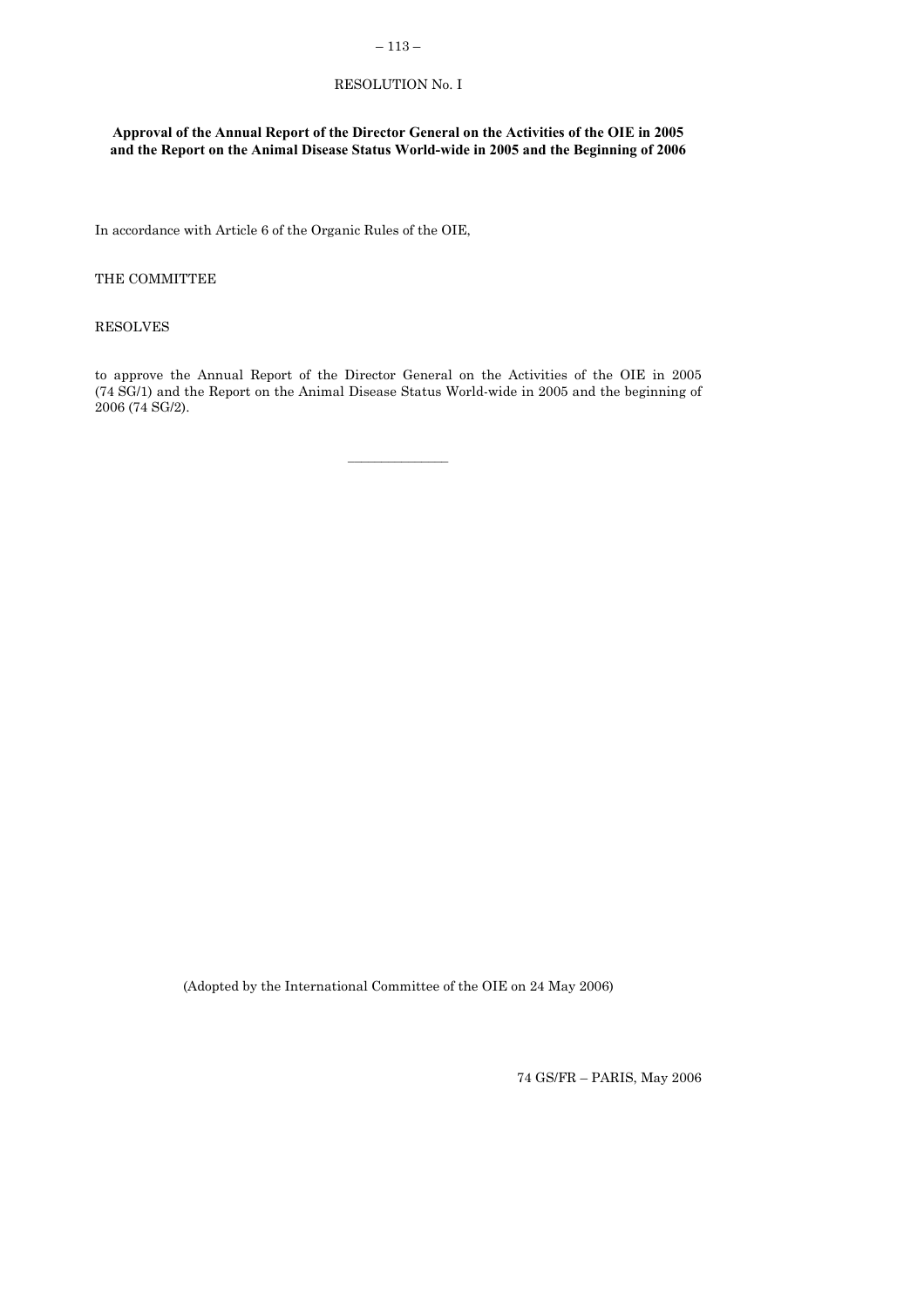# $-114-$

# RESOLUTION No. II

# <span id="page-5-0"></span>**Approval of the Report of the Director General on the Management, Activities and Administrative Work of the OIE in 2005**

In accordance with Article 6 of the Organic Rules of the OIE,

## THE COMMITTEE

RESOLVES

to approve the Report of the Director General on the Management, Activities and Administrative Work of the OIE during the 79th Financial Year (1 January – 31 December 2005) (74 SG/3).

 $\overline{\phantom{a}}$ 

(Adopted by the International Committee of the OIE on 26 May 2006)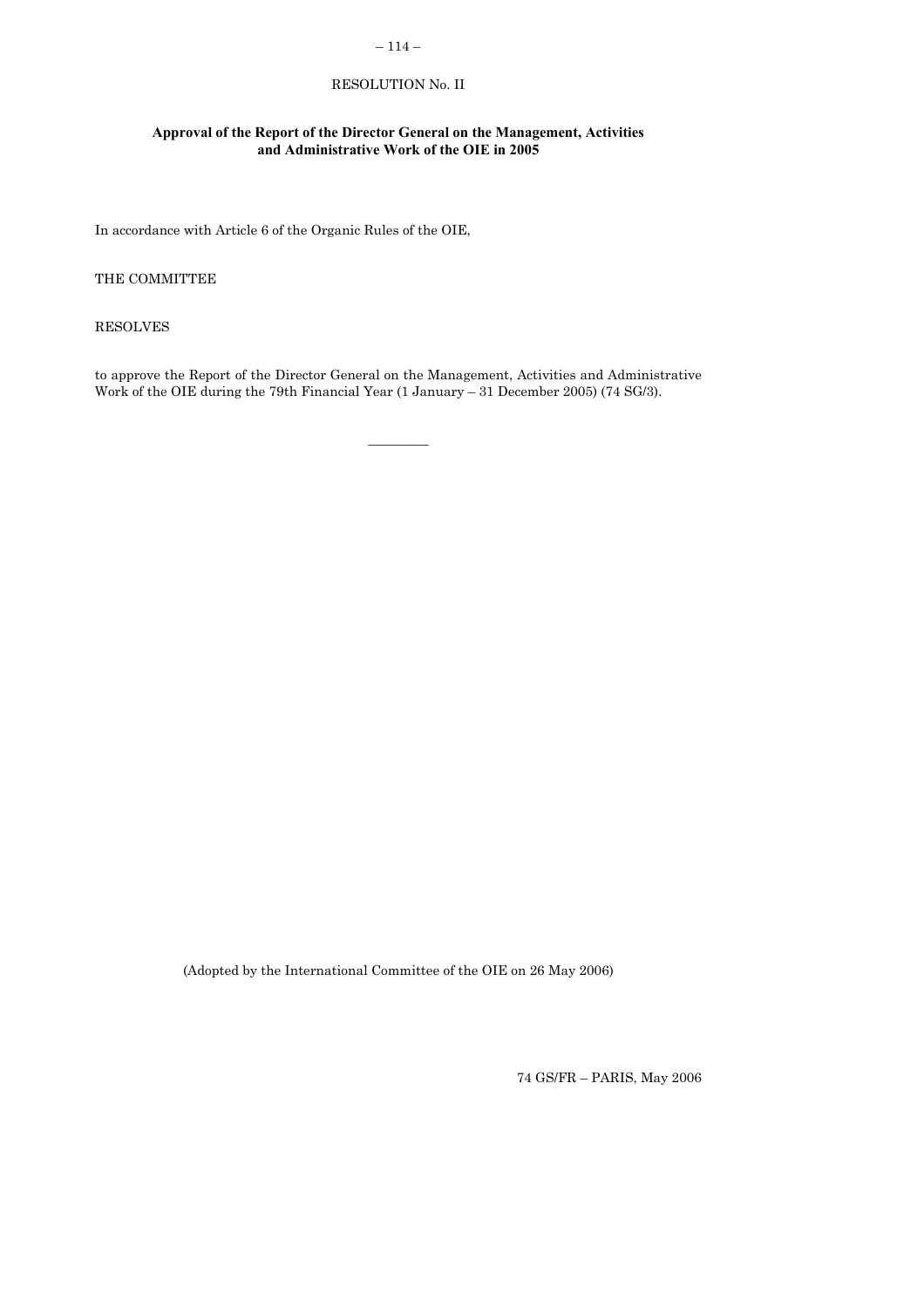# $-115-$

# RESOLUTION No. III

# <span id="page-6-0"></span>**Approval of the Financial Report for the 79th Financial Year of the OIE (1 January – 31 December 2005)**

In application of Article 15 of the Internal Statutes and Article 6 of the Organic Rules of the OIE,

### THE COMMITTEE

RESOLVES

to approve the Financial Report for the 79th Financial Year of the OIE (1 January – 31 December 2005) (74 SG/4).

 $\overline{\phantom{a}}$ 

(Adopted by the International Committee of the OIE on 26 May 2006)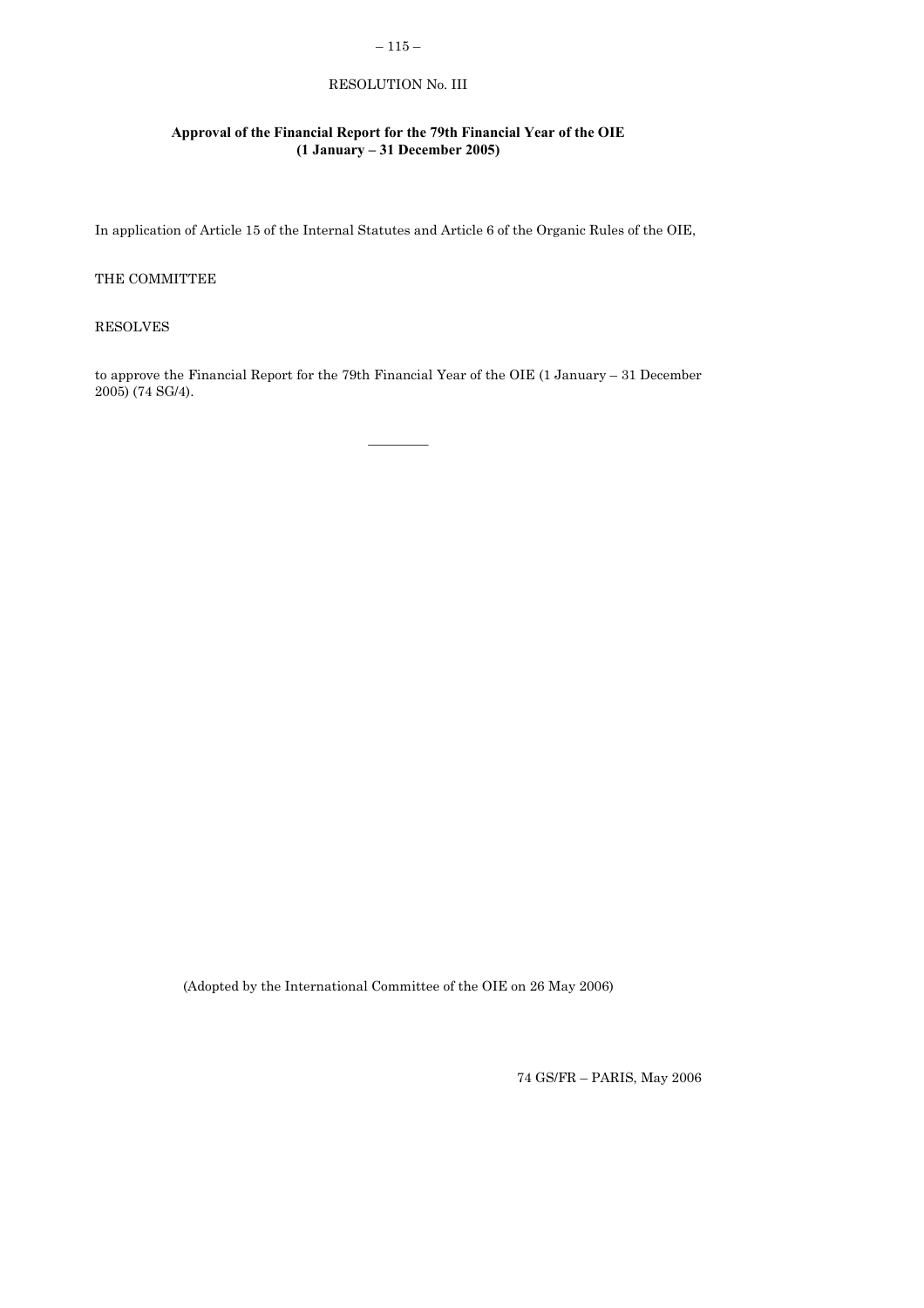# $-116-$

# RESOLUTION No. IV

# **Financial Contributions from OIE Member Countries for 2007**

<span id="page-7-0"></span>**RESERVED ON DELEGATES**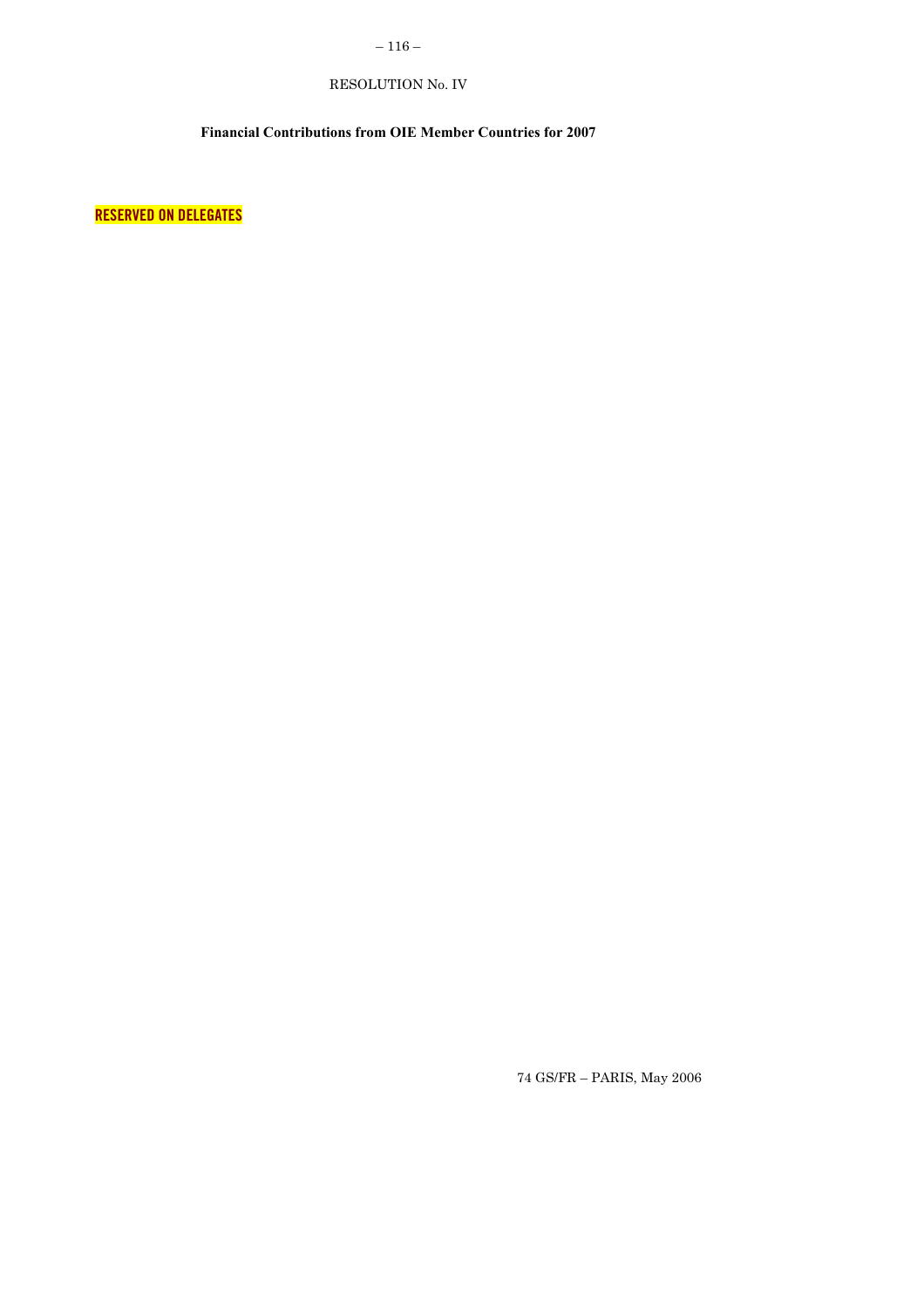# $-117-$

# RESOLUTION No. V

### **Budgetary Income and Expenses for the 81st Financial Year of the OIE (1 January – 31 December 2007)**

**RESERVED ON DELEGATES**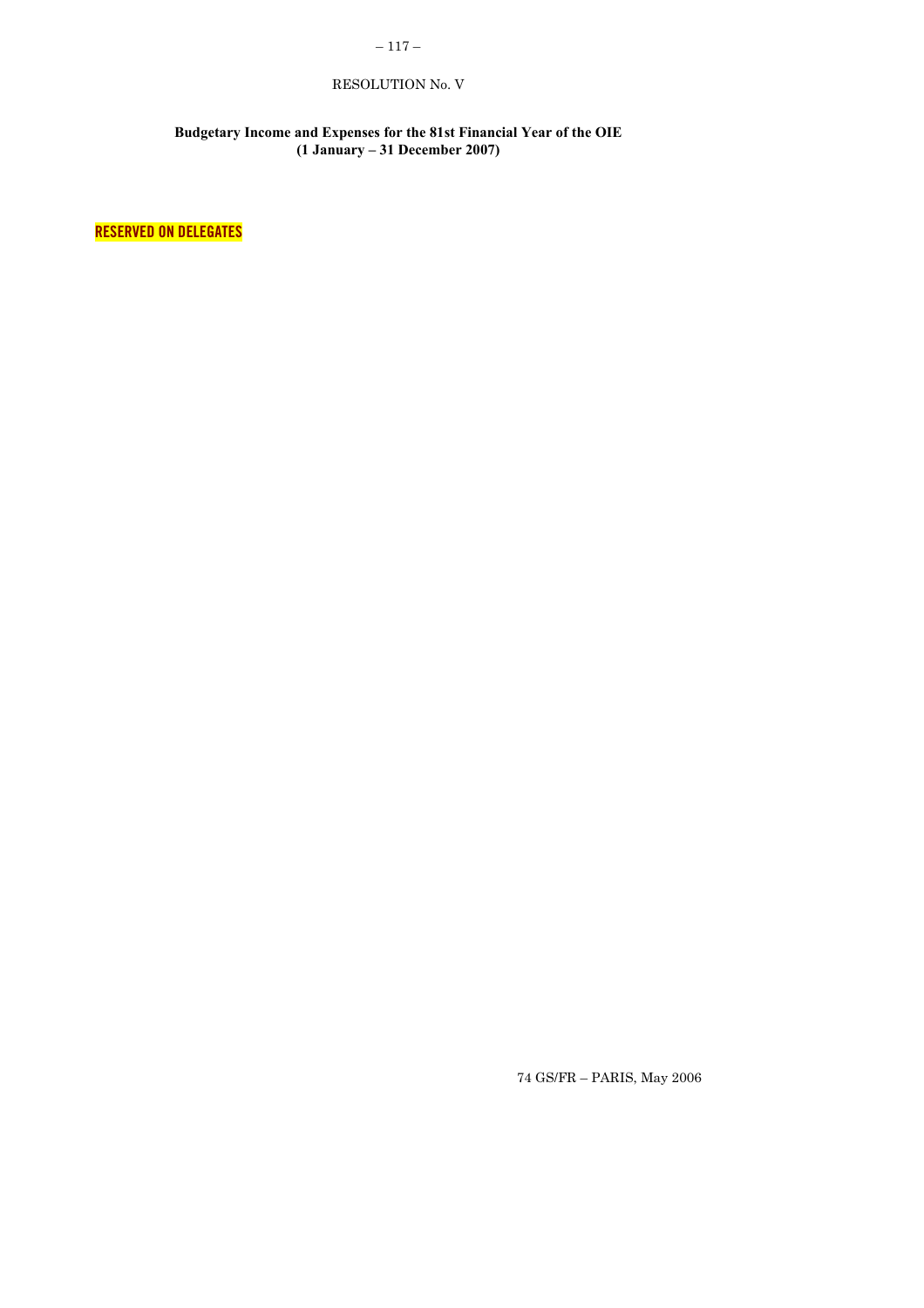#### $-118-$

## RESOLUTION No. VI

#### <span id="page-9-0"></span>**Setting up a new financial mechanism for the Regional Representations**

## **GIVEN**

Resolution No. XVII, adopted by the International Committee on 27 May 2005, authorising the Director General of the OIE to propose, in May 2006, a new mechanism, in order to allow the Central Bureau and the Regional Representations to implement the global and regional activities planned by the 4th Strategic Plan,

The proposal by the Director General contained in document 74 SG/6,

#### THE COMMITTEE

#### DECIDES

- 1. To implement an increase of 20% in the value of the contribution unit for the 2007 Financial Year compared to that of the 2006 Financial Year.
- 2. To allocate, with effect from the 2007 Financial Year, funds corresponding to half of this increase to the financing of the Regional Representation corresponding to the Regional Commission of which a country is a member, the other half being allocated to the Regular Budget of the OIE, in order to implement the 4th Strategic Plan.
- 3. To allocate the share of these funds intended for the operation of the Regional Representations only on the basis of the contributions effectively paid by the contributing countries of each Regional Commission.
- 4. That the regional share of the contributions of countries attached to two or more Regional Commissions shall be deemed to be due to the Regional Representation corresponding to the Regional Commission to which the Member Country first belonged on its accession to the OIE,
- 5. That the present mechanism shall not invalidate existing or future financial commitments to the OIE made by the host countries of Regional Representations and Sub-Regional Offices as well as from other countries and organisations supporting the OIE.
- 6. That the percentage of the funds allocated to the Regional Representations under the present mechanism may subsequently be reviewed within the framework of the annual budgetary proposals presented to the International Committee.

 $\overline{\phantom{a}}$ 

(Adopted by the International Committee of the OIE on 26 May 2006)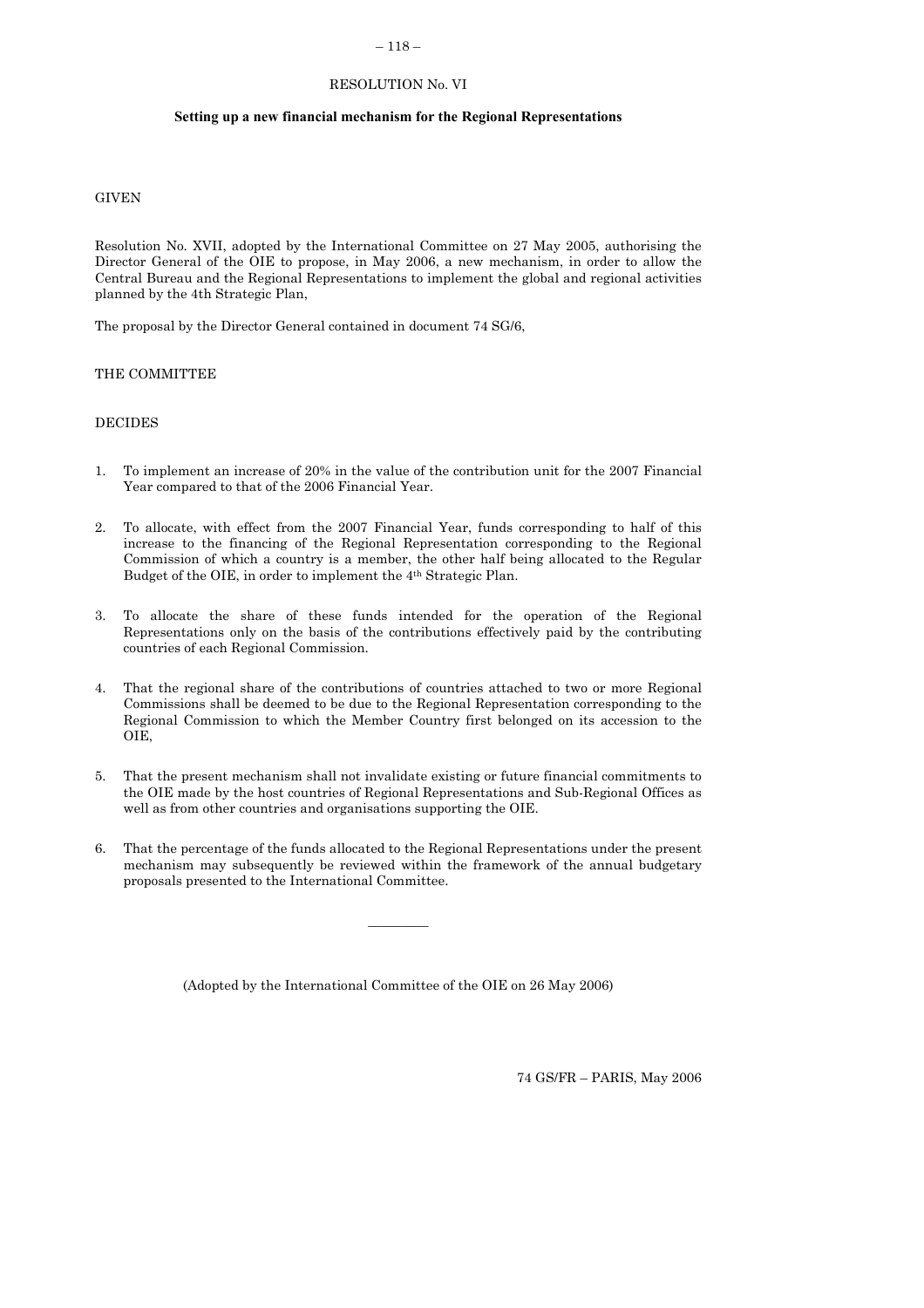# $-119-$

# RESOLUTION No. VII

#### **Authorisation to transfer part of the surplus of the 79th Financial Year of the OIE to the 2006 budget**

<span id="page-10-0"></span>**RESERVED ON DELEGATES**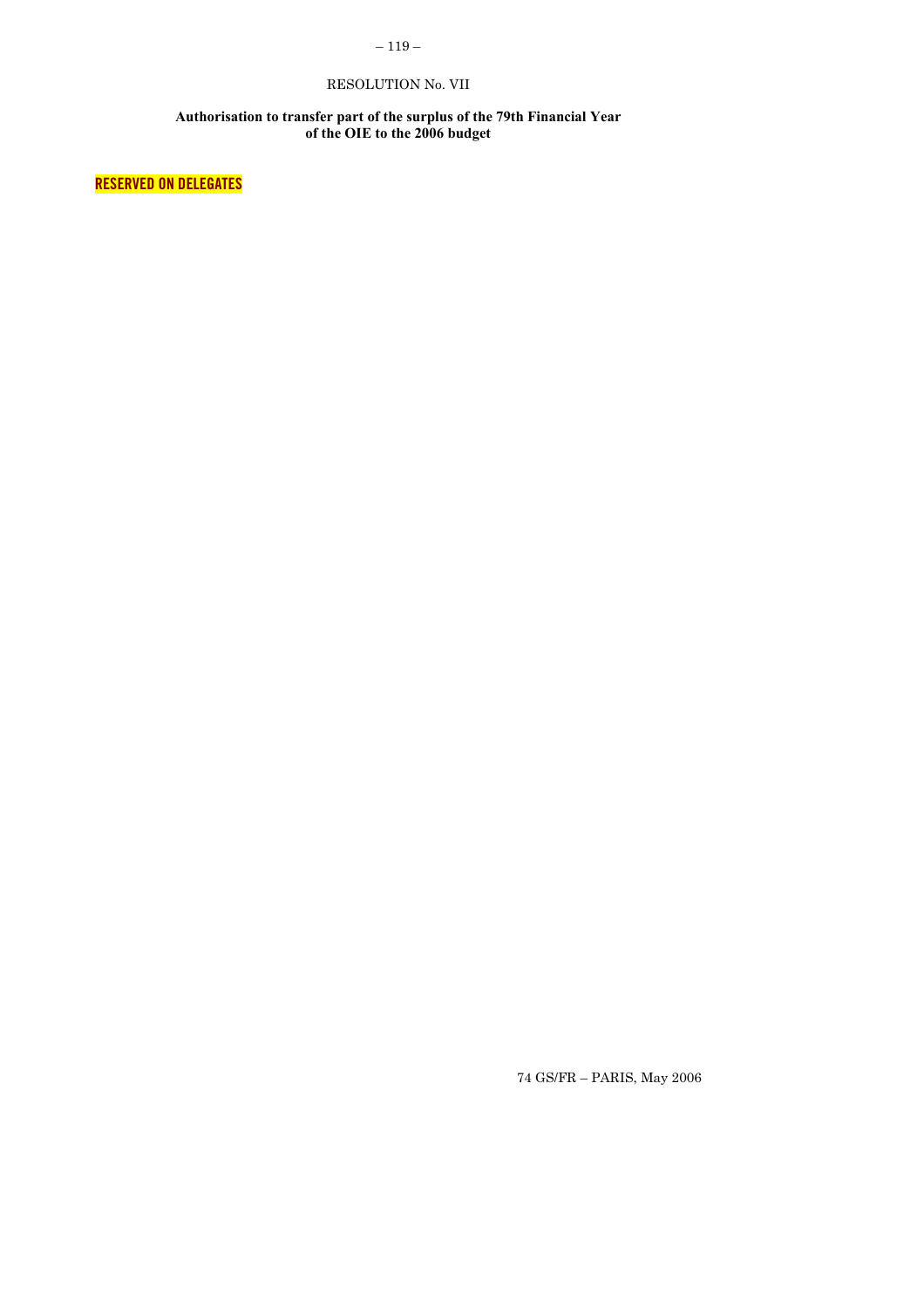# $-120-$

# RESOLUTION No. VIII

# **Renewal of the Appointment of the External Auditor**

<span id="page-11-0"></span>In accordance with Article 12.1. of the Financial Regulations concerning the appointment of the External Auditor and the renewal of her mandate,

## THE COMMITTEE

RESOLVES

To renew for a period of one year (2006) the mandate of Mrs Marie-Pierre Cordier as OIE External Auditor.

 $\frac{1}{2}$ 

(Adopted by the International Committee of the OIE on 26 May 2006)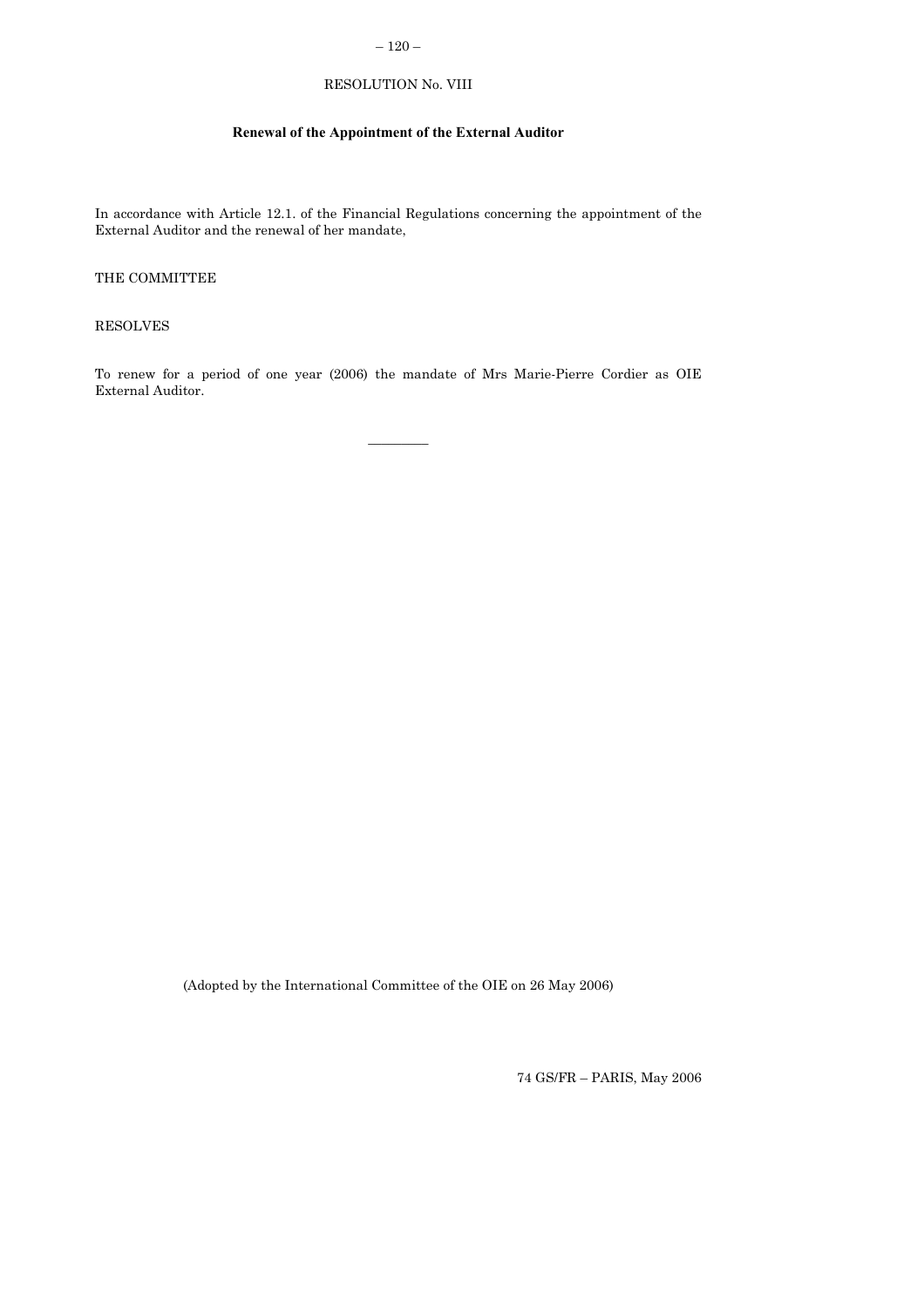## – 121 –

## RESOLUTION No. IX

### <span id="page-12-0"></span>**Acknowledgements to the Governments and Regional Organisations of Member Countries that made Voluntary Contributions or Subsidies to the OIE, or participated in the Organisation of OIE Meetings**

Having noted the voluntary contributions or subsidies received by the OIE in 2005,

## THE COMMITTEE

#### REQUESTS

The Director General to sincerely thank the Governments of:

- 1. Saudi Arabia, Argentina, Australia, Canada, Cyprus, Djibouti, United Arab Emirates, United States of America, France, Italy, Japan, Jordan, Kuwait, Lebanon, Lithuania, New Zealand, Qatar, Russia, Sudan, Syria, Thailand, Ukraine, Vietnam, Yemen, and the European Commission for their voluntary contributions or subsidies to the execution of the programmes of the OIE in 2005.
- 2. Argentina, Bahrain, Bulgaria, Republic of Korea, United Arab Emirates, Ecuador, United States of America, France, Georgia, Indonesia, Japan, Kuwait, Laos, Latvia, Lebanon, Malaysia, Mali, Morocco, Myanmar, Niger, Oman, Panama, Peru, Philippines, Romania, Russia, Sudan, Syria, Thailand, Turkey, Ukraine, Uruguay, Vietnam for their participation in the organisation of OIE regional conferences, seminars and workshops that were held during 2005.

(Adopted by the International Committee of the OIE on 26 May 2006)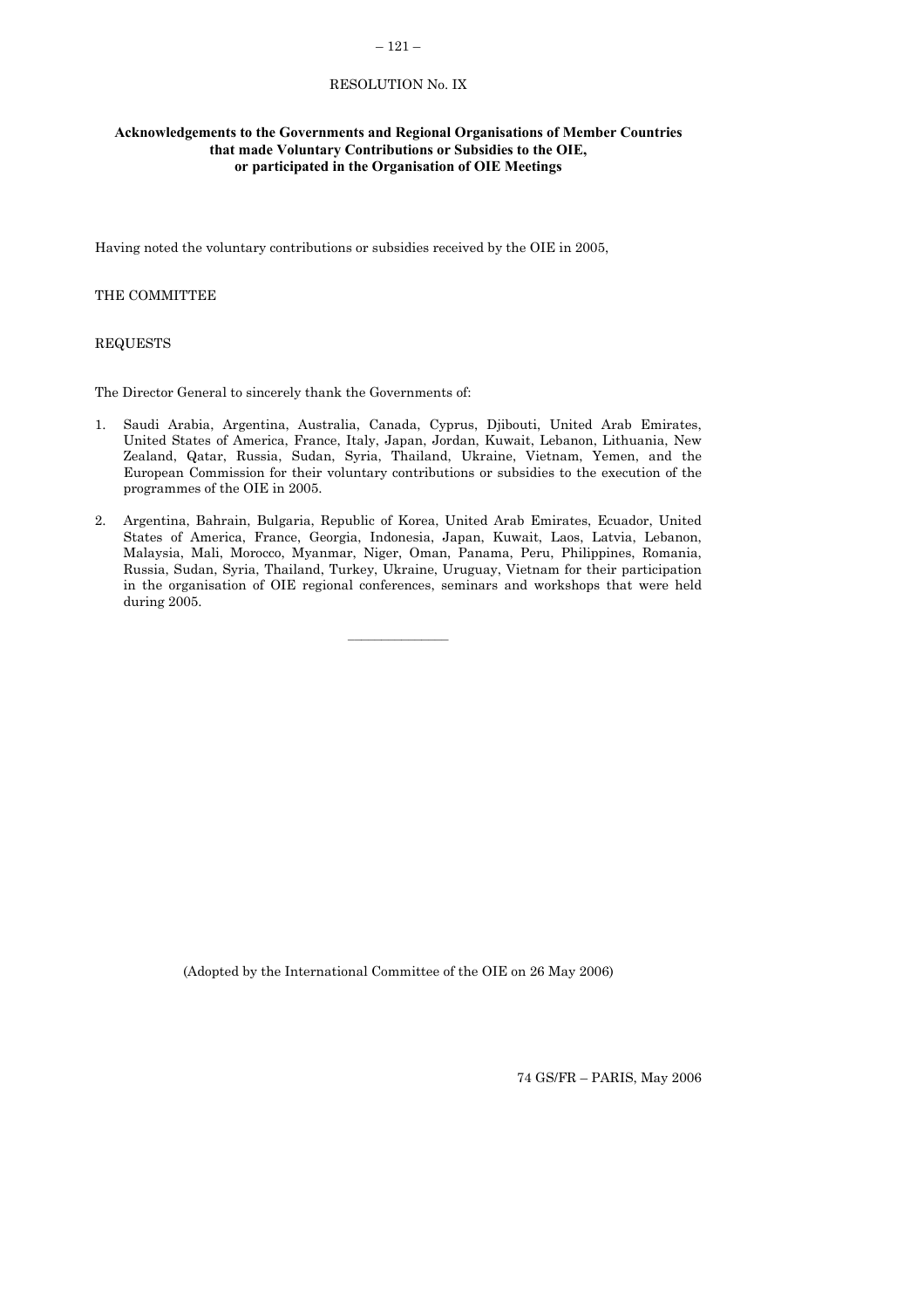# – 122 –

# RESOLUTION No. X

## **Director General's Work Programme for 2006-2008**

# <span id="page-13-0"></span>CONSIDERING

Resolution No X adopted by the International Committee during the 73rd General Session in May 2005,

The document 74 SG 23 presenting the Director General's Work Programme for 2006-2008, in compliance with the Fourth OIE Strategic Plan adopted by the International Committee on 27 May 2005,

THE COMMITTEE

## DECIDES

To approve the Director General's Work Programme for 2006-2008.

### REQUESTS

The Director General to prepare, according to the orientations of this Work Programme, annual programmes including the corresponding budgets.

 $\mathcal{L}=\mathcal{L}^{\mathcal{L}}$ 

(Adopted by the International Committee of the OIE on 26 May 2006)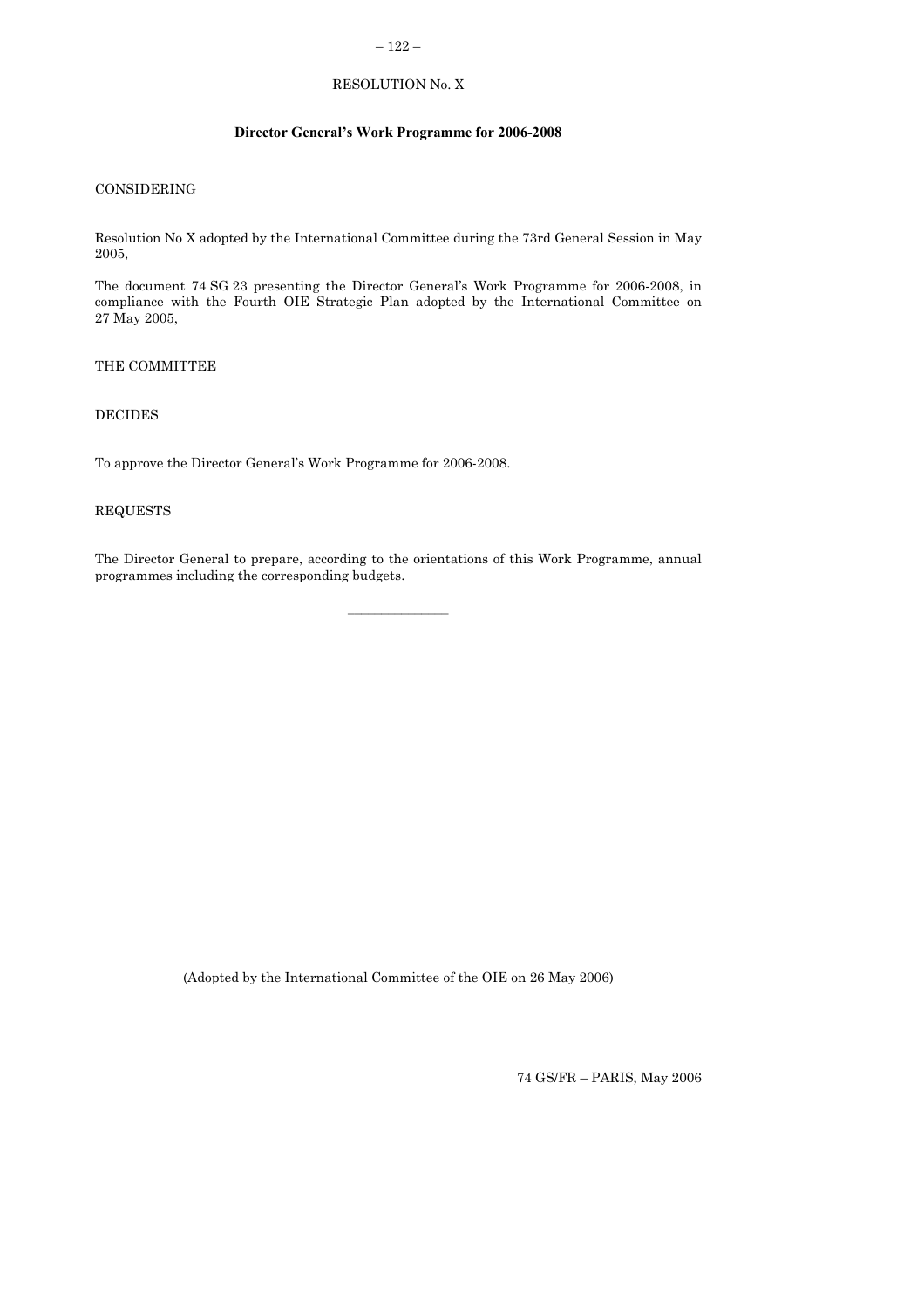## – 123 –

# RESOLUTION No. XI

### **Work Programme for 2007**

# <span id="page-14-0"></span>CONSIDERING

The examination and approval of the Fourth Strategic Plan by the International Committee during its 73rd General Session in May 2005,

Resolution No. X adopted by the International Committee during the 73rd General Session in May 2005,

## THE COMMITTEE, ON THE PROPOSAL OF THE ADMINISTRATIVE COMMISSION

#### DECIDES

To approve the 2007 Work Programme prepared by the Director General (Annex I of document 74SG/6).

#### RECOMMENDS THAT

Member Countries provide the necessary support to allow the Work Programme to be carried out, in the form of payment of both regular contributions and voluntary contributions or subsidies when possible.

 $\overline{\phantom{a}}$ 

(Adopted by the International Committee of the OIE on 26 May 2006)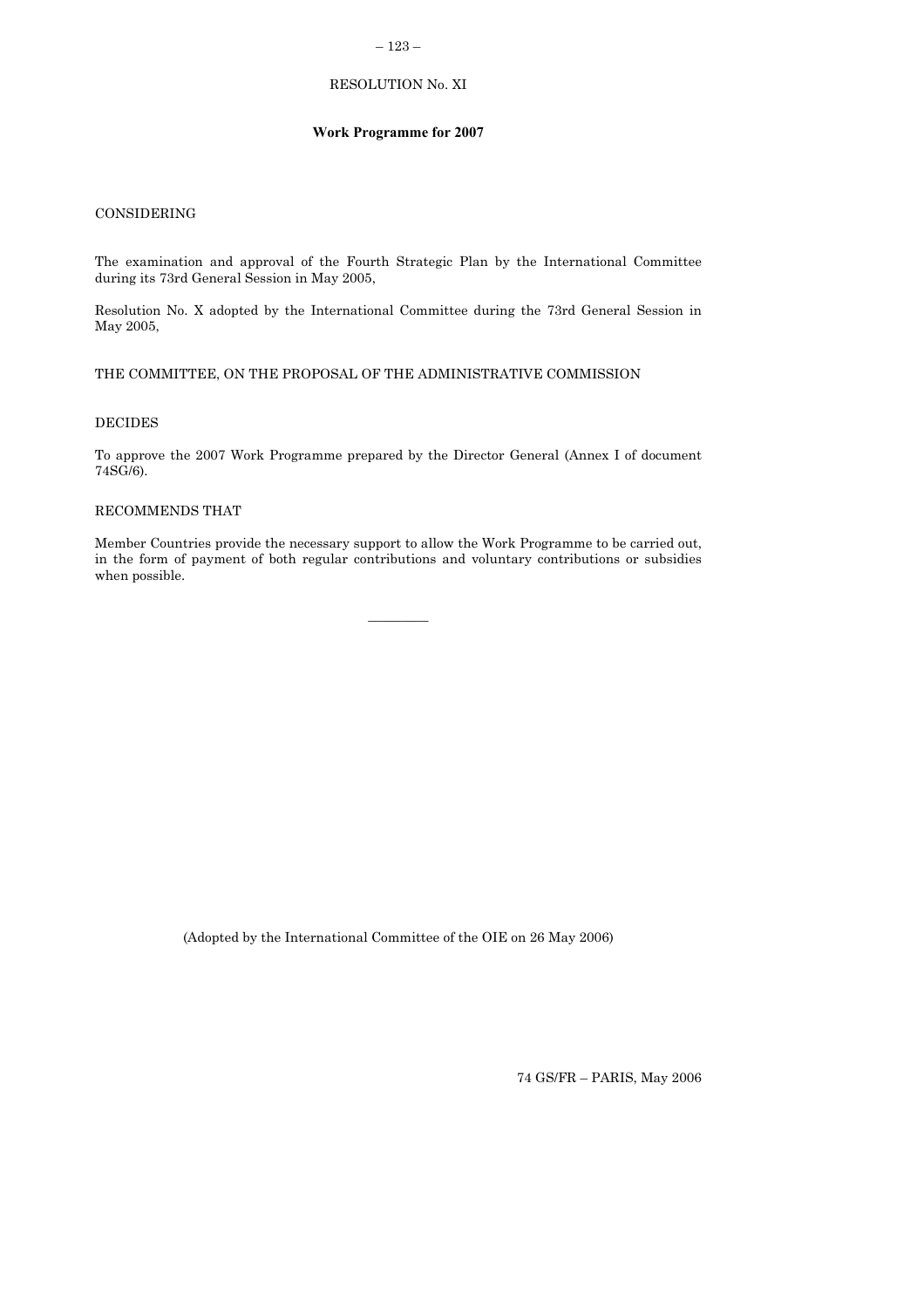## $-124-$

## RESOLUTION No. XII

## <span id="page-15-0"></span>**Authorising the Director General to undertake a study and, if necessary, to propose, in May 2007 a modification to the number of categories of contributions in order to allow the OIE to implement the activities provided for in the 4th Strategic Plan**

## **GIVEN**

The *Basic Texts* of the OIE and in particular Article 11 of the Organic Statutes,

The 4th Strategic Plan adopted by the International Committee on 27 May 2005 and in particular point 117, which states that a modification of the categories of contributions will be proposed to the International Committee for consideration,

That it is in the interest of Member Countries to be offered a different number of contribution categories,

That it is in the interest of the OIE to promote a more evenly balanced distribution in the choice offered to Member Countries regarding the different categories of contribution,

## THE COMMITTEE

## REQUESTS THE DIRECTOR GENERAL

- 1. To undertake a detailed study, including an analysis of the practices of other international organisations, with a view to proposing, if necessary, a modification to the number of categories of contributions.
- 2. To submit the proposed modification of the list of categories of contributions to the International Committee in May 2007.

(Adopted by the International Committee of the OIE on 26 May 2006)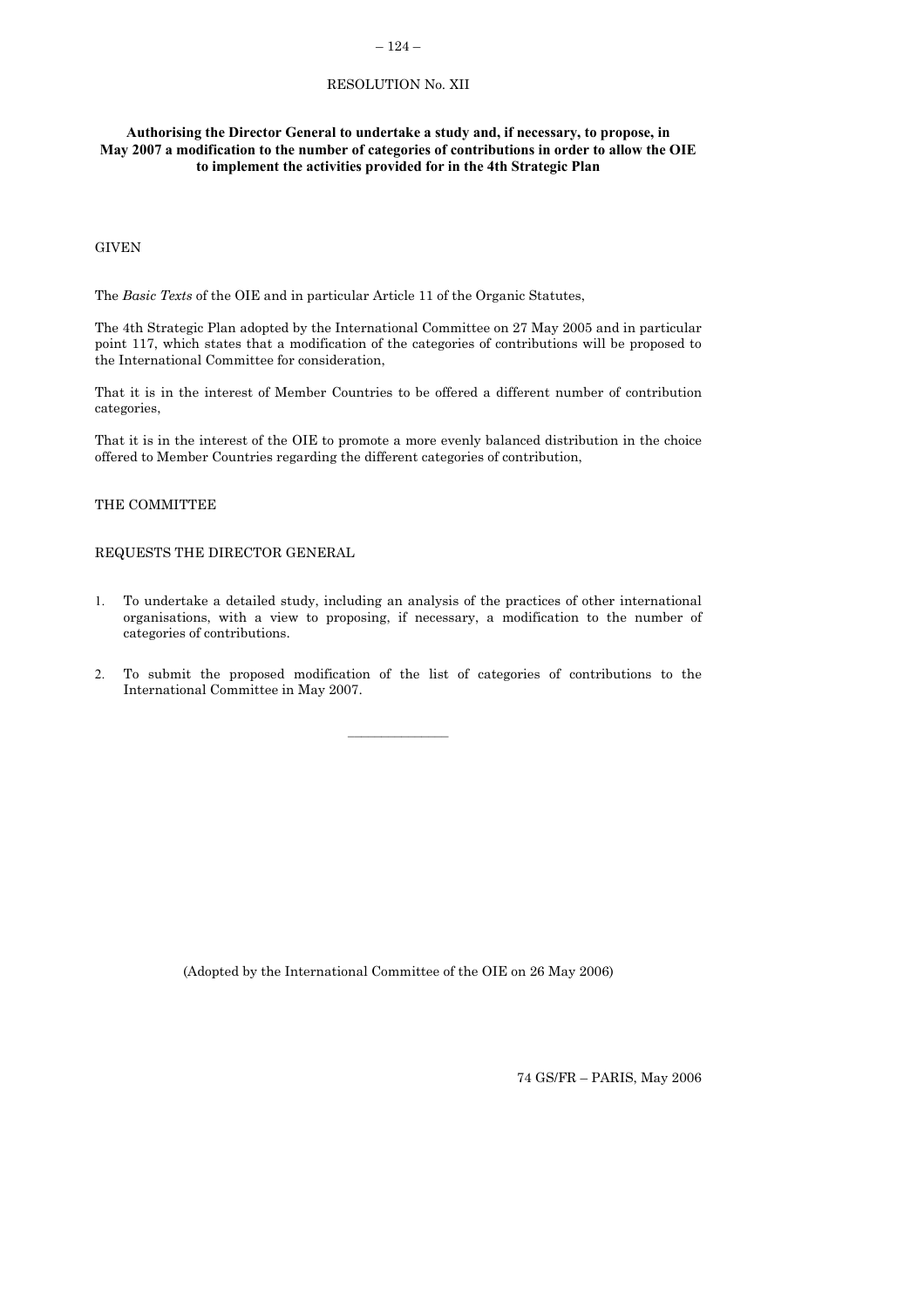# $-125-$

## RESOLUTION No. XIII

## <span id="page-16-0"></span>**Agreement between the World Organisation for Animal Health (OIE) and the Arab Organization for Agriculture Development (AOAD)**

### CONSIDERING

That it is desirable, in the general interest of all concerned, that cooperation be established between the OIE and the Arab Organization for Agriculture Development (AOAD),

The Agreement between the two organisations approved following the deliberations of the Administrative Commission on 19 May 2006 (74 SG/18),

### THE COMMITTEE

## DECIDES

To approve the terms of this document and its signature by the Director General on behalf of the OIE.

(Adopted by the International Committee of the OIE on 26 May 2006)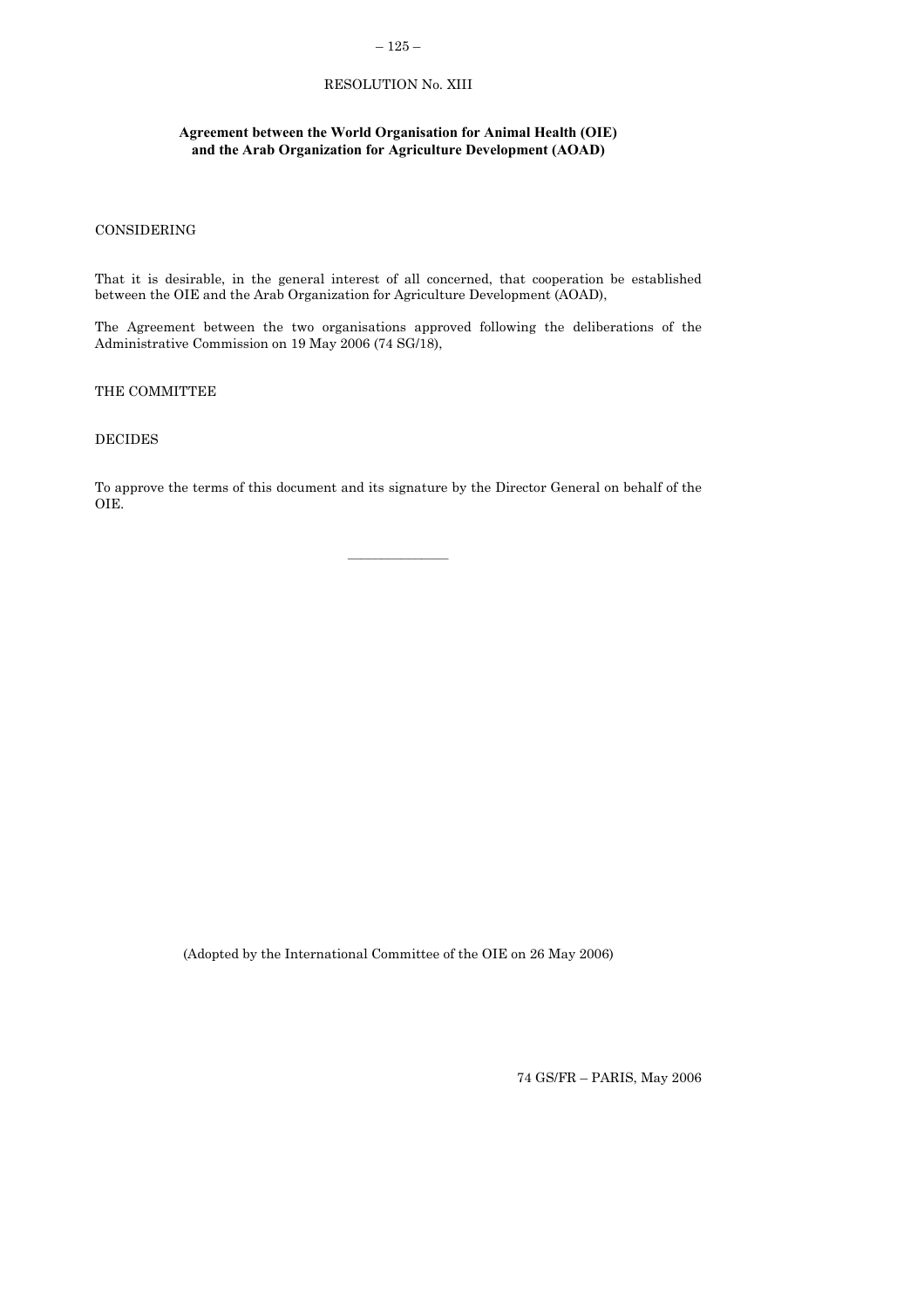# $-126-$

# RESOLUTION No. XIV

# <span id="page-17-0"></span>**Agreement between the World Organisation for Animal Health (OIE) and the Economic Community of West African States (ECOWAS)**

### CONSIDERING

That it is desirable, in the general interest of all concerned, that cooperation be established between the OIE and the Economic Community of West African States (ECOWAS),

The Agreement between the two organisations approved following the deliberations of the Administrative Commission on 19 May 2006 (74 SG/19),

## THE COMMITTEE

### DECIDES

To approve the terms of this document and its signature by the Director General on behalf of the OIE.

(Adopted by the International Committee of the OIE on 26 May 2006)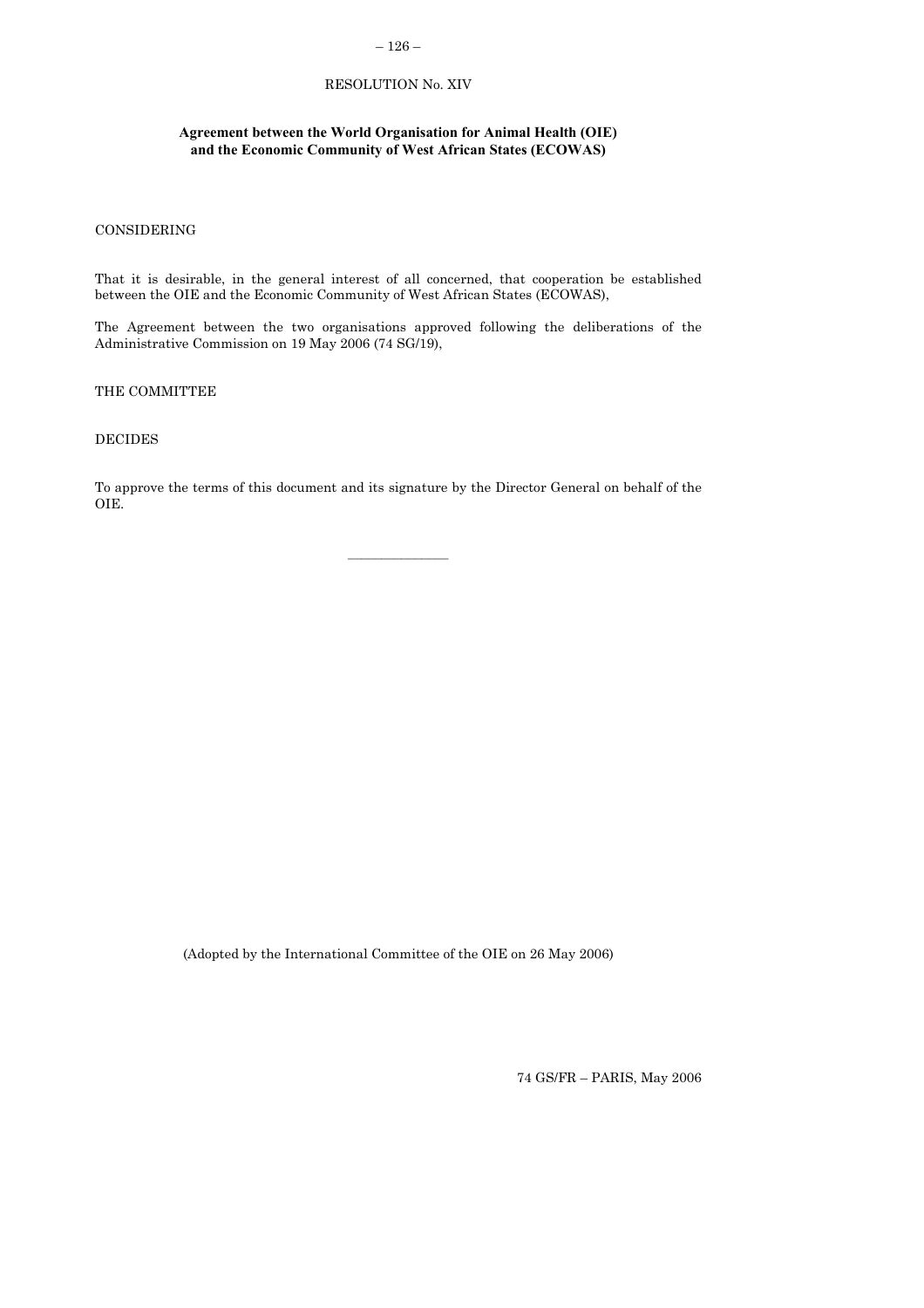# – 127 –

# RESOLUTION No. XV

## <span id="page-18-0"></span>**Agreement between the World Organisation for Animal Health (OIE) and the World Association of Veterinary Laboratory Diagnosticians (WAVLD)**

### CONSIDERING

That it is desirable, in the general interest of all concerned, that cooperation be established between the OIE and the World Association of Veterinary Laboratory Diagnosticians (WAVLD),

The Agreement between the two organisations approved following the deliberations of the Administrative Commission on 19 May 2006 (74SG/20),

THE COMMITTEE

### DECIDES

To approve the terms of this document and its signature by the Director General on behalf of the OIE.

(Adopted by the International Committee of the OIE on 26 May 2006)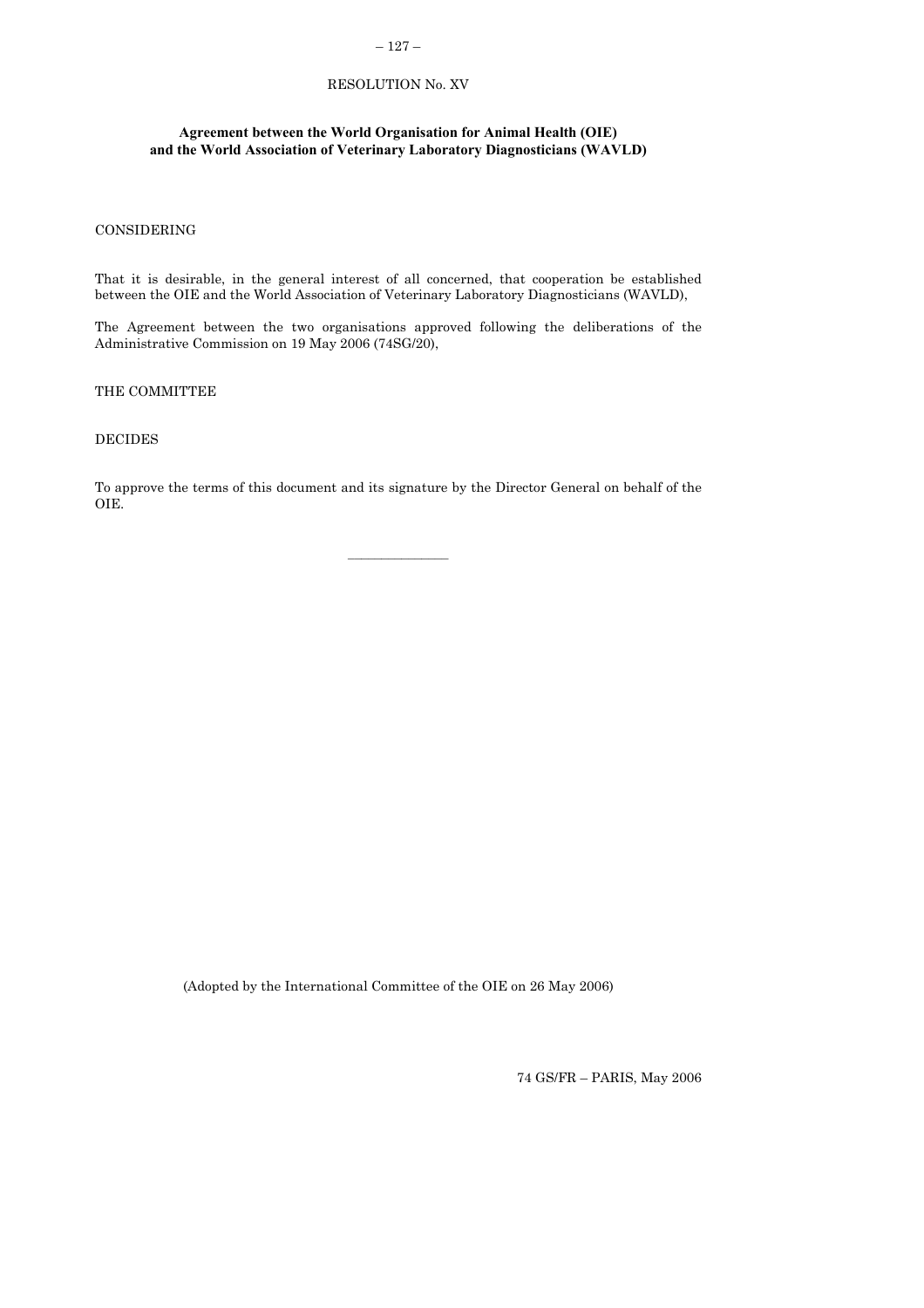# $-128-$

# RESOLUTION No. XVI

# <span id="page-19-0"></span>**Agreement between the World Organisation for Animal Health (OIE) and the International Committee of Military Medicine (ICMM)**

### CONSIDERING

That it is desirable, in the general interest of all concerned, that cooperation be established between the OIE and the International Committee of Military Medicine (ICMM),

The Agreement between the two organisations approved following the deliberations of the Administrative Commission on 19 May 2006 (74 SG/21),

THE COMMITTEE

## DECIDES

To approve the terms of this document and its signature by the Director General on behalf of the OIE.

(Adopted by the International Committee of the OIE on 26 May 2006)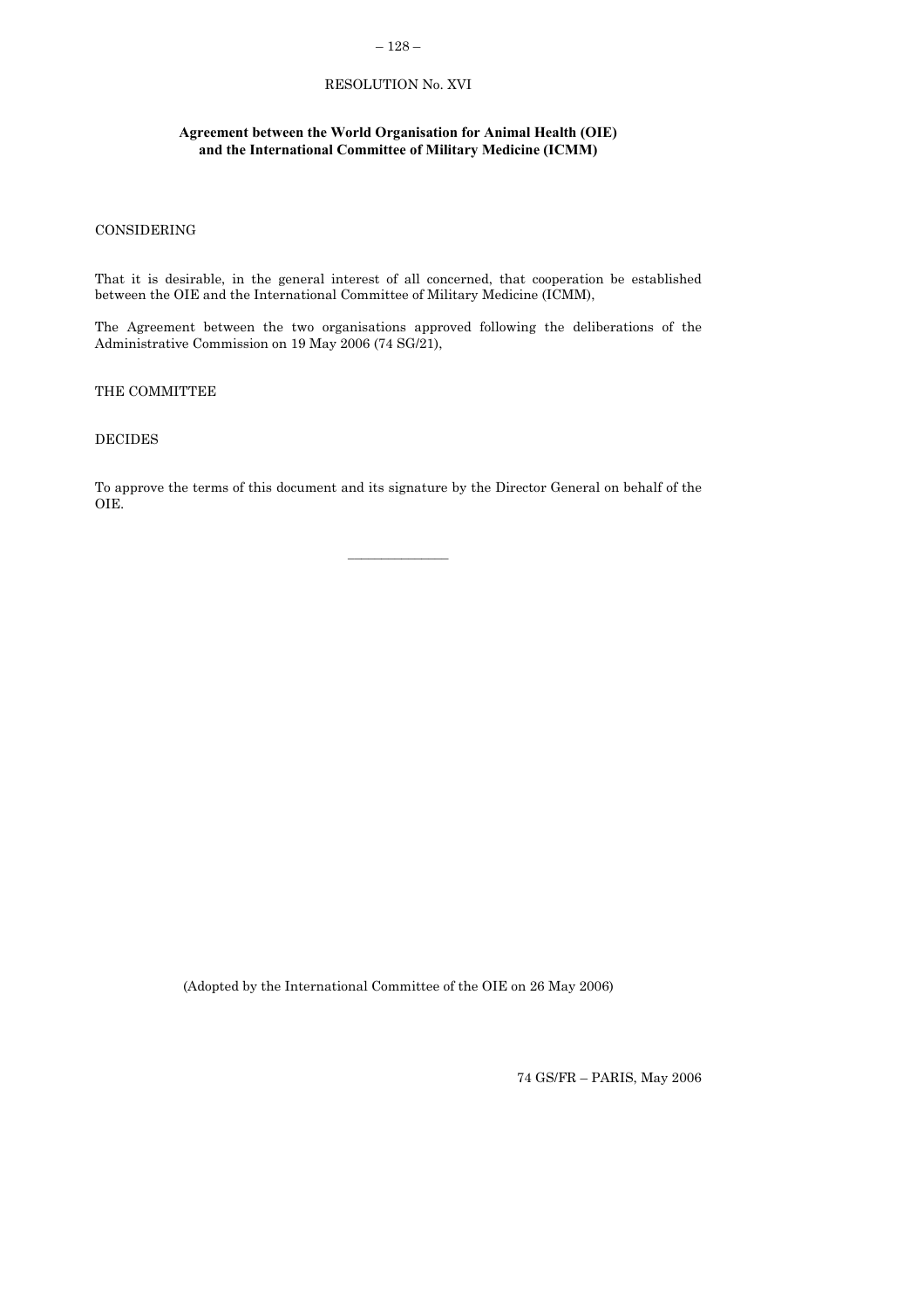# – 129 –

# RESOLUTION No. XVII

# **Agreement between the World Organisation for Animal Health (OIE) and the International Egg Commission (IEC)**

### CONSIDERING

That it is desirable, in the general interest of all concerned, that cooperation be established between the OIE and the International Egg Commission (IEC),

The agreement between the two organisations approved following the deliberations of the Administrative Commission on 19 May 2006 (74 SG/22),

THE COMMITTEE

### DECIDES

To approve the terms of this Agreement and its signature by the Director General on behalf of the OIE.

(Adopted by the International Committee of the OIE on 26 May 2006)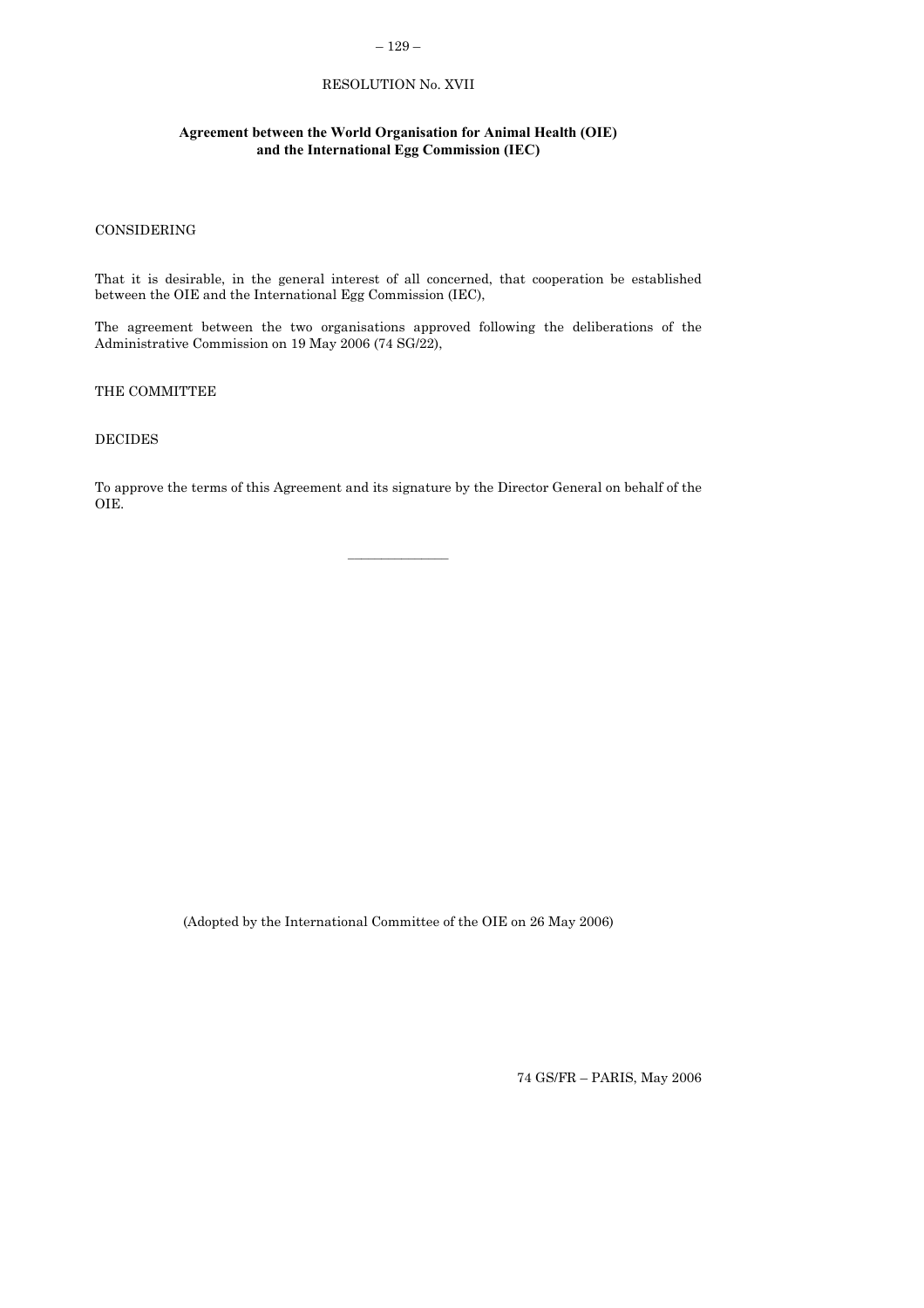## – 130 –

## RESOLUTION No. XVIII

### **Terms of Reference of the Regional Commissions of the World Organisation for Animal Health (OIE)**

#### <span id="page-21-0"></span>NOTING

That the five Regional Commissions of the World Organisation for Animal Health (OIE), namely the OIE Regional Commission for Africa, the OIE Regional Commission for the Americas, the OIE Regional Commission for Asia, the Far East and Oceania, the OIE Regional Commission for Europe and the OIE Regional Commission for the Middle East, were created on the basis of the OIE Organic Rules decided by the International Committee on 24 May 1973,

#### AWARE

Of the need for a more precise definition of the purpose and mode of operation of the Regional Commissions, namely to take into account the evolution and the extension of the missions of the OIE and the provisions of the Fourth Strategic Plan adopted by the International Committee on 27 May 2005,

### **GIVEN**

The Basic Texts and in particular Chapter III of the General Rules of the OIE relating to Regional Commissions,

The favourable opinion of the Administrative Commission,

#### THE COMMITTEE

## DECIDES THAT

- 1. The five Regional Commissions of the OIE shall be governed by the Terms of Reference and Internal Rules of the Regional Commissions appended to the present Resolution.
- 2. The Director General shall be responsible for the implementation of the provisions of the Terms of Reference and Internal Rules of the Regional Commissions appended to the present Resolution.
- 3. The Member Countries hosting the Regional Conferences shall be invited to respect the corresponding provisions appended to the present Resolution.

 $\frac{1}{2}$ 

(Adopted by the International Committee of the OIE on 26 May 2006)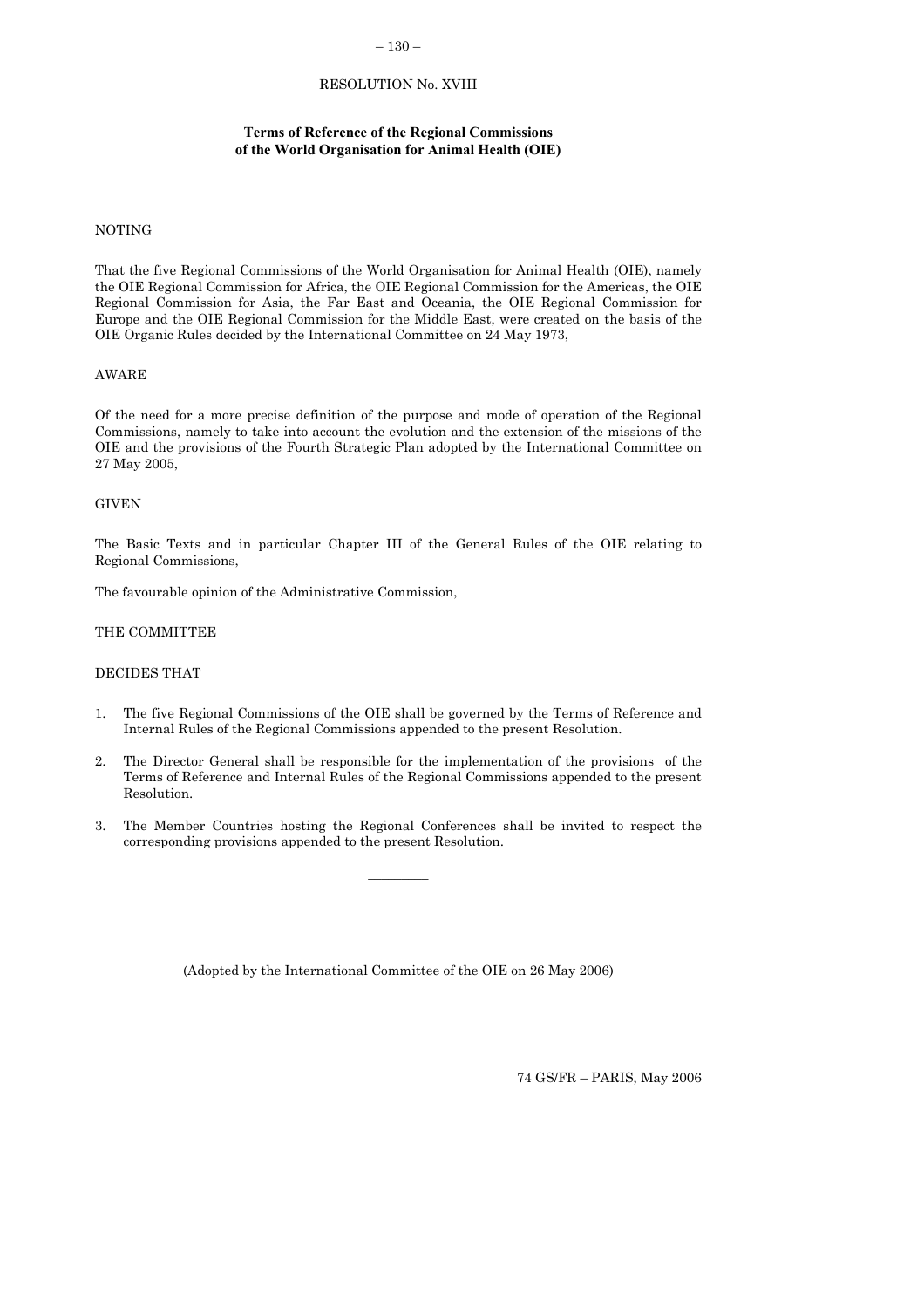## <span id="page-22-0"></span>**TERMS OF REFERENCE AND RULES OF THE REGIONAL COMMISSIONS**

#### **Terms of Reference and Internal Rules**

#### **I. Terms of Reference**

The OIE Regional Commissions are bodies of the World Organisation for Animal Health (OIE) established by decision of the International Committee of the OIE to further the objectives of the OIE in each region of the world.

When Countries accede to the OIE through diplomatic channels they automatically become members of the corresponding OIE Region. The Member Countries of the Region, meeting in Conference, may vote to approve the membership of other countries.

There are five Regional Commissions (Africa; the Americas; Asia, the Far East and Oceania; Europe; and the Middle East). Their terms of reference are:

- 1. to hold Regional Conferences bringing together the OIE Member Countries of the Region, the OIE Regional Representative(s), the Director General of the OIE, the representatives of international and regional organisations and experts invited to:
	- a. examine within a regional framework issues relating to animal health, animal welfare and animal production food safety;
	- b. produce recommendations to be submitted for approval to the International Committee of the OIE and implemented, after adoption, by the Central Bureau and/or the Regional Representations;
- 2. to propose adaptations of OIE decisions, programmes, strategies, policies and activities to the conditions and needs of the Regions and, where appropriate, Sub-regions;
- 3. to contribute to strengthening the capacities of the Veterinary Services of the OIE Member Countries of each Region;
- 4. to contribute to the harmonisation of sanitary regulations relating to trade in animals and animal products between the Member Countries of each Region;
- 5. to increase the contribution of livestock to national economies and participate in poverty alleviation through international trade;
- 6. to give an advisory opinion on the headquarters of the Regional Representation and, where appropriate, that of Sub-regional Representations, and on the work programmes of the Regional Representations and their sub-regional offices;
- 7. to examine, and where appropriate approve, applications from Member Countries of the Region relating to the creation of new OIE Collaborating Centres. Candidatures presented by Member Countries must first have received the approval of the Specialist Commission concerned and the Administrative Commission. Applications are then transmitted to the President of the relevant Regional Commission by the Director General. The candidatures are then submitted to the the International Committee for approval.

Regional Commissions shall function on the basis of the Internal Rules.

## **II. Internal Rules**

#### *Article 1*

OIE Regional Commissions shall be constituted by decision of the International Committee following a proposal by members of the Committee or by the Administrative Commission.

74 GS/FR – PARIS, May 2006

#### – 131 –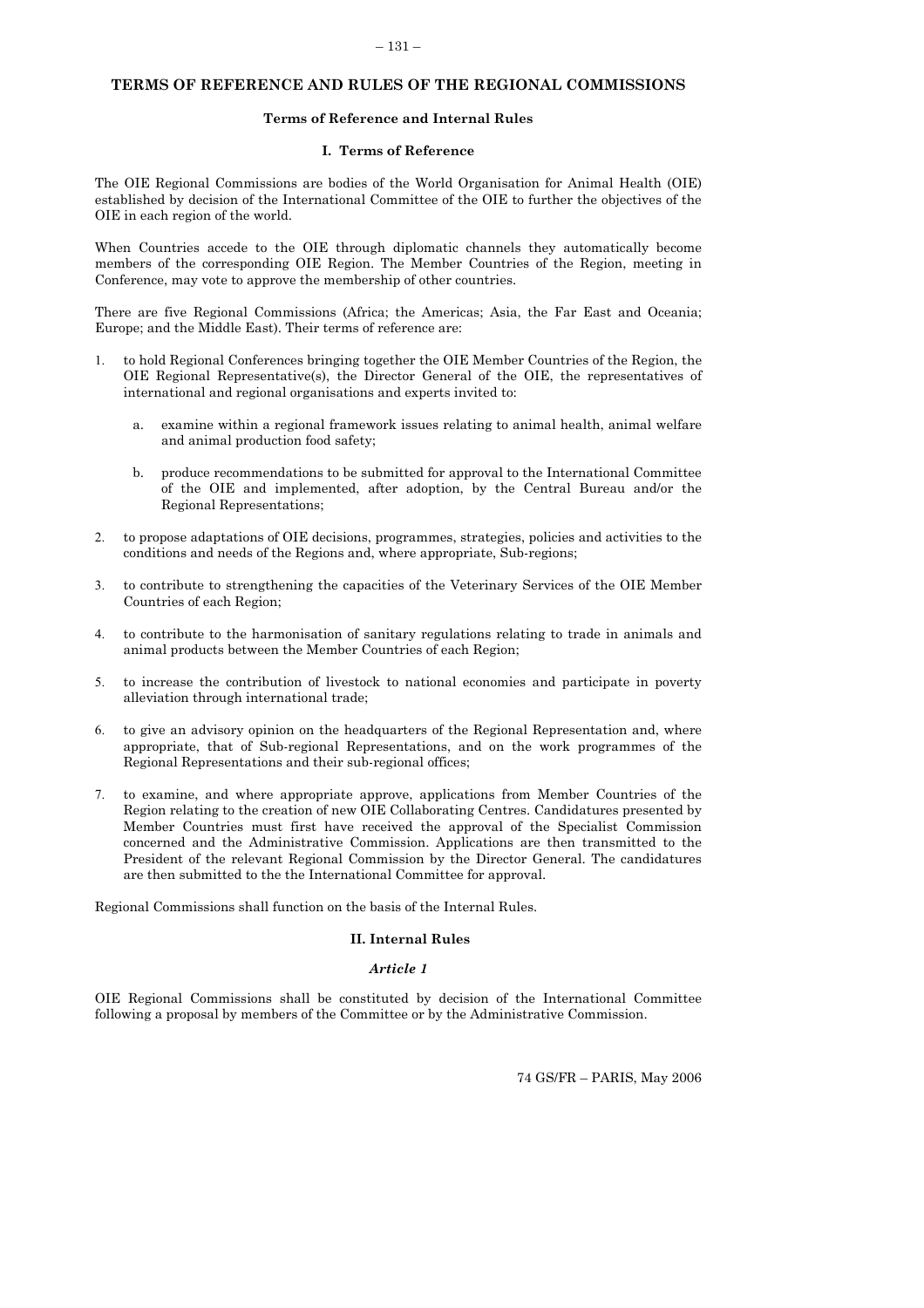#### – 132 –

#### *Article 2*

OIE Member Countries whose territory is predominantly situated in a given Region delineated by the OIE shall have an automatic right to membership of the corresponding Regional Commission. In certain cases, duly warranted by the presence within a Region of a geographical territory of a country belonging to another Region, an OIE Member Country may be a member of two or more Regional Commissions, subject to its request being accepted by the Regional Commission(s) concerned and then endorsed by the International Committee.

#### *Article 3*

Non member countries may participate, with observer status and without the right to vote, in meetings of the Regional Commissions, subject to a joint decision by the Director General and the President of the Regional Commission.

#### *Article 4*

In accordance with Article 13 of the General Rules, the Bureau of each Regional Commission shall be composed of a President, two Vice-Presidents and a Secretary General, elected by the International Committee from among the Members on duty of the Committee, on the proposition of Delegates who are Members of the Regional Commission in question.

#### *Article 5*

The members of the Bureaux of the Regional Commissions shall be elected, in an individual capacity, by the International Committee for a period of three years. Members shall be eligible for re-election.

In the event of elections to fill vacancies on the Bureaux of Regional Commissions, the Commissions may agree on regional candidatures. The candidates proposed shall be chosen from among the Delegates of the Member Countries of the Regional Commission. The President of each of the Regional Commissions concerned or, in the absence of the President, one of the Vice-Presidents shall then inform the International Committee, during one of the administrative sessions of the General Session, of the proposition of the Commission. The International Committee shall then be invited to vote on the proposition.

#### *Article 6*

The Bureaux of the Regional Commissions may, in accordance with the sanitary priorities of their region, invite the Director General to convene Ad hoc Groups to analyse, discuss and develop proposals on their specific expertise. These proposals shall be submitted to the Bureaux of the Regional Commissions before being assessed by the statutory Specialist Commissions (the Scientific Commission for Animal Diseases, the Biological Standards Commission, the Terrestrial Animal Health Standards Commission and the Aquatic Animal Health Standards Commission).

#### *Article 7*

The Bureaux of the Regional Commissions shall meet, in accordance with Articles 14 and 15 of the General Rules, at least once a year, convened by the Director General of the OIE in consultation with the President of the Commission concerned and the OIE Regional Representative concerned, to discuss the programmes, strategies, policies, activities and recommendations of the Commission.

The Regional Commissions shall meet during the annual General Session on the basis of an agenda prepared by their respective Bureaux, with the support of the Regional Representative concerned and in accordance with the Director General.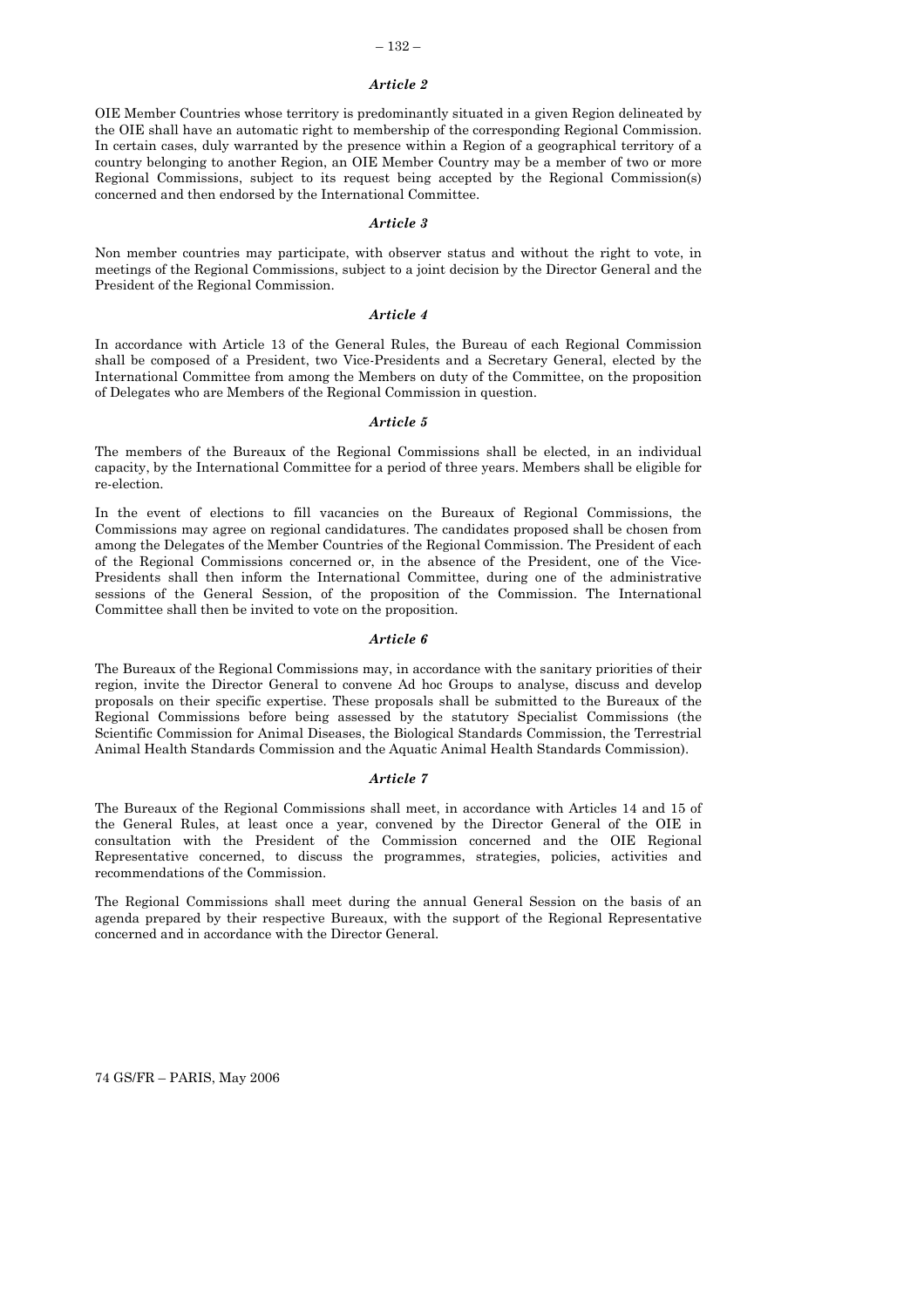#### – 133 –

#### *Article 8*

Each Regional Commission shall hold, every two years and on each occasion in a different country, with the approval of the International Committee or, in an emergency, with the agreement of the Administrative Commission and the Director General, a Regional Conference to examine animal health, animal welfare and animal food production safety issues within the Region in question and elaborate recommendations and reports, in accordance with Article 16 of the General Rules.

#### *Article 9*

Regional Conferences shall be convened by the Director General and organised by the Regional Commissions and the OIE Central Bureau in liaison with the corresponding Regional Representation, after they have ensure that the government of the Host Country is willing to grant all the Delegates, rapporteurs and observers and the members of the OIE secretariat participating in the Conference the immunities they need in order to carry out in total independence the duties that they are required to perform, and to grant all material facilities for holding the Regional Conference. The Host Country shall make the necessary arrangements to ensure that any entry visas and stay permits that may be required by the Delegations of OIE Member Countries are issued in a timely manner.

#### *Article 10*

The programme for Regional Conferences shall be approved by the Director General and the President of the Regional Commission in liaison with the corresponding Regional Representation. Invitations to the countries concerned to take part in a Regional Conference shall be sent by the Director General to the Delegates of these countries. Other invitations shall be issued with the agreement of the Director General, the Delegate of the Host Country and the President of the Regional Commission.

## *Article 11*

The OIE Central Bureau and the relevant Regional Representation shall assist the General Rapporteur with the preparation of meeting reports, in particular by providing secretarial staff to coordinate and support the activities of the secretariat provided by the Host Country for the Conference.

#### *Article 12*

For Regional Conferences, the OIE Central Bureau and/or its Regional Representation, if the Host Country so requests, shall be responsible for:

- defraying the travelling expenses and per diem allowance of speakers, members of the Bureau of the Regional Commission and members of the Central Bureau and the corresponding Regional Representation;
- defraying the travelling expenses and fees of interpreters (if appropriate);
- printing the preparatory documents for the Conference, subject to their being received at least one month before the Conference;
- an official dinner for the participants.

#### *Article 13*

For the Regional Conferences, the Host Country shall, on the basis of a list of requirements provided by the Director General of the OIE, be responsible for:

reserving hotel accommodation and sending participants practical details about hotels and visas and any other useful information;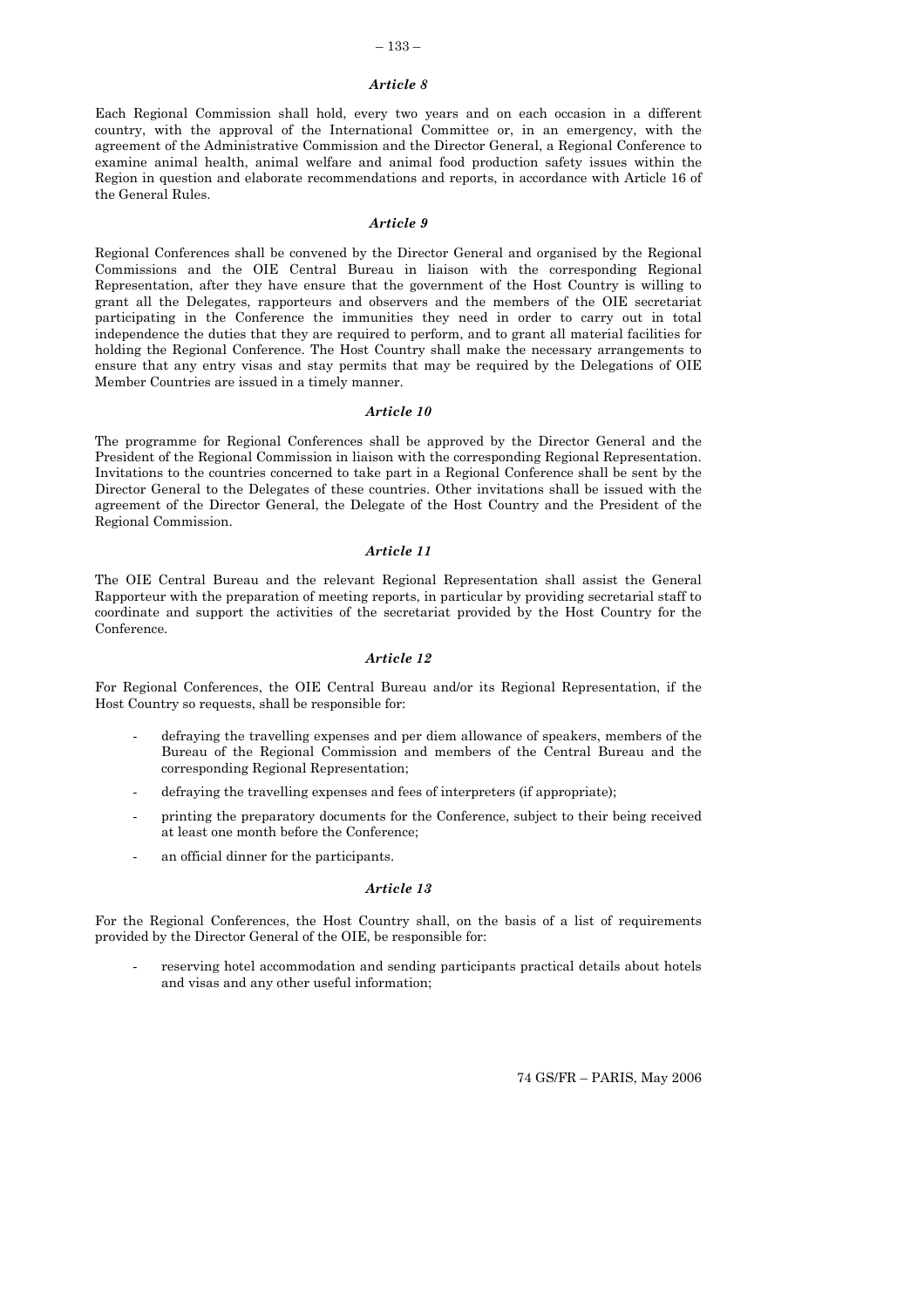- contributing where possible to the cost of hotel accommodation and catering for representatives of Member Countries, by a decision of the Host Country or local authorities*;*
- rental of the conference hall and additional rooms, including for the secretariat, and installation of a simultaneous translation system;
- printing documents other than those referred to in Article 11;
- secretarial support (personnel and equipment);
- coffee breaks and refreshments during the conference;
- a professional or cultural visit;
- local transport to the conference venue;
- an official dinner for the participants*.*

#### *Article 14*

During Regional Conferences, the Regional Representations shall provide the Regional Commissions and the Host Country with logistic support.

#### *Article 15*

Financing of the Conferences of the Regional Commissions, except for items defrayed by the Host Country under the terms of Article 13, shall be covered by the OIE Regular Budget and, if necessary, by the eligible special accounts, including those of the OIE Regional Representations.

#### *Article 16*

Representatives of national, regional or international organisations and members of OIE Collaborating Centres and Reference Laboratories, designated by the Director General, may participate in the Conferences of the Regional Commissions and speak on topics within their field of competence. These representatives do not have the right to vote.

#### *Article 17*

The date, venue and choice of technical items for the following Conference may be established either during the Regional Conference or at the following General Session of the International Committee, on a proposal by the President of the Regional Commission in question.

#### *Article 18*

A draft report of the Regional Conference shall be presented on the last day of the Conference. The comments of participants will be recorded for inclusion in the final report, which will be established and distributed by the OIE Central Bureau.

#### *Article 19*

During the General Session of the International Committee, the President, Vice-President or Secretary General of each Regional Commission shall present the activity report of the Commission, and the recommendations and conclusions of the Regional Conferences held since the previous General Session. All these recommendations shall be submitted to the International Committee and, if approved, shall be implemented by the Director General. The vote shall be by a simple majority.

 $\mathcal{L}=\mathcal{L}^{\mathcal{L}}$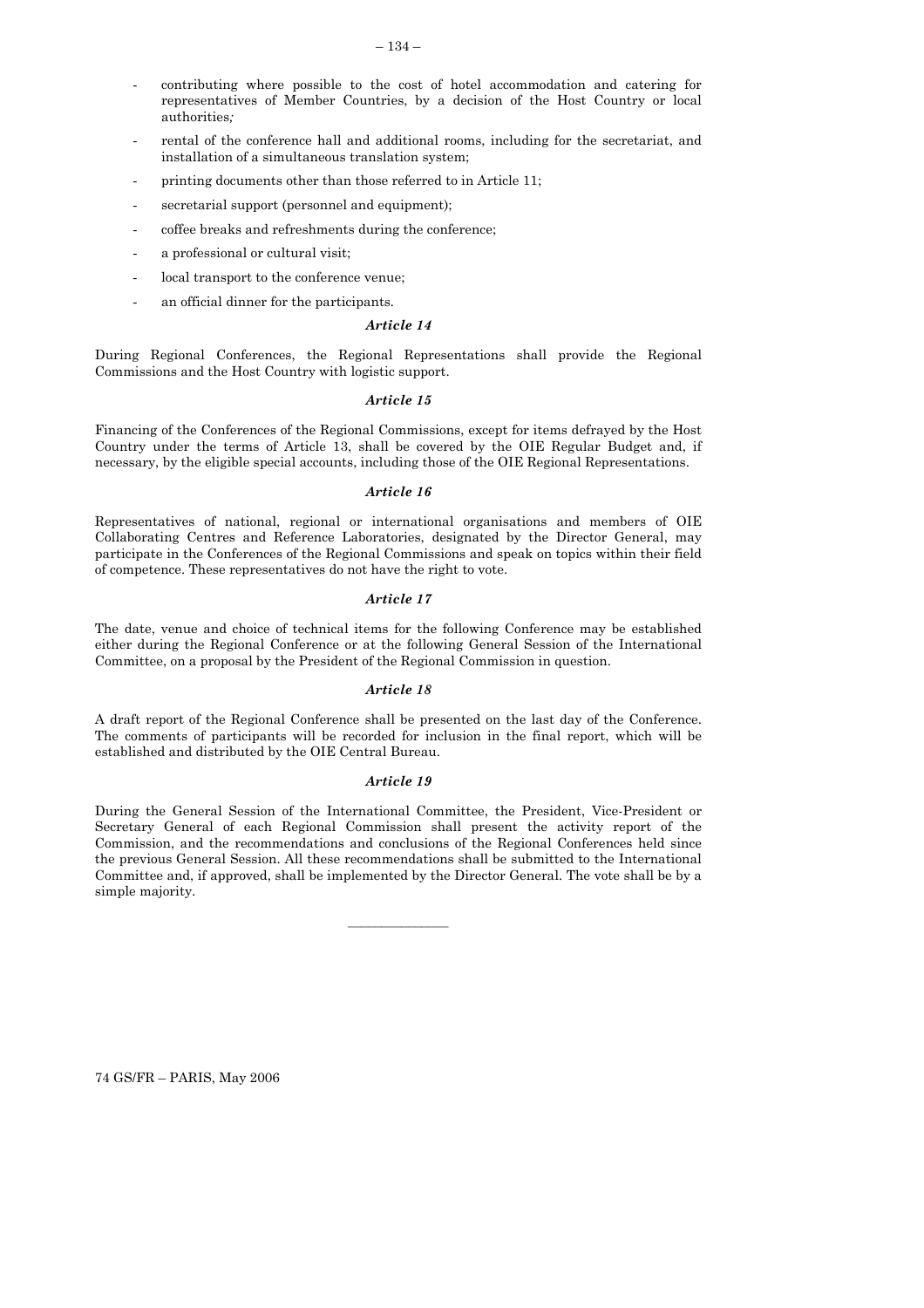### – 135 –

# RESOLUTION No. XIX

#### **Modification of the composition of the Laboratories Commission**

## CONSIDERING

the increasing workload of the OIE Biological Standards Commission, hereafter referred to as the Laboratories Commission, which makes it necessary for this Commission to have two additional experts at its disposal, and at the request of the said Commission,

the need for a geographically balanced representation in the composition of this Commission, insofar as is possible,

### **GIVEN**

the Terms of Reference, Internal Rules and Qualifications of the Members of the OIE Laboratories Commission adopted by the OIE International Committee on 22 May 2003,

## THE COMMITTEE

#### DECIDES THAT

Articles 1 and 2 of the Internal Rules of the OIE Laboratories Commission shall be abrogated and replaced by the articles hereafter:

"Article 1

The OIE Biological Standards Commission shall consist of a Bureau (comprised of a President, a Vice-President and a Secretary General) and two other Members.

Article 2

The International Committee elects the individual Members of the Bureau and then the other two Members respectively, taking into account the need for a geographically balanced representation, and the need for relevant expertise.

The Members of the Commission are elected for a period of three years.

The mandate of the Commission may be renewed by the International Committee.

Positions should be filled as they fall vacant, before the elections referred to in the first paragraph."

(Adopted by the International Committee of the OIE on 26 May 2006)

 $\frac{1}{2}$  ,  $\frac{1}{2}$  ,  $\frac{1}{2}$  ,  $\frac{1}{2}$  ,  $\frac{1}{2}$  ,  $\frac{1}{2}$  ,  $\frac{1}{2}$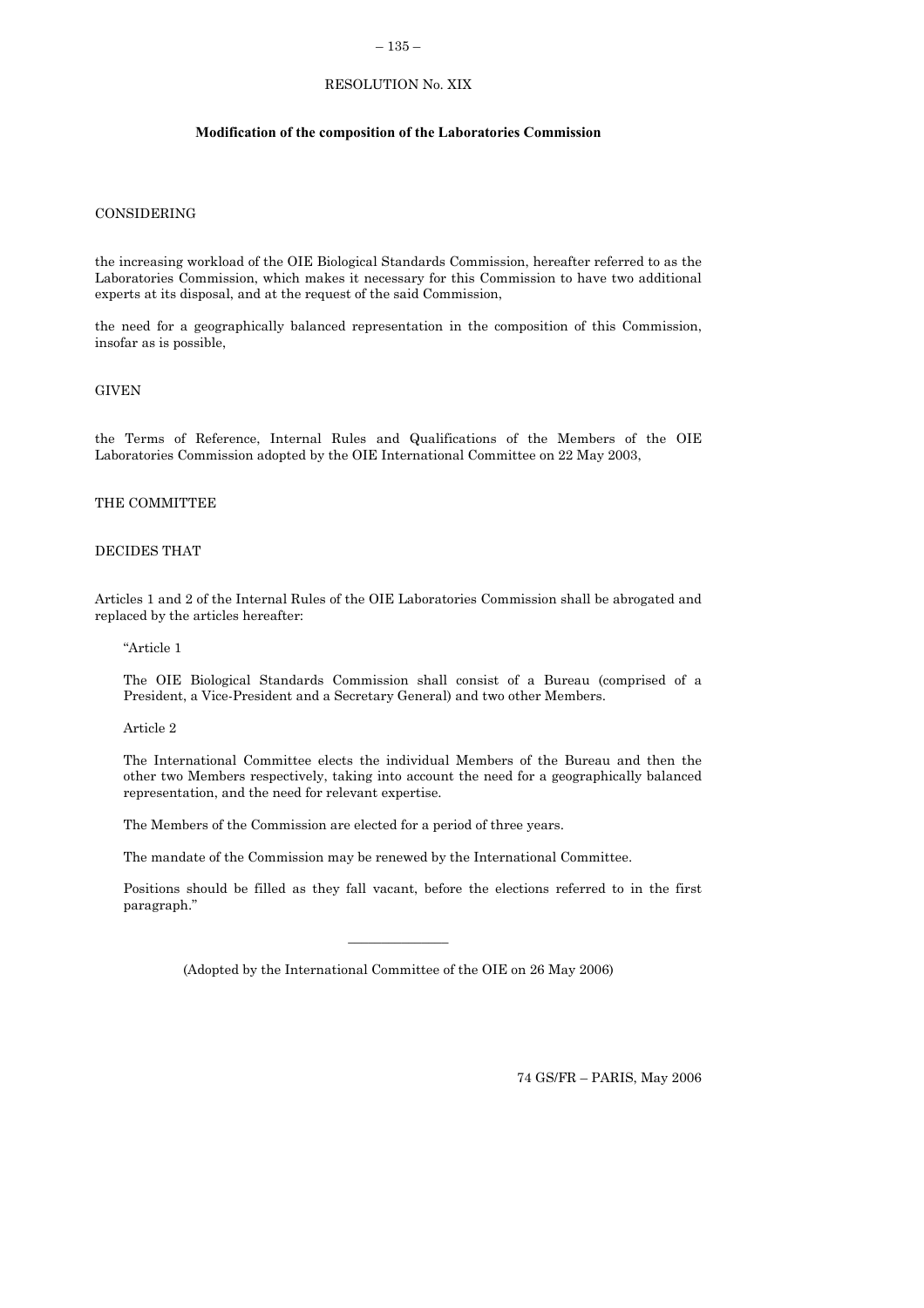### – 136 –

# RESOLUTION No. XX

#### **Amendments to the** *Aquatic Animal Health Cod***e**

## <span id="page-27-0"></span>CONSIDERING

- 1. The present content of the OIE *Aquatic Animal Health Code* (the *Aquatic Code*), which is the result of modifications made by the OIE International Committee during previous OIE General Sessions,
- 2. The necessity to update the *Aquatic Code* in accordance with the recommendations in the August 2005 and March 2006 reports of the OIE Aquatic Animal Health Standards Commission (Document 74 SG/12/CS4 A and Appendices III to XIX and XXI of Document 74 SG/12/CS4 B), after consultation with the Delegates of the Member Countries,

#### THE COMMITTEE

### RESOLVES

- 1. To adopt the updates to the *Aquatic Code* proposed in Appendices III to XIX and XXI of Document 74 SG/12/CS4 B in English, French and Spanish, each text being authentic.
- 2. To delete Chapters 3.1.3. on Infection with *Mikrocytos roughleyi*, 3.1.6. on Infection with *Marteilia sydneyi* and 3.1.10. on Infection with *Haplosporidium costale* from the *Aquatic Code* as proposed in the August 2005 report of the OIE Aquatic Animal Health Standards Commission (body of the report of Document 74 SG/12/CS4 A).
- 3. To ask the Director General to publish the adopted texts in a revised edition of the *Aquatic Code*.

 $\frac{1}{2}$  ,  $\frac{1}{2}$  ,  $\frac{1}{2}$  ,  $\frac{1}{2}$  ,  $\frac{1}{2}$  ,  $\frac{1}{2}$  ,  $\frac{1}{2}$ 

(Adopted by the International Committee of the OIE on 25 May 2006)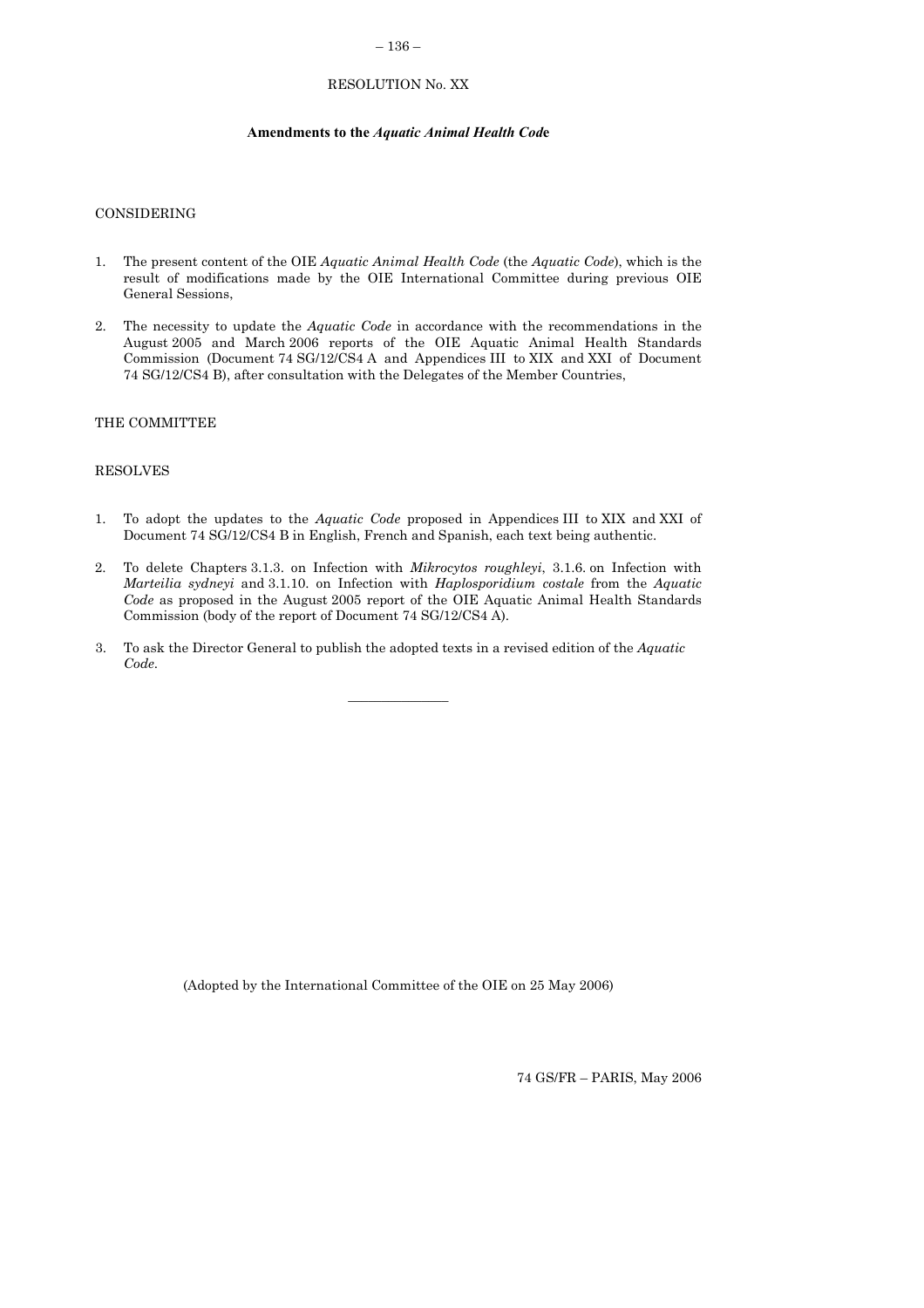## – 137 –

# RESOLUTION No. XXI

## **Amendments to the OIE** *Terrestrial Animal Health Code*

## <span id="page-28-0"></span>CONSIDERING

- 1. The present content of the OIE *Terrestrial Animal Health Code* (in brief, the *Terrestrial Code*), which is the result of modifications made by the OIE International Committee during previous General Sessions,
- 2. The necessity to update the *Terrestrial Code* in accordance with recommendations in the September 2005 report of the OIE Terrestrial Animal Health Standards Commission (in brief, the Terrestrial Code Commission) (Document 74 SG/12/CS1 A) and recommendations in the March 2006 report of the Terrestrial Code Commission (Document 74 SG/12/CS1 B), after consultation with the Delegates of the Member Countries,

## THE COMMITTEE

#### RESOLVES

- 1. To adopt the updates to the *Terrestrial Code* proposed in Appendices X, XI, XVII, XXVII and XXVIII of Document 74 SG/12/CS1 A in English, French and Spanish, each text being authentic.
- 2. To adopt the updates to the *Terrestrial Code* proposed in Appendices VIII, XIII, XVIII, XXIV, XXV, XXVI and XXX of Document 74 SG/12/CS1 B in English, French and Spanish, each text being authentic.
- 3. To adopt the updates to the *Terrestrial Code* proposed in Appendices III, IV, V, VII, IX, XIV, XV, XVI, XIX, XX, XXI, XXII and XXIII of Document 74 SG/12/CS1 A as modified by Document 74 SG/12/CS1 B in English, French and Spanish, each text being authentic, with the following further modification:
	- a) In Appendix III (Chapter 1.1.1.), add the words '(under study)' at the end of the second sentence of the definition of the term 'animal handler' so that it reads as follows:

"Their competence should be demonstrated through independent assessment and certification from the Competent Authority or from an independent body accredited by the Competent Authority (under study)."

4. To ask the Director General to publish the adopted texts in a revised edition of the *Terrestrial Code*.

(Adopted by the International Committee of the OIE on 25 May 2006)

 $\frac{1}{2}$  ,  $\frac{1}{2}$  ,  $\frac{1}{2}$  ,  $\frac{1}{2}$  ,  $\frac{1}{2}$  ,  $\frac{1}{2}$  ,  $\frac{1}{2}$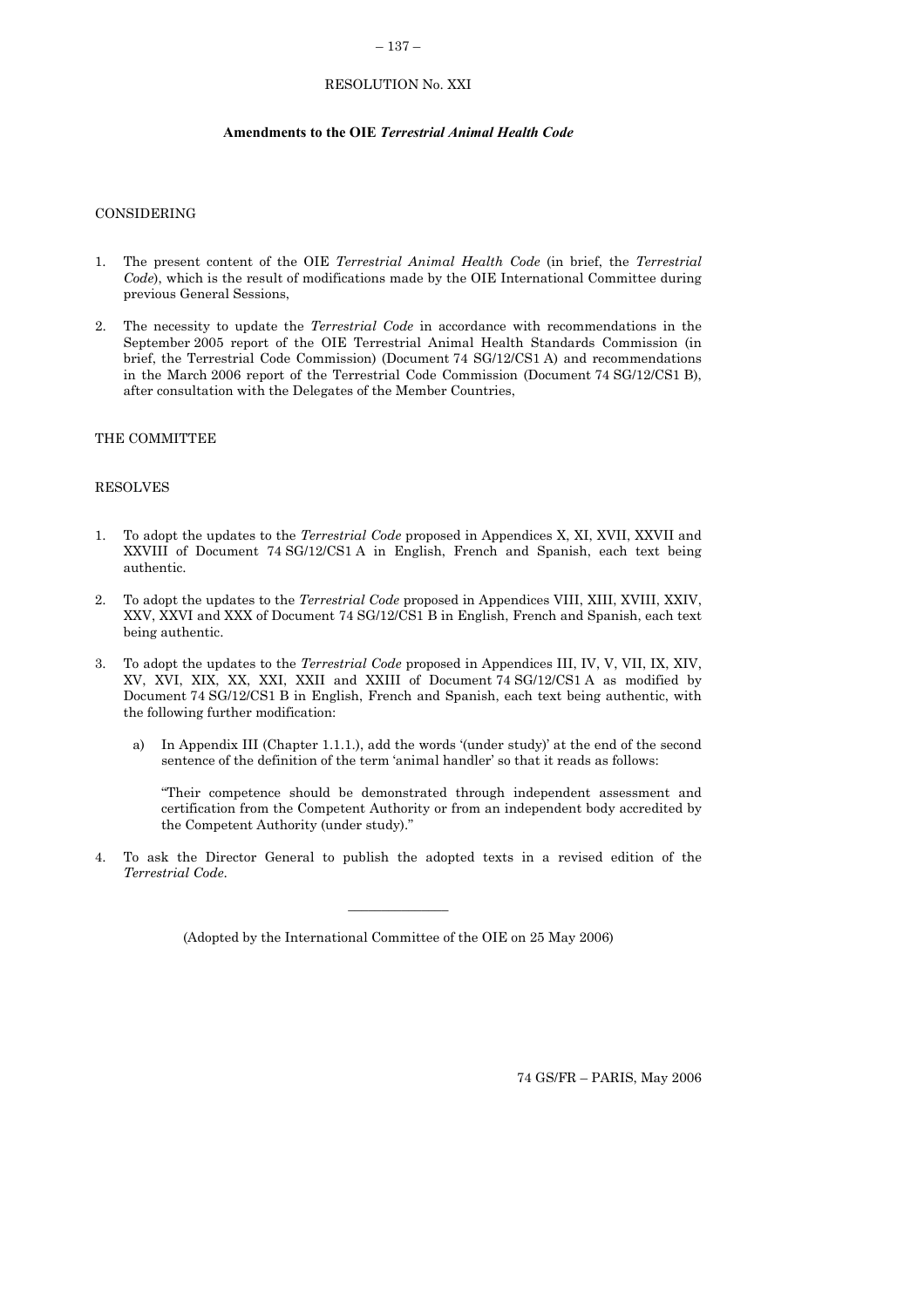#### – 138 –

## RESOLUTION No. XXII

### **Animal Production Food Safety**

### <span id="page-29-0"></span>CONSIDERING THAT

- 1. The permanent Working Group on Animal Production Food Safety, established by the Director General in 2002, met for the fifth time in 2006, and drafted a work programme for 2006/2007,
- 2. The Working Group has developed various texts aimed at minimizing food safety risks associated with hazards in animal production, including a 'Guide on Good Farming Practices',
- 3. The Working Group has produced a guidance paper on the 'Cooperation between the Codex Alimentarius Commission and the OIE on food safety throughout the food chain',
- 4. The Working Group has developed a draft chapter for the OIE *Terrestrial Animal Health Code* on "Guidelines for the control of hazards of animal health and public health importance through *ante*- and *post*-*mortem* meat inspection",
- 5. The Working Group has reviewed the work of the *ad hoc* Group on identification and traceability of live animals which produced a draft chapter for the OIE *Terrestrial Animal Health Code* on "Animal identification and traceability",
- 6. The OIE and the Codex Alimentarius Commission have continued to work together to ensure food safety standards being developed by either party take a whole of food chain approach to addressing food safety, and ensure as much consistency as possible with each others' work,
- 7. The work on animal production food safety also benefits from cooperation with FAO and WHO that provide additional expert advice and expertise in food safety, zoonoses and related issues,
- 8. The Working Group, when examining proposals for revision of model certificates, has identified the need for specialised technical advice in this area.

#### THE COMMITTEE

## RECOMMENDS THAT

- 1. The Director General continue to rely on the Working Group on Animal Production Food Safety to advise him as well as the relevant OIE Specialist Commissions on OIE activities in the area of animal production food safety,
- 2. The participation of FAO and WHO experts as members of this Working Group be continued to further strengthen the collaboration between OIE and Codex,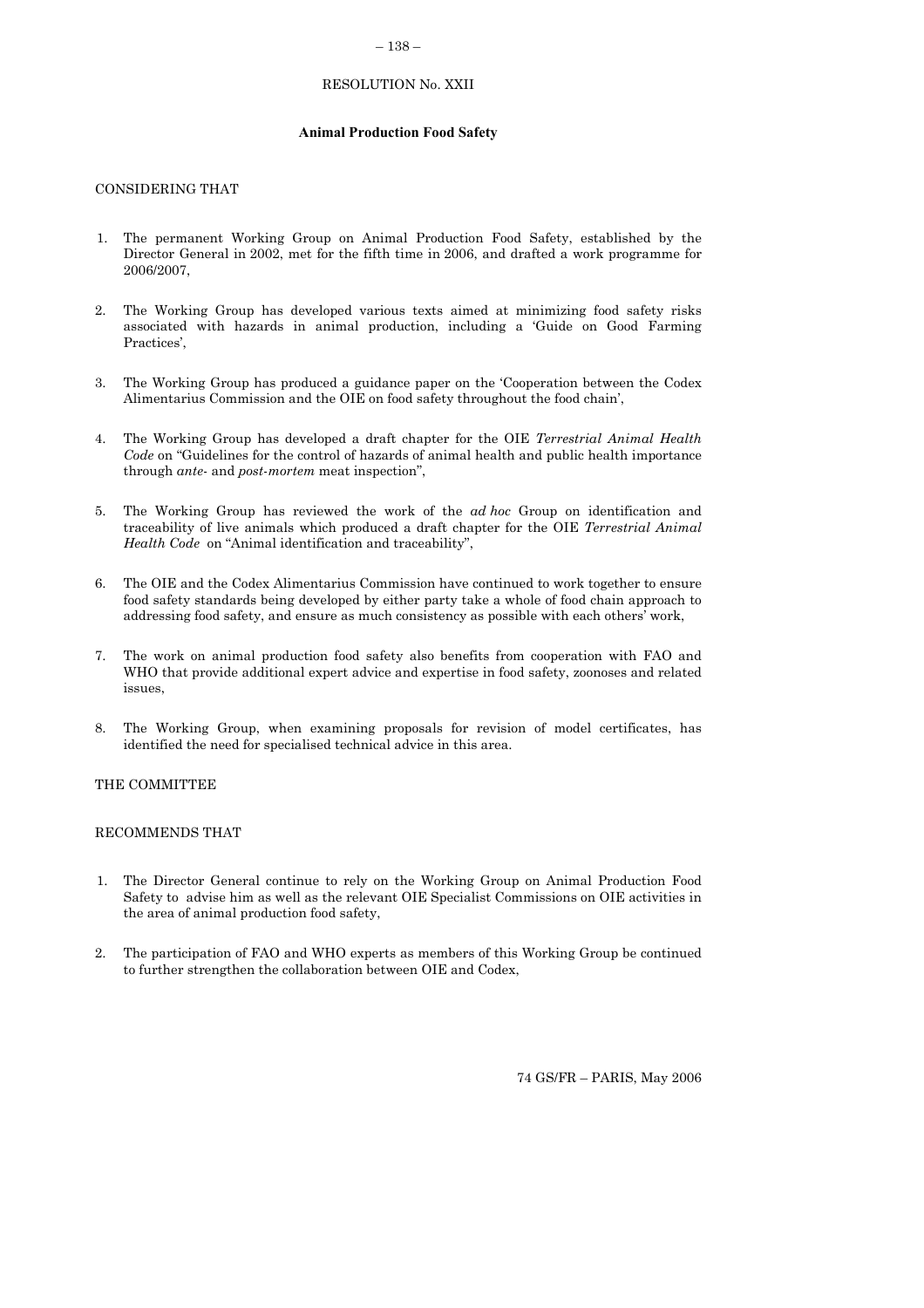- <span id="page-30-0"></span>3. The Working Group's 2006/2007 work programme be a guide for the OIE's activities on animal production food safety for the next year, and the Working Group be provided with the necessary resources to address the priorities listed.
- 4. The Working Group give special attention to its work on animal identification and traceability, and to drafting texts dealing with food borne zoonoses and animal feeding, complementing relevant Codex Alimentarius texts, for consideration by the Terrestrial Animal Health Code Commission,
- 5. An *ad hoc* Group be established to revise the current OIE model certificates, bearing in mind the need for a common approach with the other international standards and requirements, and the use of electronic certification. The development of the certificates addressing animal health and food safety be established to minimise the administrative load before product export,
- 6. The OIE develop a new document on the role and functionality of Veterinary Services in food safety, in order to describe the involvement of Veterinary Services in food safety activities which encompass both public and animal health objectives.

 $\frac{1}{2}$  ,  $\frac{1}{2}$  ,  $\frac{1}{2}$  ,  $\frac{1}{2}$  ,  $\frac{1}{2}$  ,  $\frac{1}{2}$  ,  $\frac{1}{2}$ 

(Adopted by the International Committee of the OIE on 23 May 2006)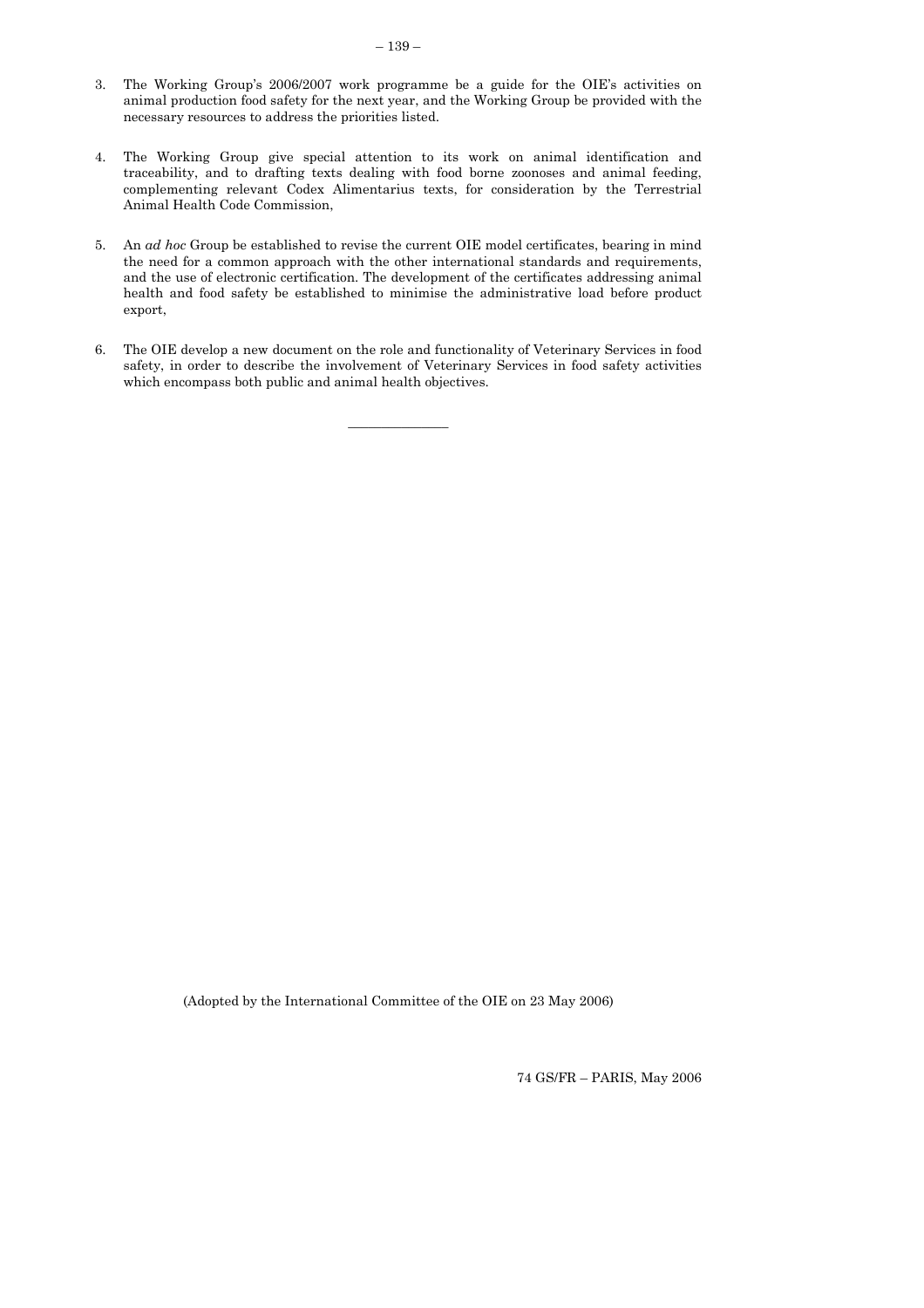### $-140-$

## RESOLUTION No. XXIV

## **Animal Welfare**

#### CONSIDERING THAT

- 1. Animal welfare is a complex, multi-faceted, international and domestic public policy issue, which includes important scientific, ethical, economic and political dimensions.
- 2. The Director General has established a permanent Working Group on Animal Welfare, which draws up a substantial and detailed annual work programme.
- 3. A successful Global Conference on Animal Welfare was held in February 2004, which confirmed the OIE's international leadership role in animal welfare.
- 4. A set of four priority animal welfare guidelines was adopted at the May 2005 General Session and is the subject of ongoing updates.
- 5. Four guidelines and general principles on aquatic animal welfare have been proposed by the Working Group, endorsed by the Aquatic Animal Health Standards Commission and circulated for Member Countries' comments.
- 6. Scoping and preparatory work is underway in respect of the additional areas of strategic priority, agreed the 2005 General Session, with an *ad hoc* Group already established to address Stray Animal Control.
- 7. The publication of "Animal Welfare: Global Issues, Trends and Challenges", in October 2005, in the OIE *Scientific and Technical Review* Series further reinforced the OIE's international leadership role in animal welfare.
- 8. The active involvement of all OIE Member Countries will be essential to the success of the initiative.

#### THE COMMITTEE

#### RECOMMENDS THAT

- 1. The Director General maintains the Working Group on Animal Welfare to advise him, as well as the Terrestrial and Aquatic Animal Health Standards Commissions, on OIE activities in the field of animal welfare.
- 2. The Working Group's and OIE Central Bureau's 2005/2006 work programmes be the basis for the OIE's activities on animal welfare for the next 12 months, and the OIE Central Bureau and Working Group be provided with the necessary resources to address the priorities listed.
- 3. Veterinary Services in each Member Country be actively involved in the preparation, review and implementation of animal welfare regulations and legislation, with national animal welfare contact points established on behalf of the OIE Delegate to facilitate communication.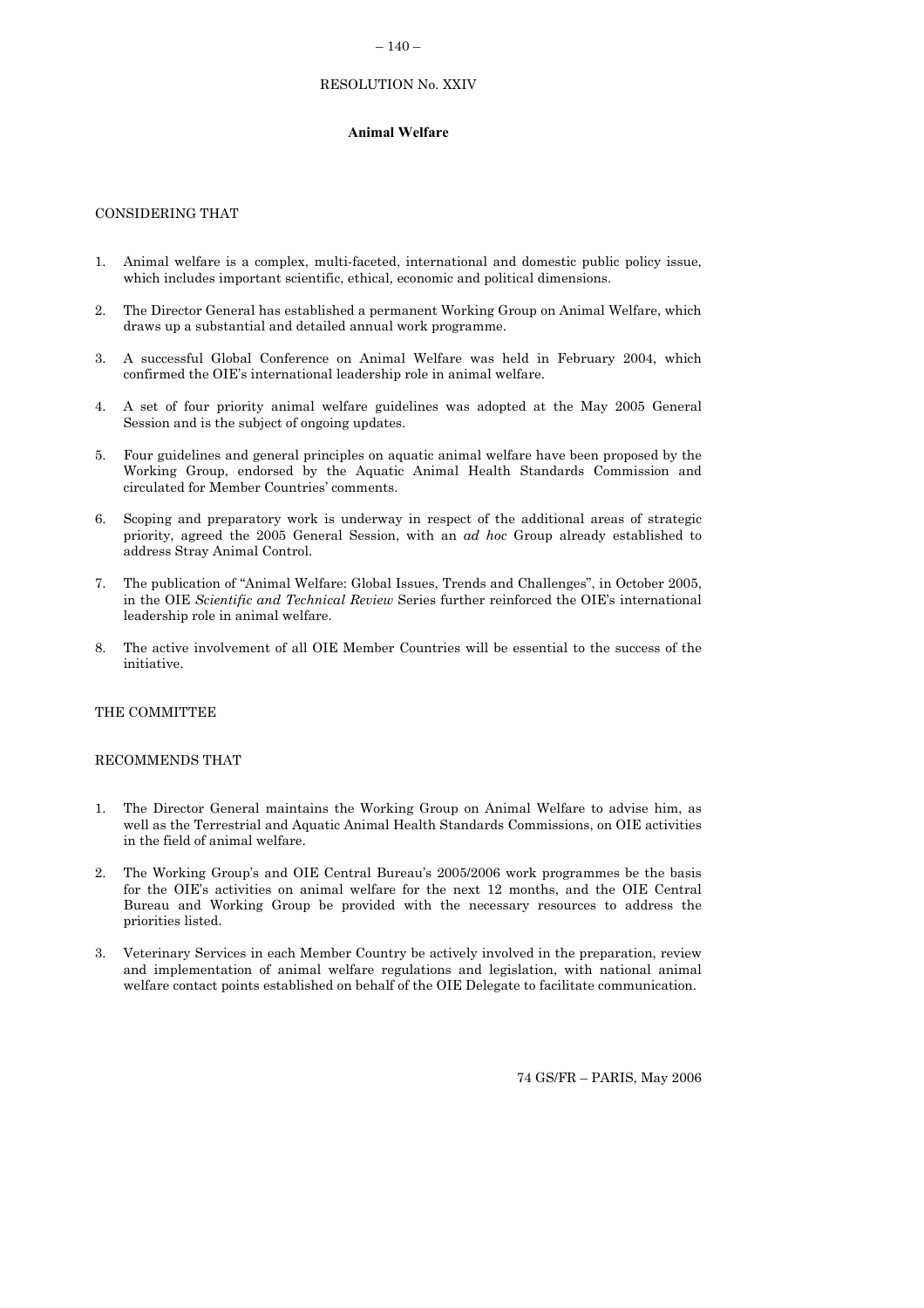- 4. All OIE Member Countries play an active role in their Regions with relevant stakeholders including institutions, non-governmental organisations, and the private sector in the development and implementation of OIE guidelines on animal welfare.
- 5. The OIE Regional Commissions and Representations also play an active role in promoting this OIE initiative (particularly in relation to animal welfare in education), with active involvement of Working Group regional members.

 $\mathcal{L}=\mathcal{L}^{\mathcal{L}}$ 

(Adopted by the OIE International Committee on 23 May 2006)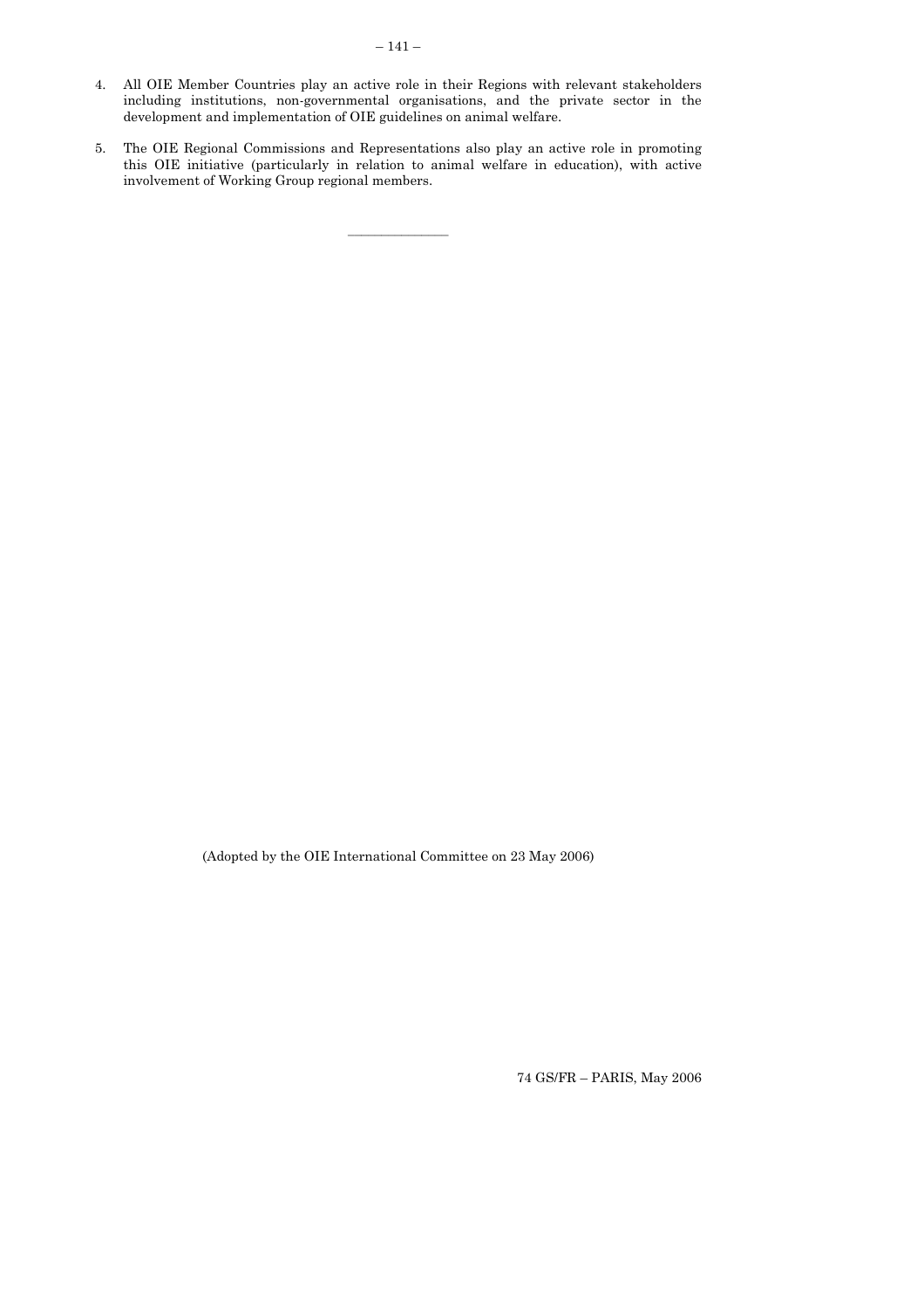## $-142-$

# RESOLUTION No. XXV

## **Adoption of the fifth edition of the Manual of Diagnostic Tests for Aquatic Animals**

## CONSIDERING

- 1. The *Manual of Diagnostic Tests for Aquatic Animals*, like the *Aquatic Animal Health Code*, is an important contribution to the international harmonisation and promotion of trade in aquatic animals and aquatic animal products,
- 2. Member Countries are asked for the contributions of their specialists for each new or revised chapter of the *Aquatic Manual* before it is finalised by the Aquatic Animal Health Standards Commission,
- 3. All chapters for the revised edition have been sent to Member Countries and the Aquatic Animal Health Standards Commission will address any pending comments,

 $\overline{\phantom{a}}$  , where  $\overline{\phantom{a}}$ 

## THE COMMITTEE

## RESOLVES

- 1. To adopt the fifth edition of the *Manual of Diagnostic Tests for Aquatic Animals.*
- 2. To ask the Director General to publish the fifth edition of the *Aquatic Manual.*

(Adopted by the International Committee of the OIE on 23 May 2006)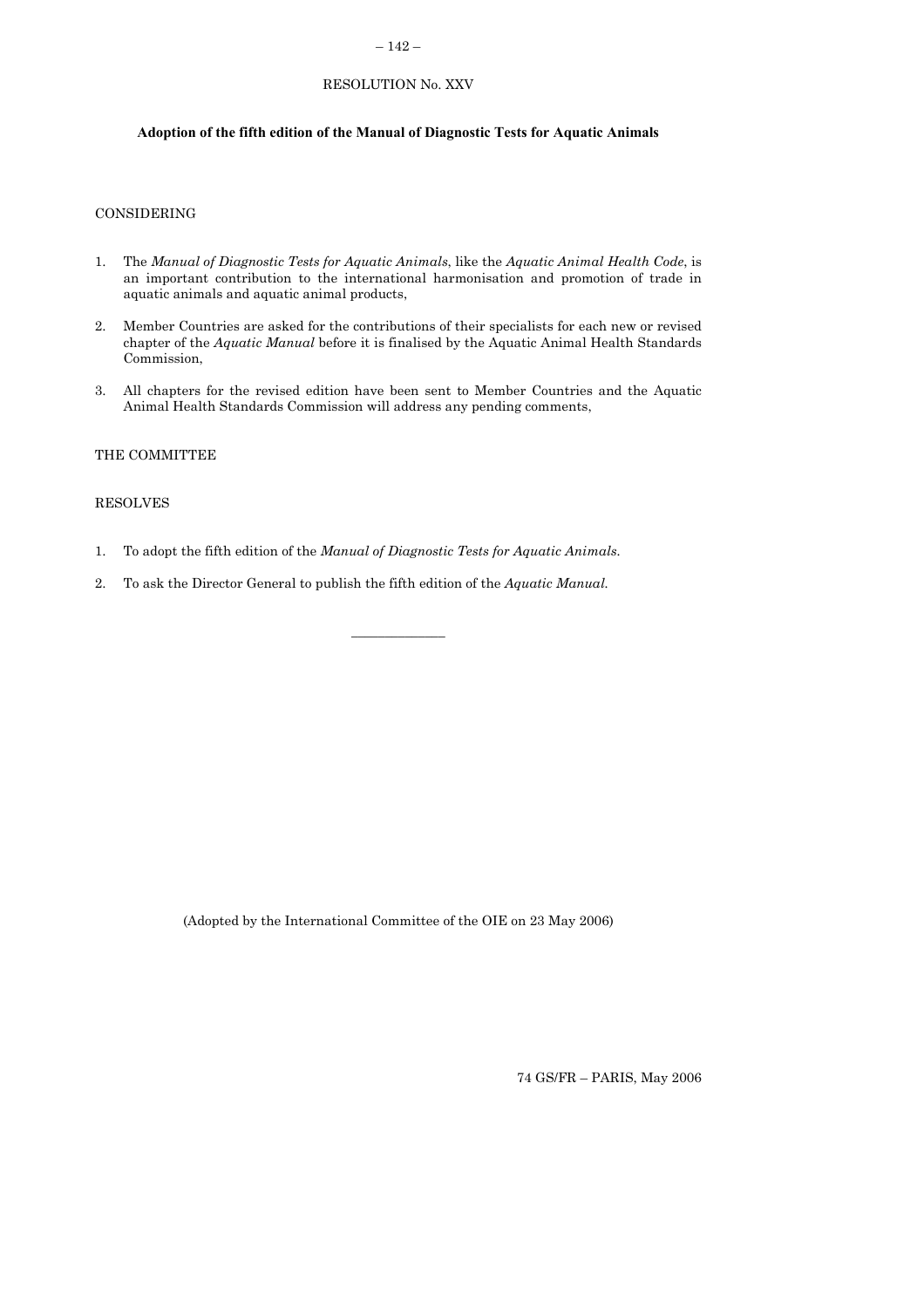#### $-143-$

## RESOLUTION No. XXVI

#### <span id="page-34-0"></span>**Recognition of the Foot and Mouth Disease Status of Member Countries**

## CONSIDERING THAT

- 1. During the 63rd General Session, the International Committee adopted Resolutions XI and XII, 'Establishment of a list of foot and mouth disease (FMD) free countries where vaccination is not practised', and 'Procedure for the recognition of the foot and mouth disease status of Member Countries', respectively,
- 2. During the 64th General Session, the International Committee adopted Resolution XII, which asks that the Director General publish a list of the countries or zones within national territories that fulfil the criteria of one of the FMD free categories described in Chapter 2.2.10. of the *Terrestrial Animal Health Code* (the *Terrestrial Code*),
- 3. The Scientific Commission for Animal Diseases (the Scientific Commission) has continued to apply the procedure approved by the International Committee, and has supported the recognition of the FMD free status of additional countries and zones within national territories for annual adoption of the list by the International Committee,
- 4. Recommendations of the Scientific Commission regarding the evaluation of countries as being free from foot and mouth disease have been submitted to Member Countries for comments as outlined in Resolution XVI, which was adopted during the 67th General Session of the International Committee,
- 5. The Scientific Commission proposed that an updated list of countries and zones previously recognised as free from foot and mouth disease and those newly proposed by the Scientific Commission in consultation with Member Countries be annually adopted by resolution,
- 6. During the 65th General Session, the International Committee adopted Resolution XII, which stated that the Delegates of Member Countries where countries or zones within their national territories are recognised as FMD free, annually confirm by letter during the month of November that their FMD status and the criteria by which that status was recognised have remained unchanged,
- 7. During the 65th General Session, the International Committee adopted Resolution XVII delegating to the Scientific Commission the authority to recognise, without further International Committee consultation, that a Member Country or zone within its territory has regained its previously recognised FMD free status following outbreaks that are eradicated in accordance with the relevant provisions of Chapter 2.2.10. of the *Terrestrial Code*,
- 8. During the 71st General Session, the International Committee adopted Resolution XXI delegating to the Scientific Commission the authority to recognise, without further International Committee consultation, an FMD free zone created following outbreaks within a Member Country or its territory in accordance with the relevant provisions of Chapters 1.3.5. and 2.2.10. of the *Terrestrial Code.*
- 9. During the 70th General Session, the International Committee adopted Resolution XVIII asking Member Countries applying for evaluation for freedom from FMD to meet part of the costs sustained by the OIE Central Bureau in the evaluation process,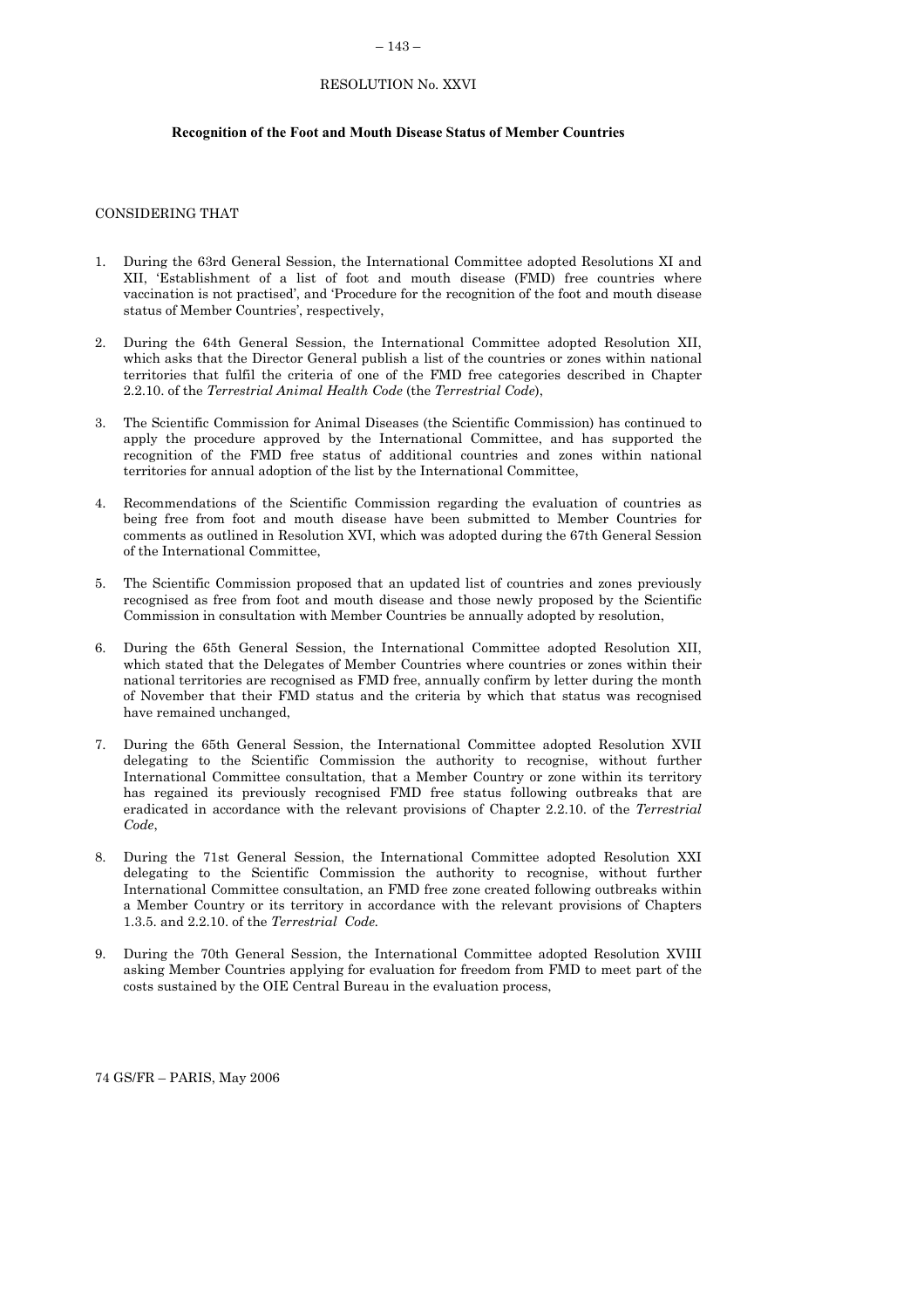### <span id="page-35-0"></span>THE COMMITTEE

#### RESOLVES

That the Director General publish the following list of Member Countries recognised as FMD free countries where vaccination is not practised, according to the provisions of Chapter 2.2.10. of the *Terrestrial Code*1:

| Albania                       | Germany         | <b>Netherlands</b>       |
|-------------------------------|-----------------|--------------------------|
| Australia                     | Greece          | New Caledonia            |
| Austria                       | Guatemala       | New Zealand              |
| Belarus                       | Guyana          | Nicaragua                |
| Belgium                       | Honduras        | Norway                   |
| Bosnia and Herzegovina        | Hungary         | Panama                   |
| Bulgaria                      | <b>Iceland</b>  | Poland                   |
| Canada                        | Indonesia       | Portugal                 |
| Chile                         | Ireland         | Romania                  |
| Costa Rica                    | Italy           | Serbia-and-Montenegro*   |
| Croatia                       | Japan           | Singapore                |
| Cuba                          | Korea (Rep. of) | Slovakia                 |
| Cyprus                        | Latvia          | Slovenia                 |
| Czech Rep.                    | Lithuania       | Spain                    |
| Denmark                       | Luxembourg      | Sweden                   |
| El Salvador                   | Madagascar      | Switzerland              |
| Estonia                       | Malta           | Ukraine                  |
| Finland                       | Mauritius       | United Kingdom           |
| Former Yug. Rep. of Macedonia | Mexico          | United States of America |
| France                        |                 | Vanuatu                  |

#### AND

That the Director General publish the following list of Member Countries recognised as FMD free countries where vaccination is practised, according to the provisions of Chapter 2.2.10. of the *Terrestrial Code*1:

Taipei China, Paraguay and Uruguay

### AND

 $\overline{a}$ 

That the Director General publish the following list of Member Countries as having an FMD free zone where vaccination is not practised, according to the provisions of Chapter 2.2.10. of the *Terrestrial Code:*

Argentina: zone situated south of the 42° parallel;

<sup>1</sup> For information on the status of non-contiguous territories of Member Countries recognised as FMD free, please address enquiries to that country's Delegate or to the Director General

<sup>\*</sup> Including the territory of Kosovo administered by the United Nations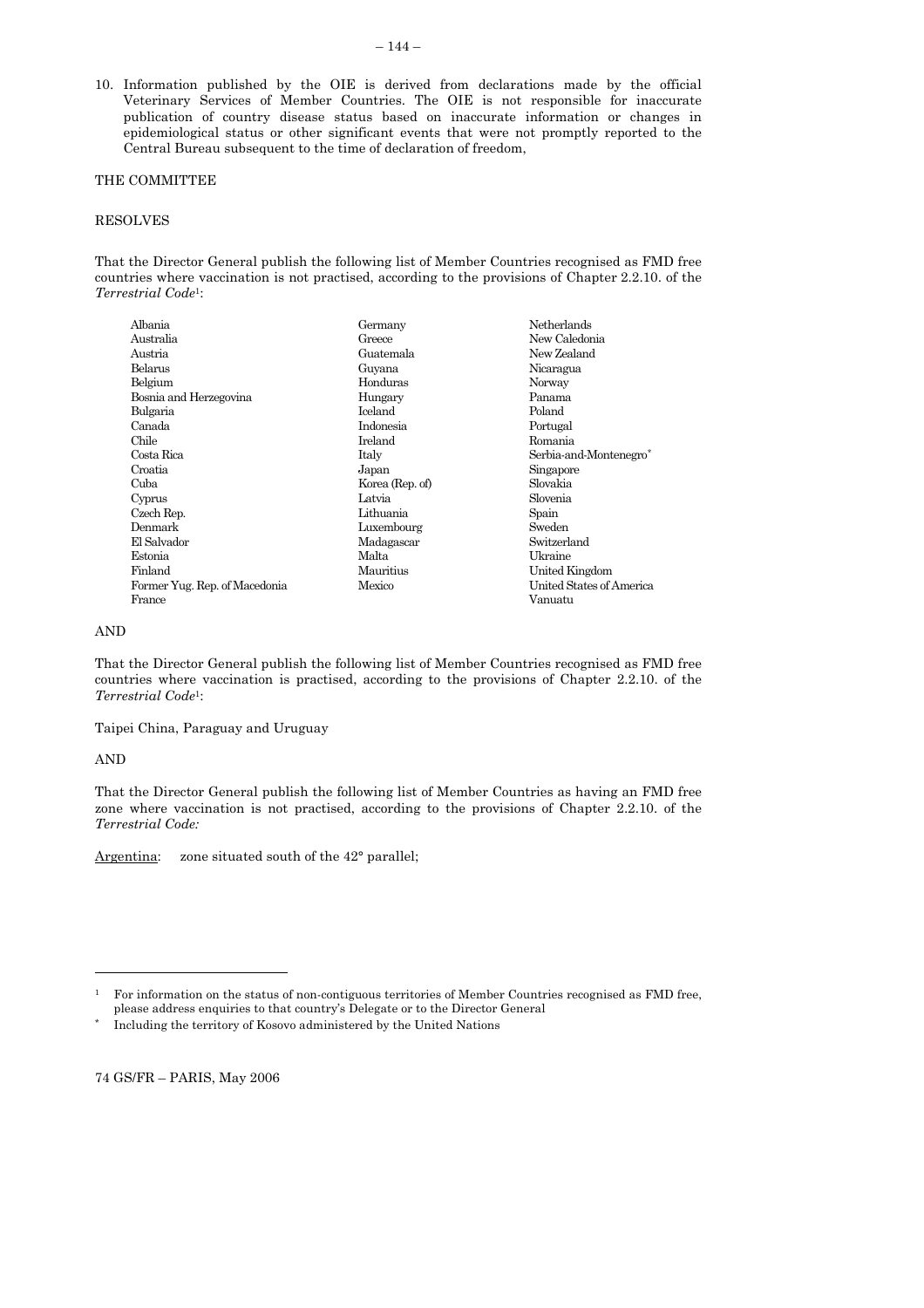| Colombia: | zone designated by the Delegate of Colombia in documents addressed to the Director General<br>on 25 November 1995 (Area I - Northwest region of Choco Department) and 3 April 1996; |
|-----------|-------------------------------------------------------------------------------------------------------------------------------------------------------------------------------------|
| Malaysia: | zones of Sabah and Sarawak designated by the Delegate of Malaysia in a document<br>addressed to the Director General on 15 December 2003;                                           |

- Namibia: zone designated by the Delegate of Namibia in a document addressed to the Director General on 6 February 1997;
- Peru: one zone as designated by the Delegate of Peru in a document addressed to the Director General in December 2004.

Philippines: Islands of Mindanao, Visayas, Palawan and Masbate;

South Africa: zone designated by the Delegate of South Africa in a document addressed to the Director General in May 2005;

AND

That the Director General publish the following list of Member Countries as having FMD free zones where vaccination is practised, according to the provisions of Chapter 2.2.10. of the *Terrestrial Code:* 

- Bolivia: zone of Chiquitania designated by the Delegate of Bolivia in documents addressed to the Director General in January 2003 and a zone situated in the western part of the Department of Oruro in documents addressed to the Director General in September 2005
- Brazil: States of Acre along with two adjacent municipalities of Amazon state, Rio Grande do Sul, Santa Catarina, and Rondonia;
- Colombia: zone designated by the Delegate of Colombia in documents addressed to the Director General on January 2003 and two zones designated by the Delegate in documents addressed to the Director General in December 2004.

 $\overline{\phantom{a}}$  , where  $\overline{\phantom{a}}$ 

(Adopted by the International Committee of the OIE on 23 May 2006)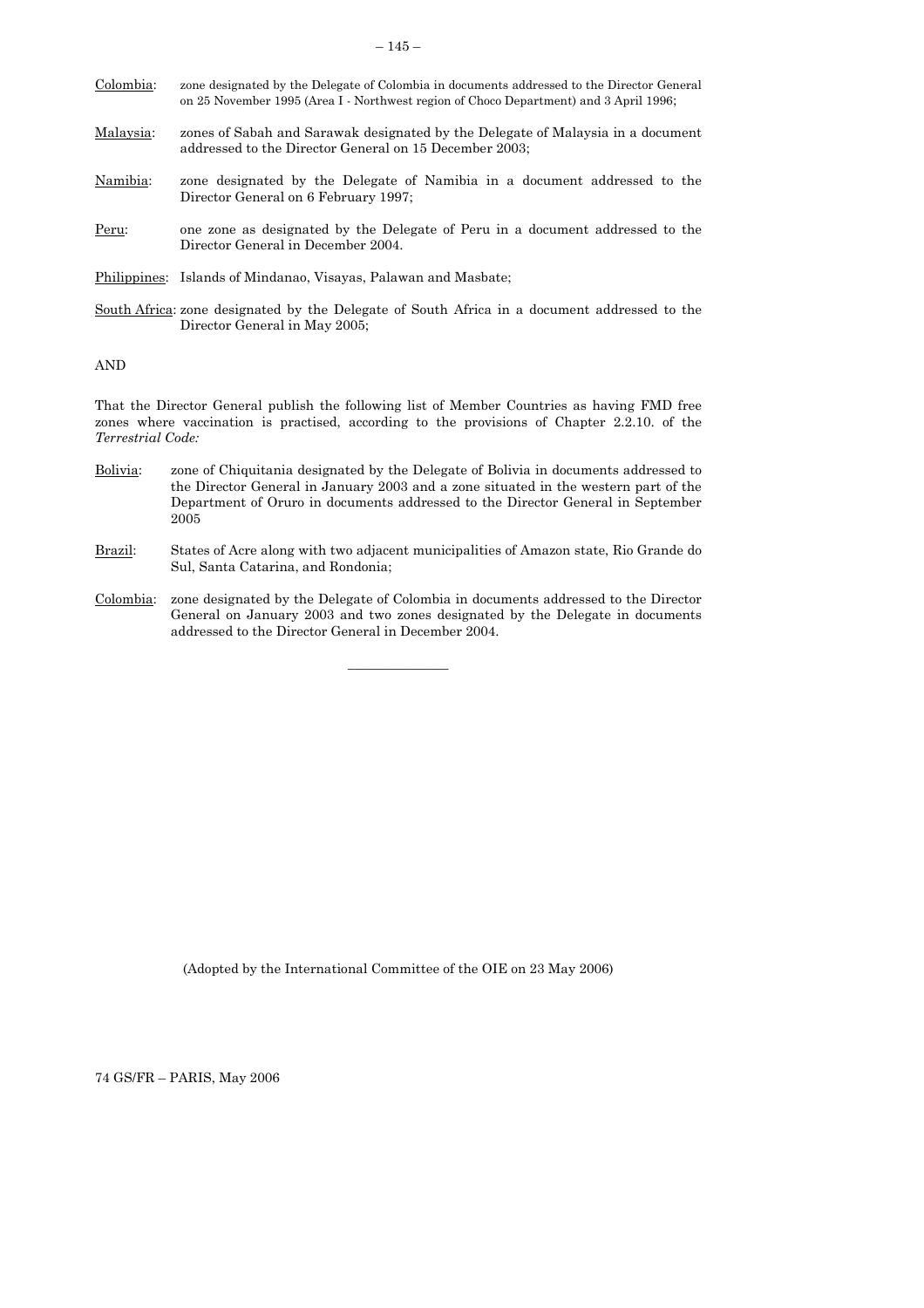#### – 146 –

#### RESOLUTION No. XXVII

#### **Recognition of the Bovine Spongiform Encephalopathy Status of Member Countries**

#### CONSIDERING THAT

- 1. During the 69th General Session, the International Committee adopted Resolution No. XV, asking Member Countries that wish to be evaluated for conformation with the requirements of the OIE *Terrestrial Animal Health Code* (the *Terrestrial Code*) for bovine spongiform encephalopathy (BSE) free status to submit a formal application to the Director General of the OIE for consideration by the Scientific Commission for Animal Diseases (Scientific Commission),
- 2. An *Ad hoc* Group of experts on BSE (OIE *Ad hoc* Group for Evaluation of Country Submissions for Recognition as complying with the *Terrestrial Code* as Bovine Spongiform Encephalopathy Free) has been set up by the OIE and the Group has developed guidelines to facilitate the submission of data by Member Countries in accordance with the requirements in the current edition of the *Terrestrial Code*,
- 3. During the 70th General Session, the International Committee adopted Resolution XVIII asking Member Countries applying for this evaluation to meet part of the costs sustained by the OIE Central Bureau in the evaluation process,
- 4. During the 71st General Session, the International Committee adopted Resolution XXII authorising the Scientific Commission to also evaluate submissions for provisional freedom from BSE in accordance with Article 2.3.13.4. of the *Terrestrial Code*,
- 5. The *Ad hoc* Group has already examined submissions from several countries and made appropriate recommendations that have been endorsed by the Scientific Commission
- 6. These recommendations have been submitted to Member Countries for comments as outlined in Resolution No. XVI, which was adopted during the 67th General Session of the International Committee for foot and mouth disease (FMD),
- 7. During the 72nd General Session, the OIE International Committee adopted Resolution No. XXI asking the Director General to establish a list of countries or zones recognised by the OIE as BSE 'free' and 'provisionally free' in accordance with Chapter 2.3.13. of the 13th edition of the *Terrestrial Code* (2004). This list should be updated as and when new countries are approved by the International Committee and shall be adopted annually by resolution.
- 8. During the 72nd General Session, the OIE adopted Resolution No. XXI asking the Director General to inform Delegates of Member Countries whose countries or zones within their national territories are recognised as 'free' or 'provisionally free' from BSE that they should annually confirm by letter during the month of November whether their status and the criteria by which their status was recognised have remained unchanged. The list of countries or zones is published free of charge by the OIE.
- 9. During the 73rd General Session, the OIE adopted Resolution No. XXI requesting the Scientific Commission to continue to examine the dossiers of applicant countries in accordance with Chapter 2.3.13. of the 13th edition of the *Terrestrial Code* (2004), until one year after a new BSE chapter (describing three categories of BSE country status) and all its complementary surveillance appendices are adopted by the International Committee.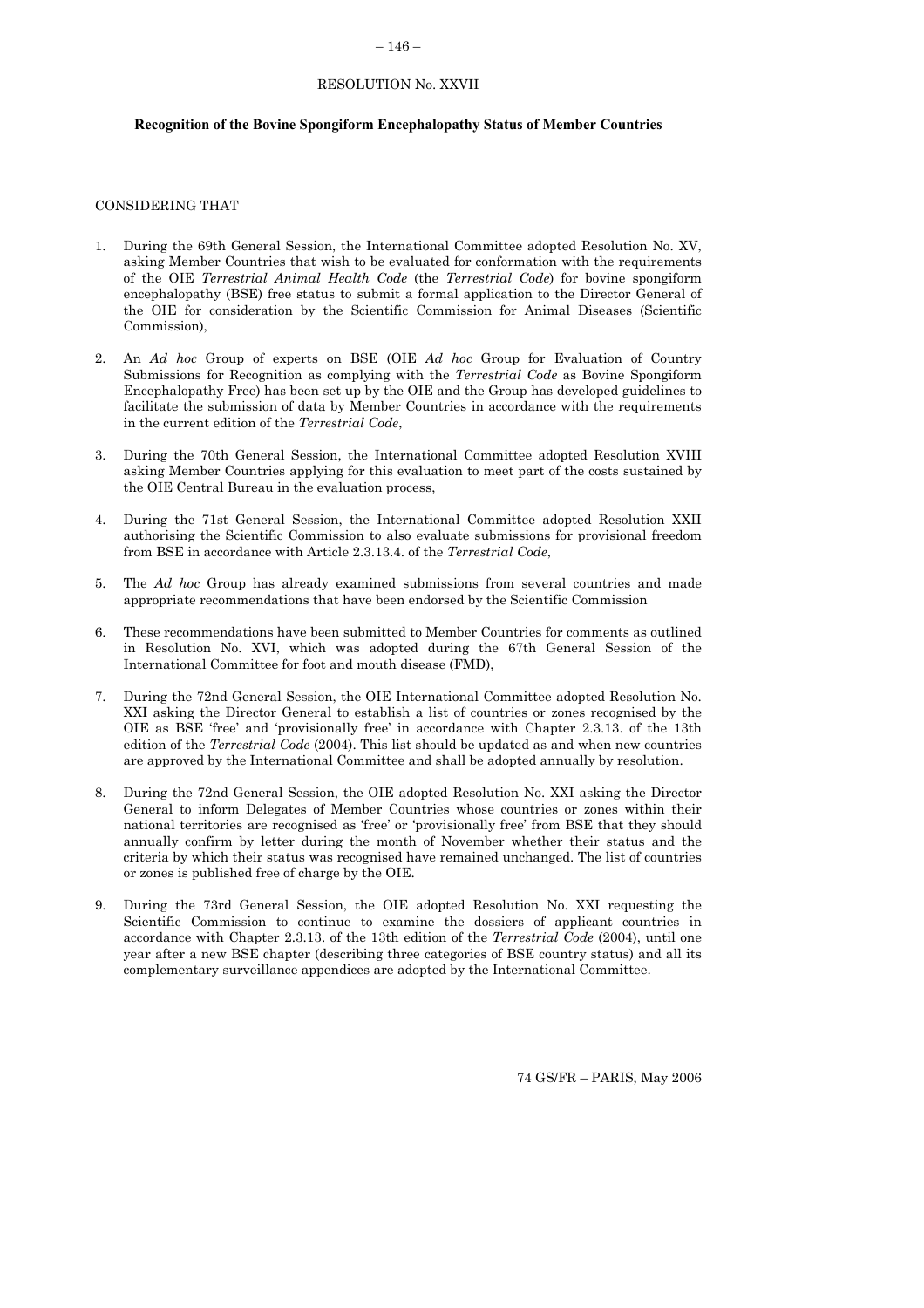- <span id="page-38-0"></span>10. During the 73rd General Session, the OIE adopted Resolution No. XXI confirming that countries which had already submitted dossiers for the evaluation of country status need not pay any additional costs should they have to renew their applications.
- 11. Information published by the OIE is derived from appropriate declarations made by the official Veterinary Services of Member Countries. The OIE is not responsible for inaccurate publication of country disease status based on inaccurate information or changes in epidemiological status or other significant events that were not promptly reported to the Central Bureau,

#### THE COMMITTEE

#### RESOLVES THAT

1. The Director General publish the following list of Member Countries recognised as free from BSE in accordance with Chapter 2.3.13. of the 13th edition (2004) of the *Terrestrial Code*:

Australia, Argentina, New Zealand and Uruguay.

2. The Director General publish the following list of Member Countries recognised as 'provisionally free' from BSE in accordance with Chapter 2.3.13. of the 13th edition (2004) of the *Terrestrial Code*:

Chile, Iceland, Paraguay and Singapore.

- 3. Countries listed above wishing to submit an application before the end of 2006 for confirmation of their status will be assessed against the *Terrestrial Code* of 2004 and will remain on the list published by the OIE until May 2008.
- 4. Any country wishing to submit an application before the end of 2006 for negligible risk or controlled risk status for BSE, will be assessed against the *Terrestrial Code* of 2006.
- 5. After December 2006, all applications for BSE status will be assessed against the *Terrestrial Code* current at the time.  $\frac{1}{2}$  ,  $\frac{1}{2}$  ,  $\frac{1}{2}$  ,  $\frac{1}{2}$  ,  $\frac{1}{2}$  ,  $\frac{1}{2}$  ,  $\frac{1}{2}$

(Adopted by the International Committee of the OIE on 23 May 2006)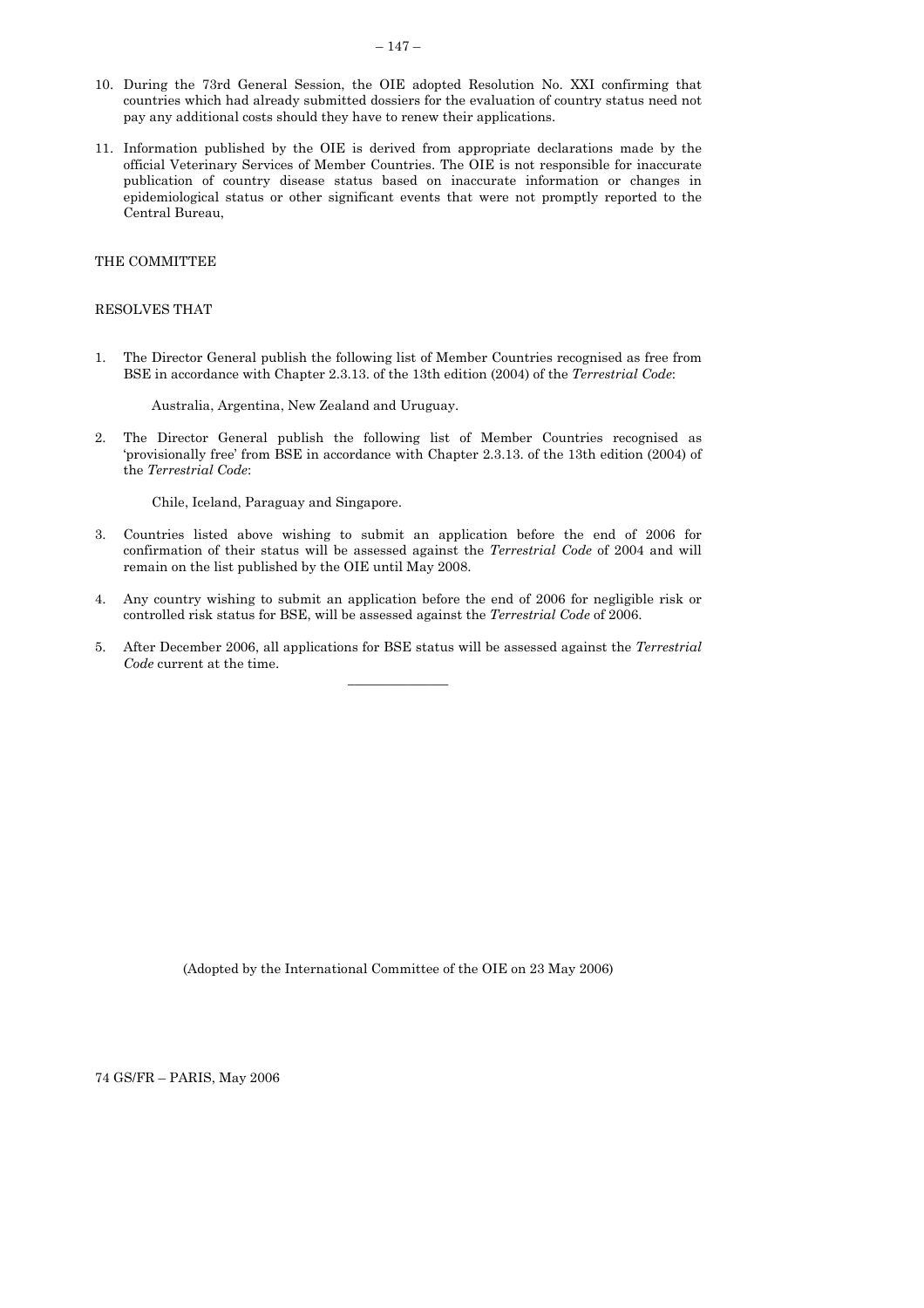### $-148-$

## RESOLUTION No. XXVIII

### **Recognition of Member Countries Free Status from Rinderpest Infection and Rinderpest Disease**

#### CONSIDERING THAT

- 1. During the 63rd General Session, the International Committee adopted Resolution No. XIV 'Establishment of a list of countries that are free of rinderpest',
- 2. During the 68th General Session, the International Committee adopted Resolution No. XIII designating a baseline list of Member Countries that were free from rinderpest infection. The countries included in the list certified that they met the requirements specified in Chapter 2.2.12. of the *Terrestrial Animal Health Code* (the *Terrestrial Code*),
- 3. The OIE has also developed a list of countries that are considered to be free from rinderpest disease in accordance with Chapter 2.2.12. of the *Terrestrial Code*,
- 4. Recommendations of the Scientific Commission for Animal Diseases (the Scientific Commission) regarding countries that are evaluated as free from rinderpest disease and from rinderpest infection have been submitted to Member Countries for comments as outlined in Resolution No. XVI which was adopted during the 67th General Session of the International Committee,
- 5. The Scientific Commission has continued to apply the procedure approved by the International committee and has supported the recognition of a list of countries and zones as free from rinderpest disease and rinderpest infection for annual adoption of this list by the International Committee,
- 6. During the 71st General Session, the Scientific Commission proposed that Member Countries so recognised reconfirm annually whether their rinderpest status as well as the conditions under which such status was granted have remained unchanged and that this annual reconfirmation would be a requirement for maintaining OIE recognition,
- 7 During the 70th General Session, the International Committee adopted Resolution No. XVIII resolving that most of the costs incurred by the OIE Central Bureau in the evaluation of country applications for obtaining the free status with respect to rinderpest disease or rinderpest infection would be recovered whenever possible from sources other than the applicant countries,
- 8. Information published by the OIE is derived from appropriate declarations made by the official Veterinary Services of Member Countries. The OIE is not responsible for inaccurate publication of country disease status based on inaccurate information or changes in epidemiological status or other significant events that were not promptly reported to the Central Bureau subsequent to the time of declaration of freedom from disease or infection,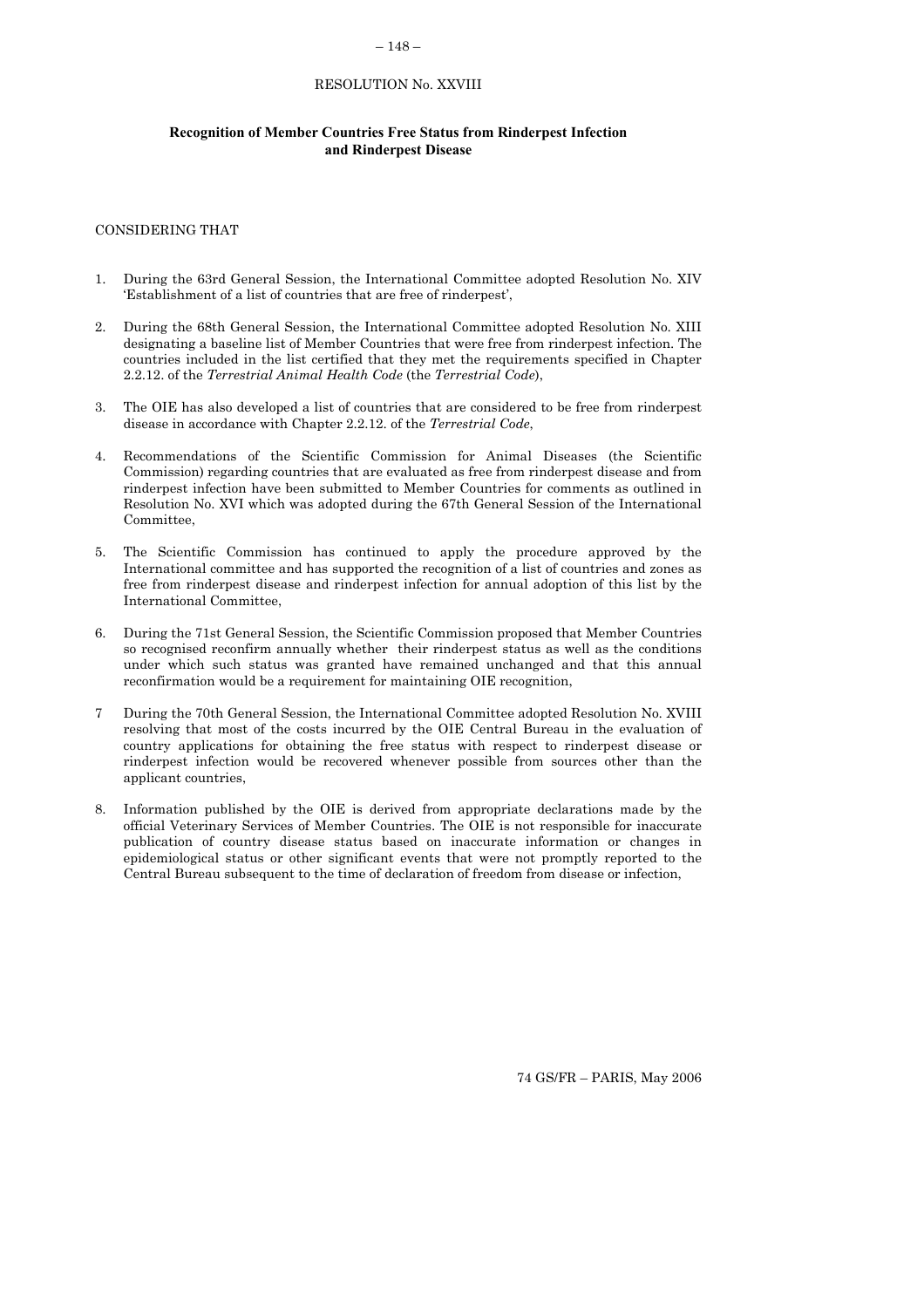## <span id="page-40-0"></span>RESOLVES

That the Director General publish the following list of Member Countries recognised as free from rinderpest infection, according to the provisions of Chapter 2.2.12. of the *Terrestrial Code*:

| Albania                       | Germany         | New Caledonia            |
|-------------------------------|-----------------|--------------------------|
| Algeria                       | Greece          | New Zealand              |
| Andorra                       | Guatemala       | Norway                   |
| Argentina                     | Guinea          | Panama                   |
| Australia                     | Guinea Bissau   | Paraguay                 |
| Austria                       | Guyana          | Peru                     |
| Barbados                      | Honduras        | Philippines              |
| Belgium                       | Hungary         | Poland                   |
| Benin                         | Iceland         | Portugal                 |
| <b>Bhutan</b>                 | India           | Romania                  |
| Bolivia                       | Indonesia       | Rwanda                   |
| Bosnia and Herzegovina        | <b>Ireland</b>  | Senegal                  |
| Botswana                      | Italy           | Singapore                |
| Brazil                        | Jamaica         | Slovakia                 |
| Bulgaria                      | Japan           | Slovenia                 |
| Burkina Faso                  | Korea (Rep. of) | South Africa             |
| Burundi                       | Laos            | Spain                    |
| Canada                        | Latvia          | Swaziland                |
| Chile                         | Lesotho         | Sweden                   |
| Colombia                      | Lithuania       | Switzerland              |
| Congo                         | Luxembourg      | Thailand                 |
| Congo (Dem. Rep. of the)      | Madagascar      | Taipei China             |
| Costa Rica                    | Malawi          | Togo                     |
| Croatia                       | Malaysia        | Trinidad and Tobago      |
| Cuba                          | Mali            | Tunisia                  |
| Cyprus                        | Malta           | Turkey                   |
| Czech Rep.                    | Mauritius       | Ukraine                  |
| Denmark                       | Mexico          | United Kingdom           |
| Ecuador                       | Moldavia        | United States of America |
| Egypt                         | Mongolia        | Uruguay                  |
| El Salvador                   | Morocco         | Vanuatu                  |
| Eritrea                       | Myanmar         | Venezuela                |
| Estonia                       | Namibia         | Vietnam                  |
| Finland                       | Nepal           | Zambia                   |
| Former Yug. Rep. of Macedonia | Netherlands     | Zimbabwe                 |
| France                        |                 |                          |

That the Director General publish the following list of Member Countries as being free from rinderpest disease according to the provisions of Chapter 2.2.12. of the *Terrestrial Code;*

> Niger Nigeria Sudan Tanzania Uganda

| Chad          |  |
|---------------|--|
| Cote d'Ivoire |  |
| Ghana         |  |
| Lebanon       |  |
| Mauritania    |  |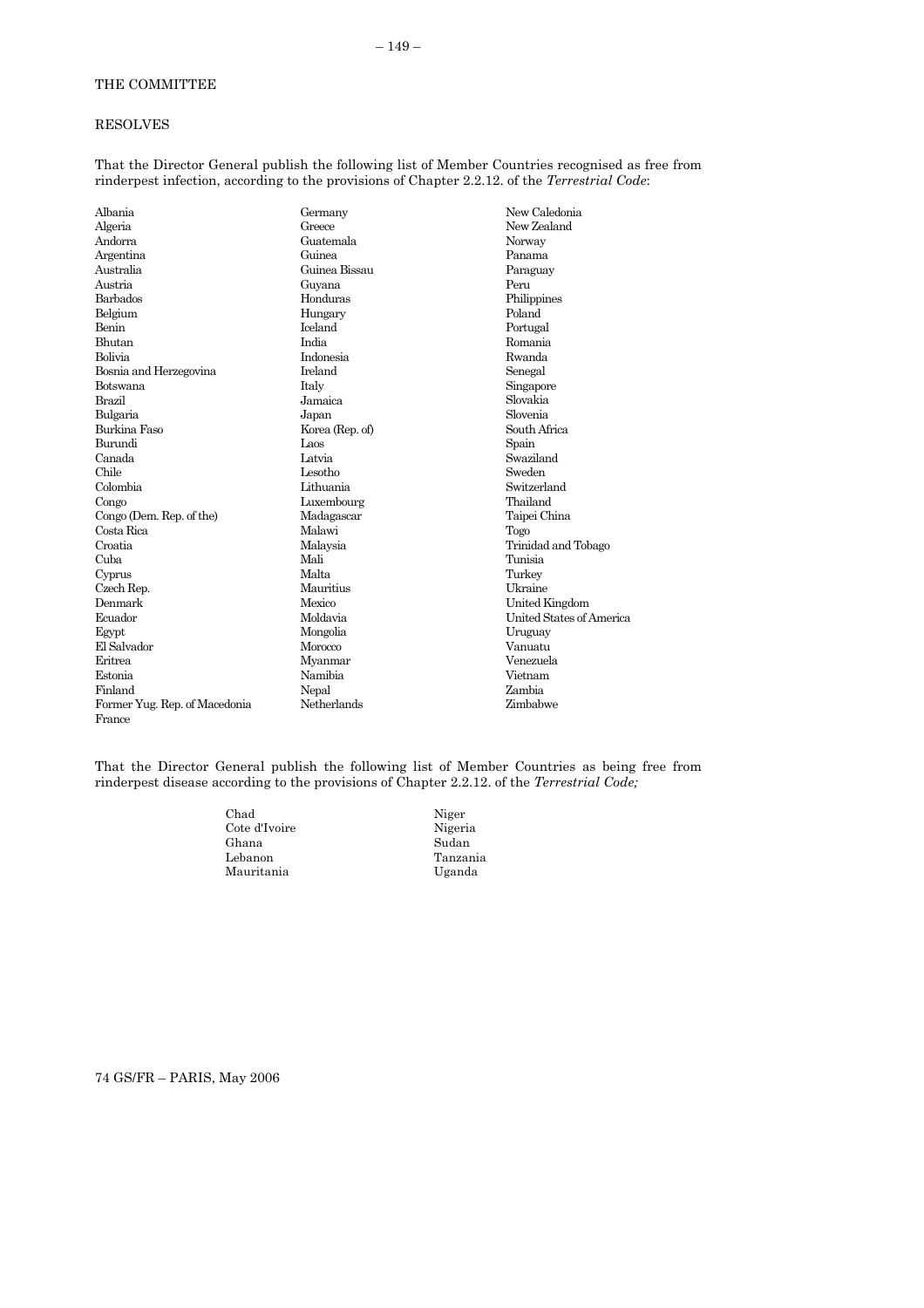That the Director General publish the following list of Member Countries having zones designated by their respective Delegates as free from rinderpest disease according to the provisions of Chapter 2.2.12. of the *Terrestrial Code*;

- Ethiopia: zone designated by the Delegate of Ethiopia in a document addressed to the Director General in July 2004
- Kenya : zone designated by the Delegate of Kenya in a document addressed to the Director General in August 2005

AND

That the Delegates of Member Countries whose countries or zones within their national territories are recognised as rinderpest infection or rinderpest disease free, annually reconfirm by letter in November of each year that both their status and the criteria by which such status was recognised have remained unchanged. It is understood that these Delegates will immediately notify the Central Bureau if rinderpest infection or disease occur in their countries or zones within their territories.

 $\mathcal{L}=\mathcal{L}$  , we have the set of  $\mathcal{L}=\mathcal{L}$ 

(Adopted by the International Committee of the OIE on 23 May 2006)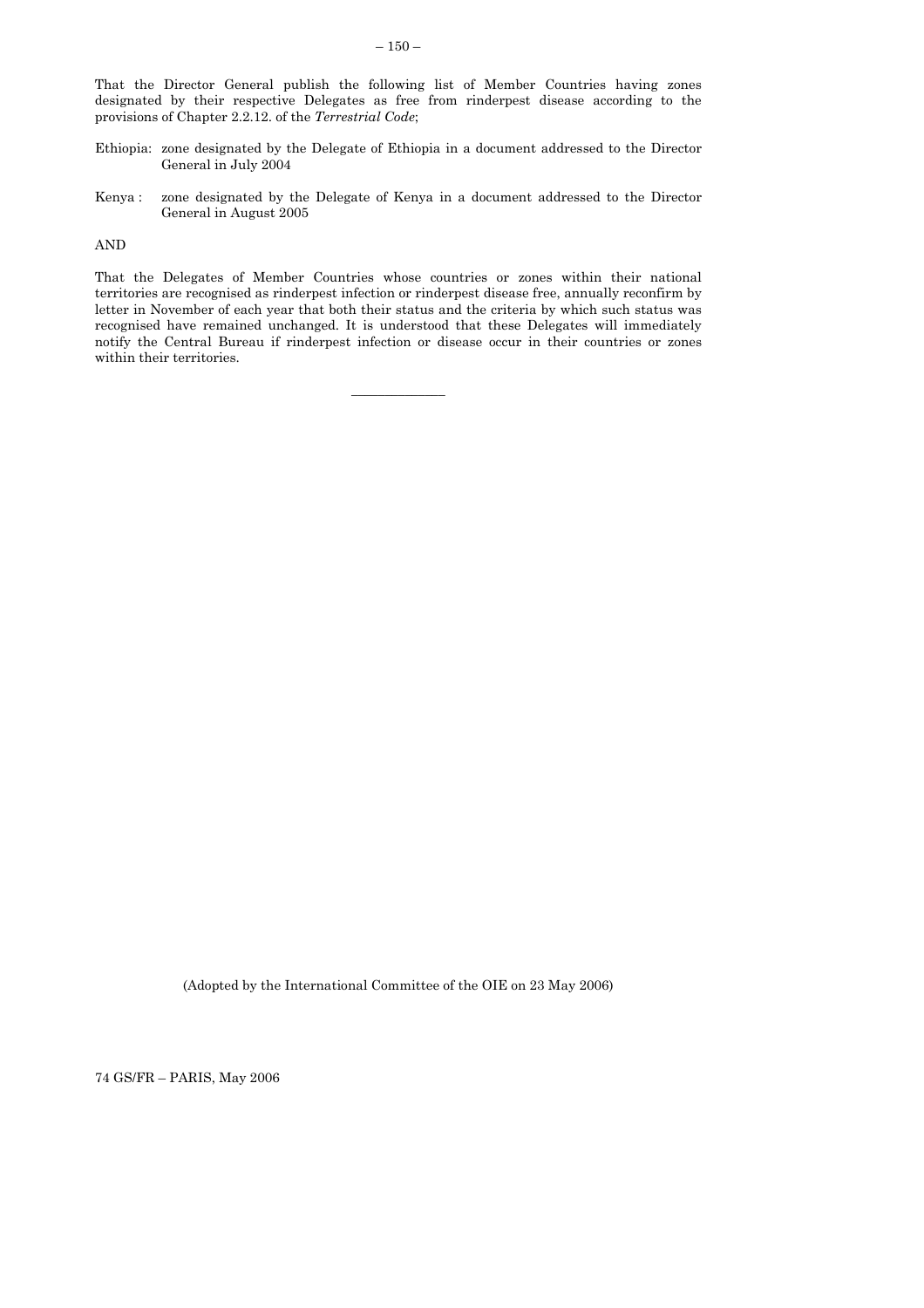### $-151-$

#### RESOLUTION No. XXIX

### **Recognition of the Contagious Bovine Pleuropneumonia Status of Member Countries**

## CONSIDERING THAT

- 1. Appendix 3.8.3. of the OIE *Terrestrial Animal Health Code* (the *Terrestrial Code*) provides for a pathway for Member Countries to be declared free from contagious bovine pleuropneumonia (CBPP) by the OIE if an application including supporting data as outlined in Appendix 3.8.3. of the *Terrestrial Code* is submitted to the OIE. The *Terrestrial Code* also provides a procedure for the Scientific Commission for Animal Diseases (the Scientific Commission) to review these applications and report its recommendations to the International Committee,
- 2. During the 70th General Session, the International Committee adopted Resolution No. XVIII asking Member Countries applying for evaluation for freedom from CBPP to meet part of the costs sustained by the OIE Central Bureau in the evaluation process,
- 3. During the 71st General Session, the International Committee approved Resolution N° XXIV regarding the recognition of the CBPP status of specific Member Countries,
- 4. Appendix 3.8.3. contains provisions for countries or zones within their territories that are continuously free from CBPP for at least 10 years and meet the relevant requirements of Appendix 3.8.3. for "freedom from CBPP" in that a) no vaccination has been carried out for at least 10 years, b) throughout that period there has been no clinical or pathological evidence of CBPP infection, c) throughout that period a permanent adequate disease surveillance and reporting system has been and is still in place covering all susceptible domestic livestock, and d) in appropriate circumstances, use of diagnostic procedures capable of differentiating *Mycoplasma mycoides* from other bovine *Mycoplasma* infections in the investigation of respiratory disease has been made, with findings consistent with freedom from *M. mycoides* infection, may be proposed to be declared free from CBPP by the Scientific Commission without the necessity to proceed through the normal intermediate steps detailed in Appendix 3.8.3. of the *Terrestrial Code,*
- 5. During the 72nd General Session, the International Committee adopted Resolution No. XXIII asked the OIE Director General to establish a list of countries or zones free from CBPP with or without vaccination and include in that list countries already recognised free of CBPP by the OIE.
- 6. The Scientific Commission continue to apply the procedure approved by the International Committee with respect to the recognition of disease free status and support the recognition of the CBPP free status of additional countries and zones within national territories for annual adoption of the list by the International Committee.
- 7. An updated list of countries and zones previously recognised as free from CBPP and those newly proposed by the Scientific Commission after consultation of Member Countries will be annually adopted by resolution.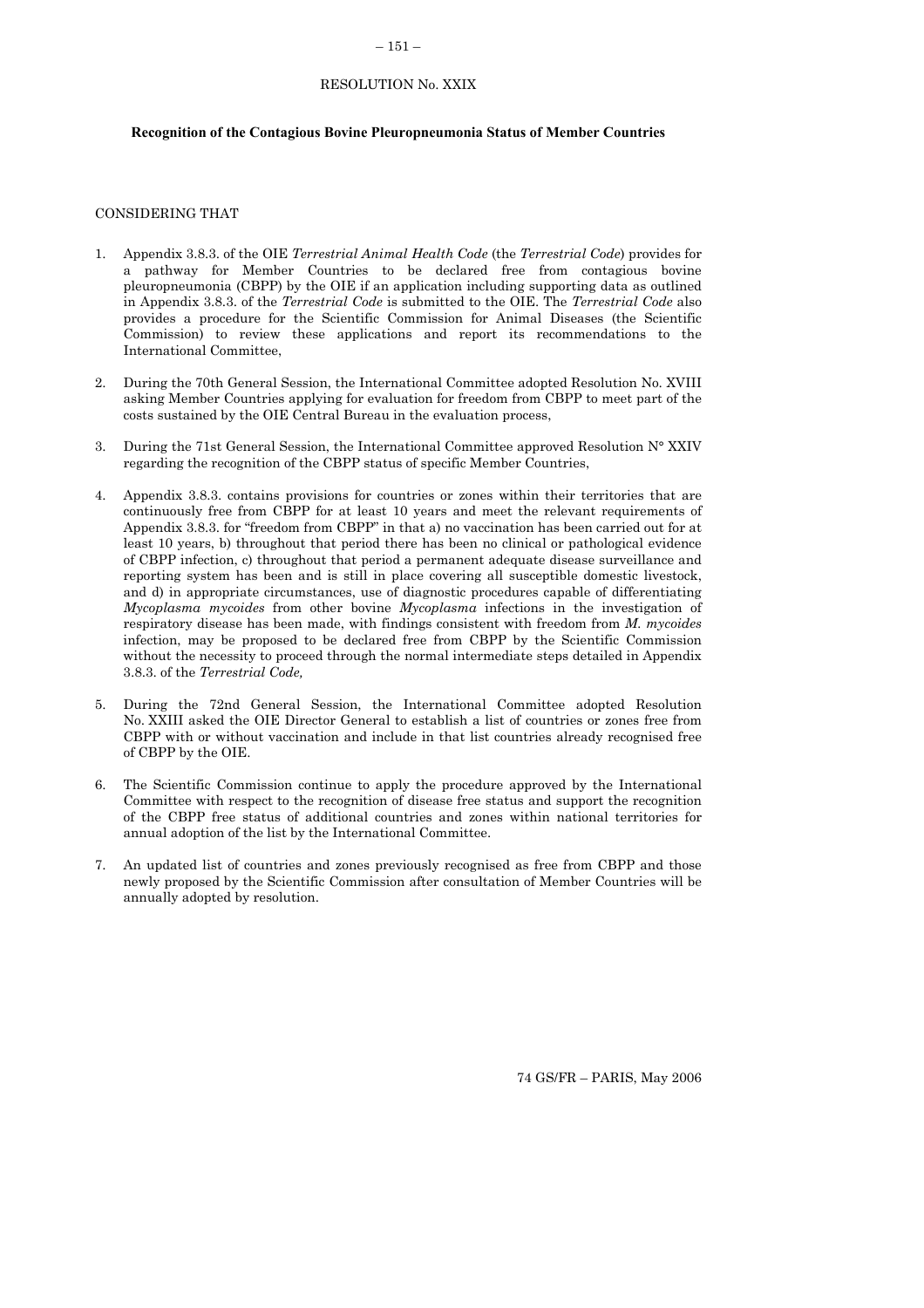<span id="page-43-0"></span>8. Member Countries recognise that information published by the OIE is derived from appropriate declarations made by the official Veterinary Services of Member Countries. The OIE is not responsible for inaccurate publication of country disease status based on inaccurate information or changes in epidemiological status or other significant events that were not promptly reported to the Central Bureau subsequent to the time of declaration of freedom,

## THE COMMITTEE

## RESOLVES THAT

- 1. The Director General publish the following list of Member Countries recognised as free from CBPP according to the provisions of Appendix 3.8.3 of the *Terrestrial Code*:
	- Australia Botswana Portugal Switzerland
- 2. The Delegates of Member Countries whose countries or zones within their national territories are recognised as free from CBPP reconfirm by letter in November of each year that both their status and the criteria by which such status was recognised have remained unchanged. It is understood that these Delegates will immediately notify the Central Bureau if CBPP occurs in their countries or in zones within their territories.

 $\frac{1}{2}$  ,  $\frac{1}{2}$  ,  $\frac{1}{2}$  ,  $\frac{1}{2}$  ,  $\frac{1}{2}$  ,  $\frac{1}{2}$  ,  $\frac{1}{2}$ 

(Adopted by the International Committee of the OIE on 23 May 2006)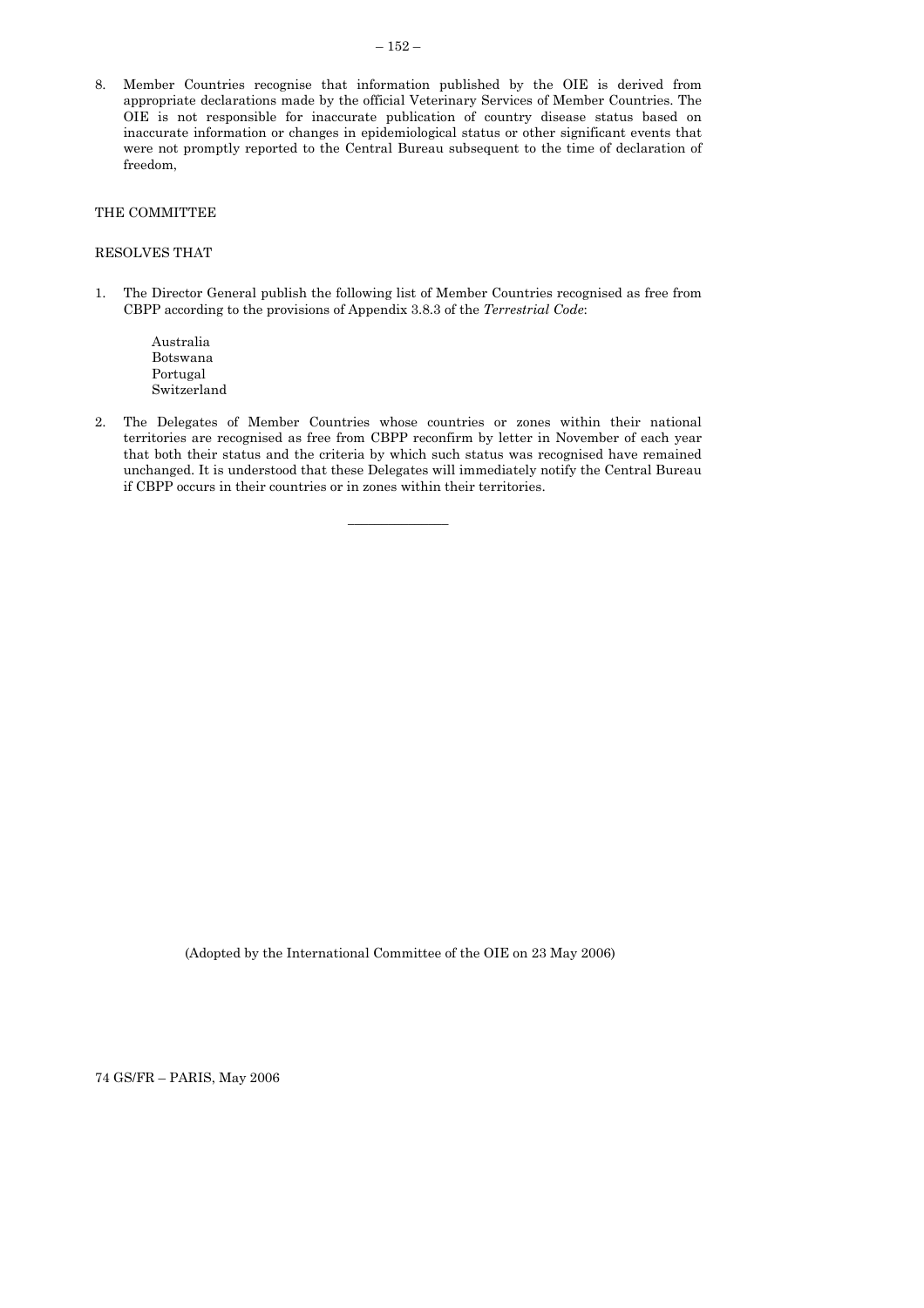#### $-153-$

#### RESOLUTION No. XXX

# **Study of the Procedure to Expedite the Process for the Recognition of a Foot and Mouth Disease Free Zone during an Outbreak of FMD in a Member Country**

#### CONSIDERING THAT

- 1. The International Committee has adopted a procedure for establishing a list of Member Countries and zones within their territories recognised as free of FMD according to the provisions of chapter 2.2.10. of the *Terrestrial Animal Health Code* (the *Terrestrial Code*),
- 2. New Member Countries and zones recognised as FMD free are added to the list annually by resolution at the General Session of the International Committee after a period of consultation with the interested Member Country, the Scientific Commission for Animal Diseases, other Member Countries and the final decision of the International Committee,
- 3. Recognition of FMD free status is suspended upon declaration by a Member Country of an outbreak in a previously disease free national territory or zone,
- 4. The list of FMD free countries and zones recognised as FMD free is important to some Member Countries for the purpose of trade in animals and animal products. These countries could sustain huge economic losses through lost trade for a period of time exceeding that required in the *Terrestrial Code* to regain FMD free status following eradication of an outbreak,
- 5. Chapter 2.2.10. of the *Terrestrial Code* describes criteria by which under certain circumstances a recognised FMD free country or zone that has had an FMD outbreak can regain its disease free status in less than a year,
- 6. During the 70th General Session, the International Committee adopted Resolution No. XVIII asking Member Countries applying for evaluation for freedom from FMD to meet part of the costs sustained by the OIE Central Bureau in the evaluation process,
- 7. During the 65th General Session, the International Committee adopted Resolution No. XVII delegating to the Scientific Commission for Animal Diseases the authority to recognise, without further International Committee consultation, that a Member Country or zone within its territory has regained its previously recognised FMD free status following outbreaks that are eradicated in accordance with the relevant provisions of chapter 2.2.10. of the *Terrestrial Code,*
- 8. During the 71st General Session, the International Committee adopted Resolution No. XXI delegating to the Scientific Commission for Animal Diseases the authority to recognise, without further International Committee consultation, an FMD free zone created following outbreaks within a Member Country or its territory in accordance with the relevant provisions of chapters 1.3.5. and 2.2.10. of the *Terrestrial Code,*
- The suspension of the free status of a country or a zone within a country as result of an outbreak of FMD in the country or zone, could have a severe impact on the international trade in animals and animal products for the affected Member Country irrespective of the extent of the outbreak,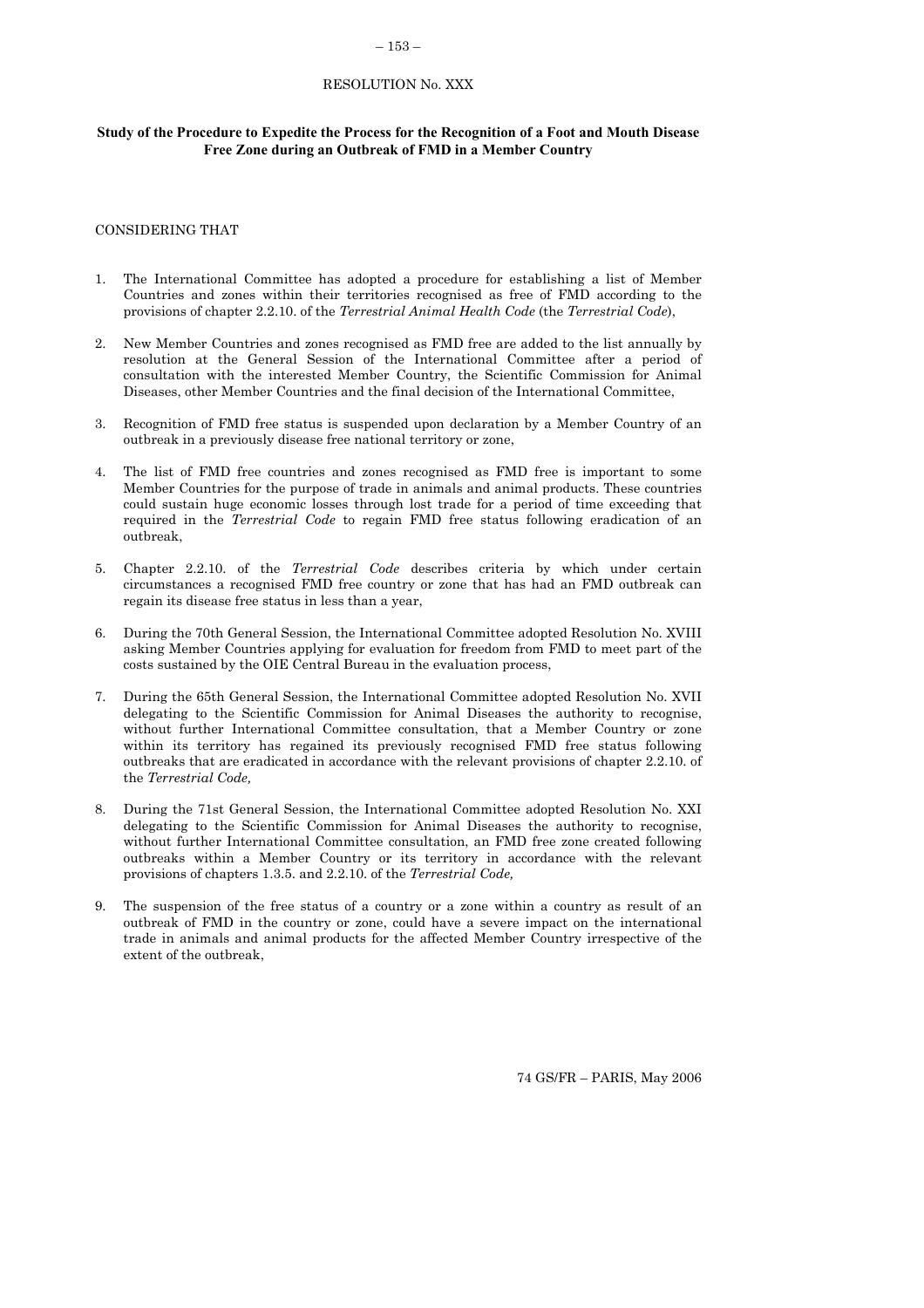- <span id="page-45-0"></span>10. The provisions contained in chapters 1.3.5. and 2.2.10. and appendix 3.8.7. of the *Terrestrial Code* provide guidelines to Member Countries to effectively identify and separate infected from non-infected zones within a country,
- 11. The provisions contained in chapters 1.3.5 and 2.2.10 and appendix 3.8.7 of the *Terrestrial Code* allows Member Countries to establish several zones of freedom from FMD either with or without vaccination, within a country,
- 12. Articles 2.2.10.4 and 2.2.10.5 of Chapter 2.2.10 of the *Terrestrial Code*, do not specifically require that free zones of different or similar FMD status within a country be separated from each other by a buffer zone or geographical or physical borders.
- 13. Some Member Countries have expressed the need for the continuation or early resumption of trade in animals and animal products in the event of an outbreak of foot and mouth disease and after appropriate measures have been taken to control the disease.

## THE COMMITTEE

### RESOLVES THAT

- 1. The Scientific Commission for Animal Diseases reconsider the current provisions of relevant chapters and appendices in the *Terrestrial Code* in view of the need of Member Countries to continue with the trade in animals and animal products in the event of an outbreak of foot and mouth disease within a country or zone and after appropriate measures have been taken in accordance with the provisions of the *Terrestrial Code*.
- 2. The Scientific Commission for Animal Diseases reconsider the current provisions of relevant chapters and appendices in the *Terrestrial Code* to ensure that where several free zones for foot and mouth disease, with or without vaccination, are present in the same country, sufficient sanitary measures are provided to protect the free status of non-affected zones in the event of an outbreak of FMD in one or more of the free zones.
- 3. The Scientific Commission for Animal Diseases consider the need for possible changes to the relevant chapters and appendices in the *Terrestrial Code* to expedite the process for the regaining of freedom from disease and resumption of trade following the suspension of the disease free status of a country or zone.
- 4. The OIE presents its recommendations for consideration by the International Committee during the 75th General Session of the OIE.

 $\overline{\phantom{a}}$ 

(Adopted by the International Committee of the OIE on 23 May 2006)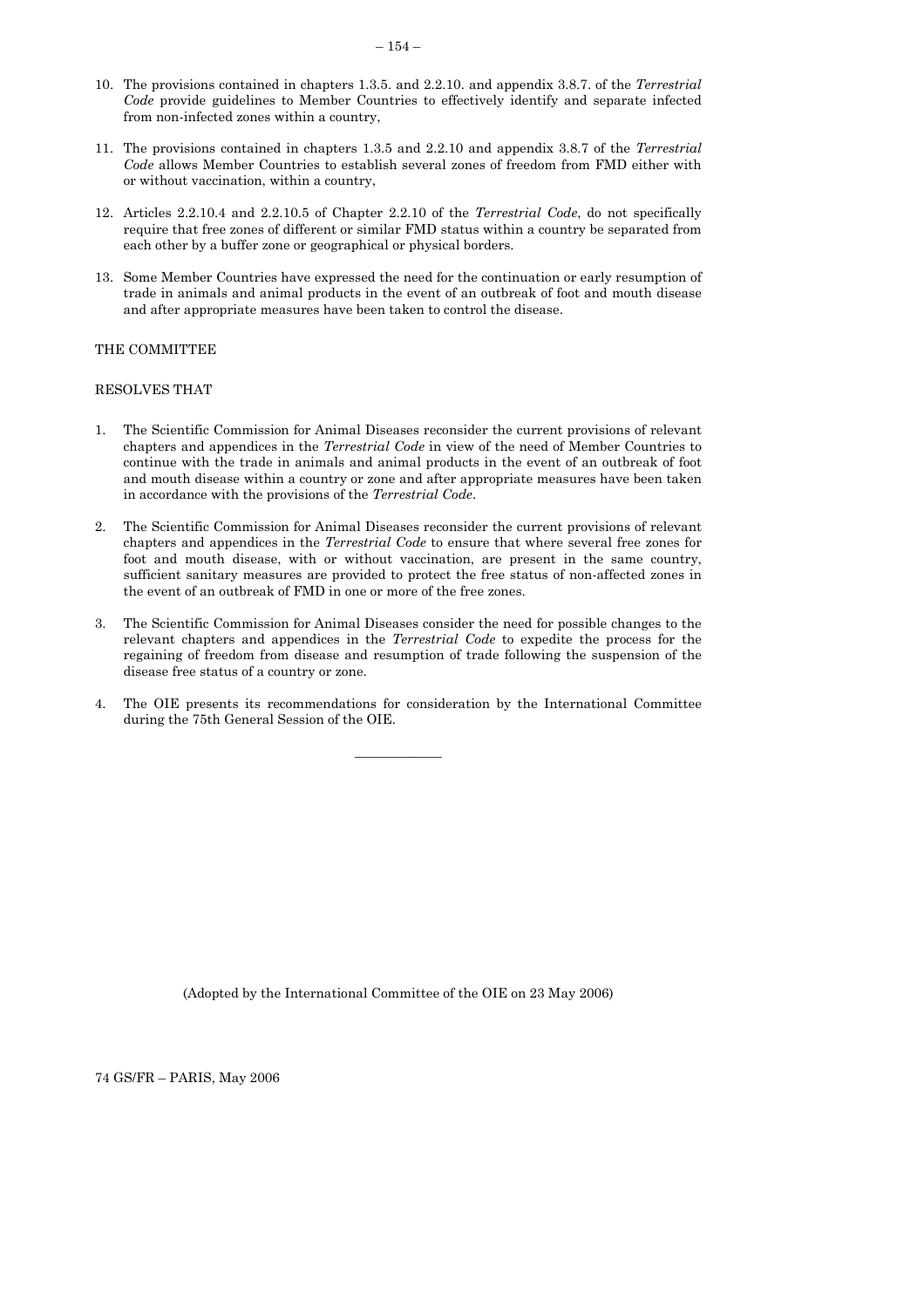## $-155-$

## RESOLUTION No. XXXI

## **Adoption of three draft chapters for the**  *Manual of Diagnostic Tests and Vaccines for Terrestrial Animals*

### CONSIDERING THAT

- 1. The *Manual of Diagnostic Tests and Vaccines for Terrestrial Animals* (*Terrestrial Manual*), like the *Terrestrial Animal Health Code*, is an important contribution to the international harmonisation and promotion of trade in animals and animal products,
- 2. The *Terrestrial Manual* is entirely revised approximately every four years. It is the intention of the Biological Standards Commission that, following approval of changes by the International Committee, the Web version of the *Terrestrial Manual* will be updated on an annual basis,
- 3. Member Countries have been asked for the contributions of their specialists for the proposed three revised chapters of the *Terrestrial Manual* before it is finalised by the Biological Standards Commission,
- 4. All chapters for the revised edition have been sent to Member Countries and the Biological Standards Commission will address any pending comments,

 $\frac{1}{2}$  ,  $\frac{1}{2}$  ,  $\frac{1}{2}$  ,  $\frac{1}{2}$  ,  $\frac{1}{2}$ 

# THE COMMITTEE

RESOLVES

To adopt the three updated chapters of the *Terrestrial Manual*.

(Adopted by the International Committee of the OIE on 25 May 2006)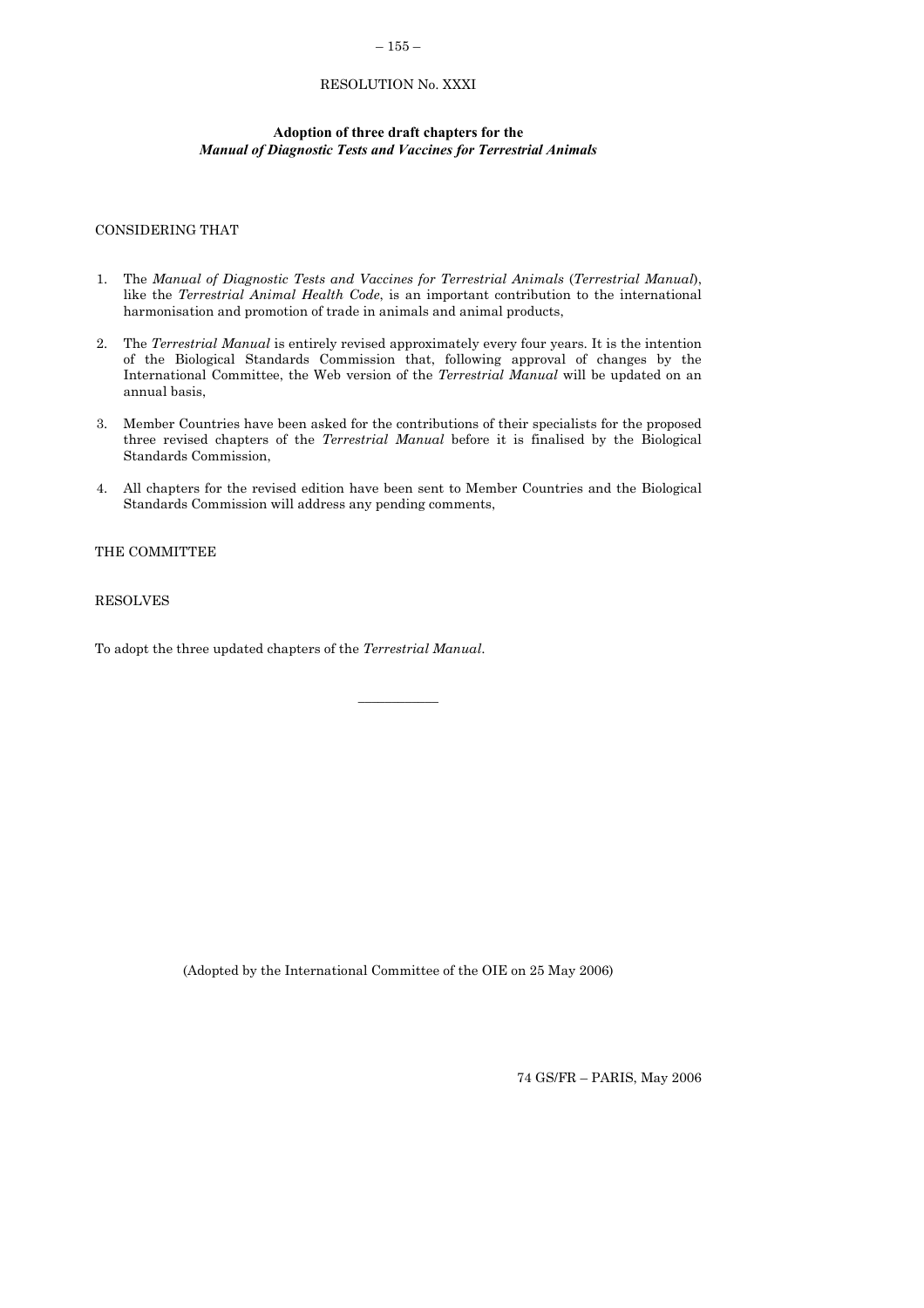#### – 156 –

#### RESOLUTION No. XXXII

### <span id="page-47-0"></span>**Recognition and implementation of OIE standards for the validation and registration of diagnostic assays by Member Countries**

#### CONSIDERING THAT

Participation in the international and regional trade in animals and animal products offers opportunities for all Member Countries of the OIE,

Compliance with and the maintenance of international sanitary standards for the trade in animals and animal products are major constraints for many Member Countries to successfully participate in the international and regional trade in animals and animal products,

International standards, guidelines and recommendations of the OIE and the SPS Agreement facilitate access to the international trade market for animals and animal products,

New concepts to facilitate trade in animals and animal products following technological developments in veterinary science are continuously developed and upgraded by the OIE,

Standards regarding the quality and evaluation of Veterinary Services have been developed by the OIE in order to guarantee the credibility of export certification procedures established by the national Veterinary Services of OIE Member Countries,

OIE international sanitary standards may be used even by non-exporting OIE Member Countries as relevant guidelines to improve their national animal health status,

Veterinary Services of many importing and exporting countries do not yet have a harmonised system of export certification that complies with international standards,

The OIE acknowledge that within most Member Countries there are national registration authorities who are legally mandated and responsible for the registration of diagnostic assays for infectious animal diseases for use within that country,

During the 71st General Session of the OIE, the International Committee adopted Resolution No. XXIX endorsing the principle of validation and certification of diagnostic assays for infectious animal diseases by the OIE and giving a mandate to the Director General of the OIE to set up the specific standard procedures to be used before the final decision on the validation and certification of the diagnostic assay is taken by the OIE International Committee,

The final decision on the validation and certification of a diagnostic assay and adoption thereof by the OIE International Committee in terms of Resolution No. XXIX of the 71st General Session of the OIE, renders the application of such a diagnostic assay to be in conformity with an international standard of the OIE,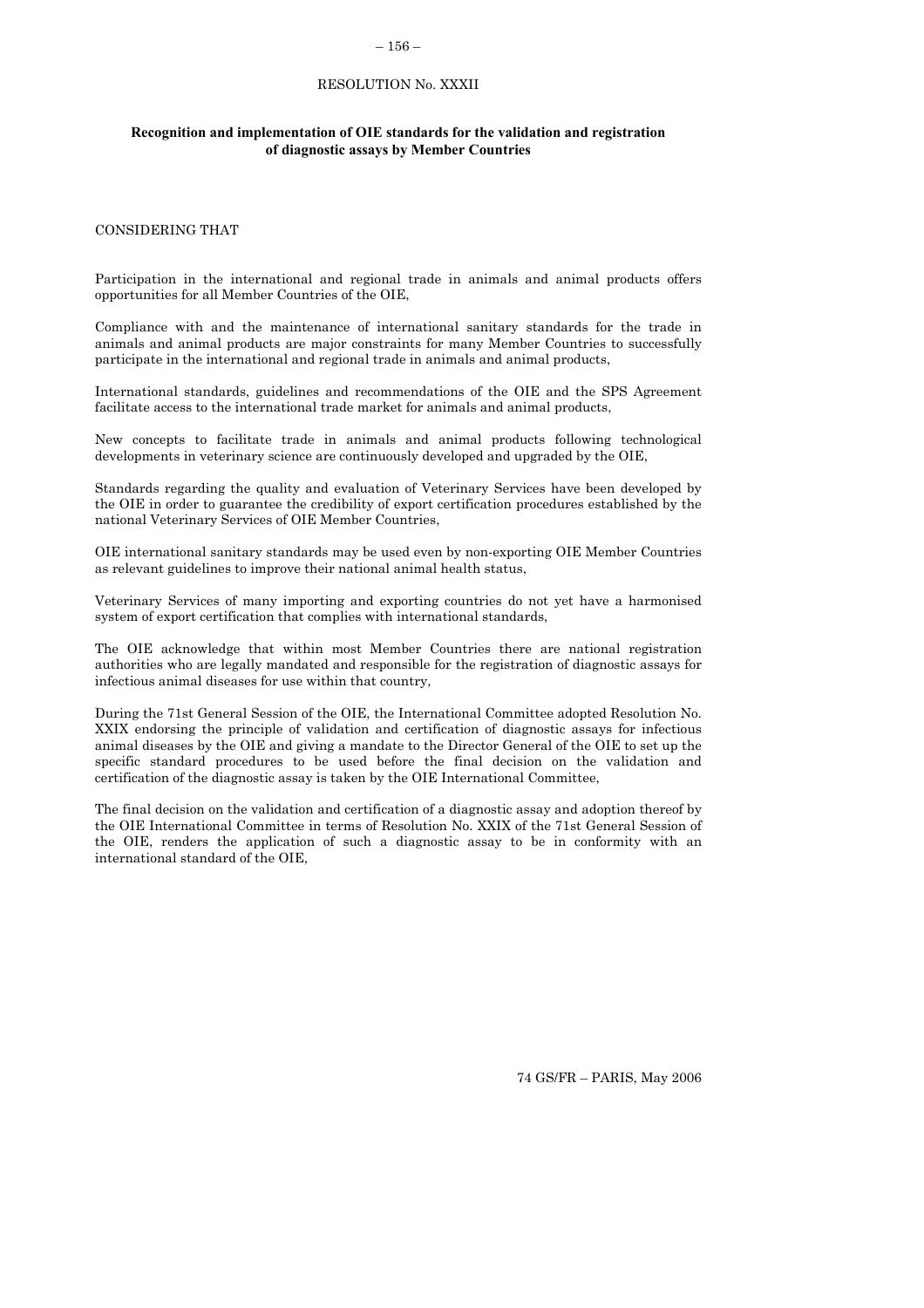# <span id="page-48-0"></span>THE COMMITTEE

## RESOLVES THAT

- 1. Member Countries of the OIE are encouraged to give recognition to and apply wherever possible, the international standards, guidelines and recommendations developed by the OIE and adopted by the International Committee for the delivery of veterinary services and the international trade in animals and animal products.
- 2. Member Countries of the OIE are encouraged to harmonise their standards for the validation and registration of diagnostic assays with the standards, guidelines and recommendations in the OIE *Manual of Diagnostic Tests and Vaccines for Terrestrial Animals* and where such standards are absent or not yet developed, to apply the standards in the *Manual* and in the OIE test register for the registration of such products within their countries.

 $\overline{\phantom{a}}$  , where  $\overline{\phantom{a}}$ 

(Adopted by the International Committee of the OIE on 25 May 2006)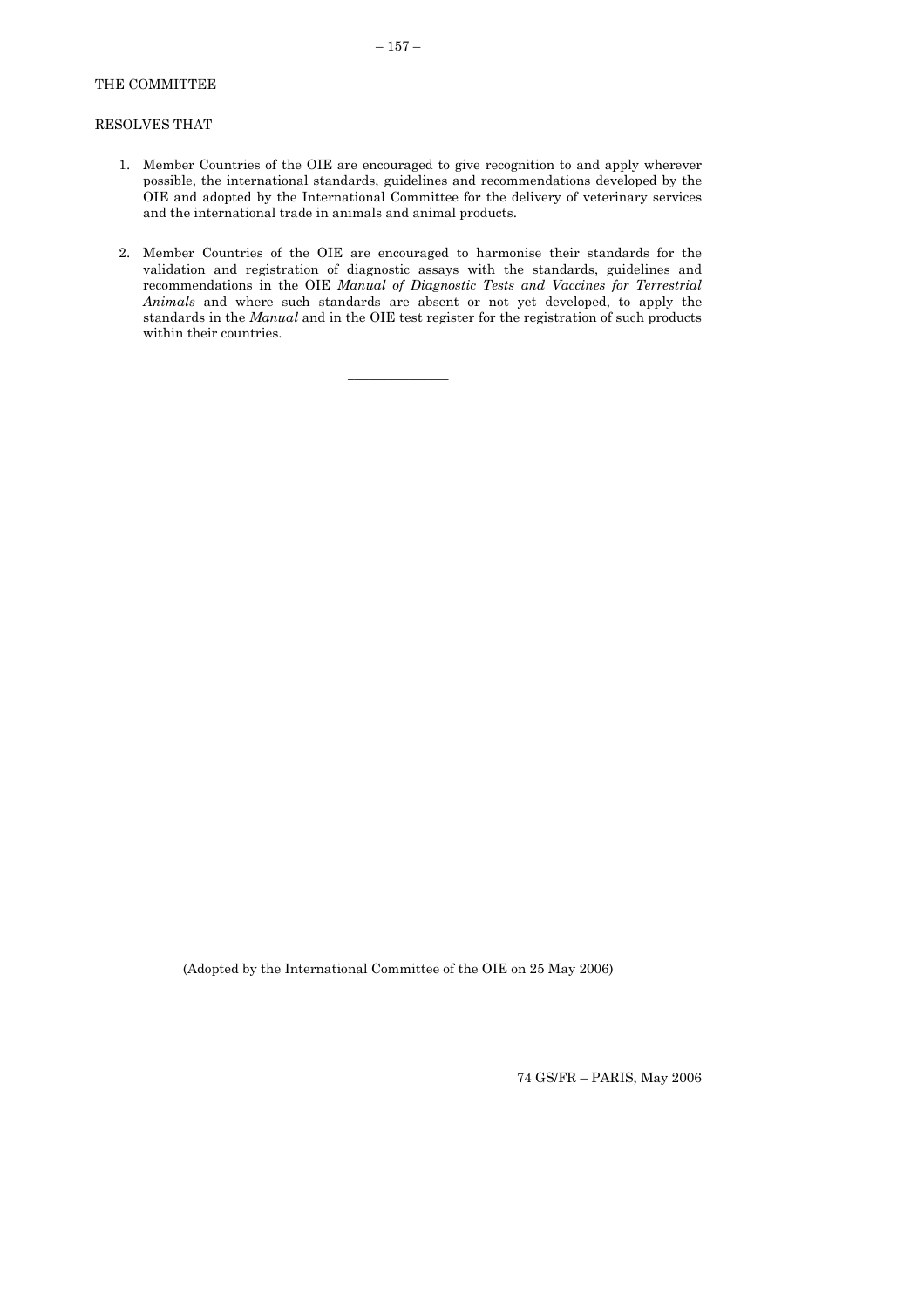#### – 158 –

### RESOLUTION No. XXXIII

### **List of Antimicrobials of Veterinary Importance**

## CONSIDERING THAT

Antimicrobial agents are essential drugs for human and animal health and welfare. Antimicrobial resistance is a global public and animal health concern that is influenced by both human and nonhuman antimicrobial usage. The human, animal and plant sectors have a shared responsibility to prevent or minimise antimicrobial resistance selection pressures on both human and non-human pathogens.

The second joint FAO/OIE/WHO workshop on management options for non-human antimicrobial usage in March 2004 in Oslo and recommended that the concept of "critically important" classes of antimicrobials for human usage should be developed by WHO. A similar list for animal usage should be pursued by the OIE.

The list of Critically Important Antibacterial Agents (CIA) for Human Medicine was established in February 2005, in a working group meeting in Canberra.

The OIE *ad hoc* Group on Antimicrobial Resistance prepared a questionnaire to collect proposals on antimicrobials of veterinary importance. The questionnaire was sent to the 167 OIE Member Countries and to International Organisations having signed a co-operation agreement with OIE in order to establish such a list. A list of antimicrobials of veterinary importance was compiled from the information received from Member Countries and was circulated to OIE Member Countries.

When finalised, the list could complement the OIE Guidelines for the responsible and prudent use of antimicrobial agents in veterinary medicine (OIE *Terrestrial Animal Health Code* Appendix 3.9.3).

The list could be useful for the risk assessment of antimicrobial resistance in accordance with OIE *Terrestrial Code* Appendix 3.9.4. In this context, lists of CIA for humans and for animals are elements that could be taken into account in a risk assessment process.

THE COMMITTEE

RESOLVES

To publish a preliminary list of antimicrobials of veterinary importance based on the list compiled by the OIE *ad hoc* Group from the answers received to the questionnaire sent to OIE Member Countries.

To ask the Director General to reconvene the *ad hoc* Group to further refine the list and consider breaking it down into subcategories according to type of usage.

To use the list further refined within the framework of the work in progress with the WHO, FAO and the Codex Alimentarius Commission on antimicrobial resistance.

To regularly update the list in accordance with new scientific information.

(Adopted by the International Committee of the OIE on 25 May 2006)

 $\overline{\phantom{a}}$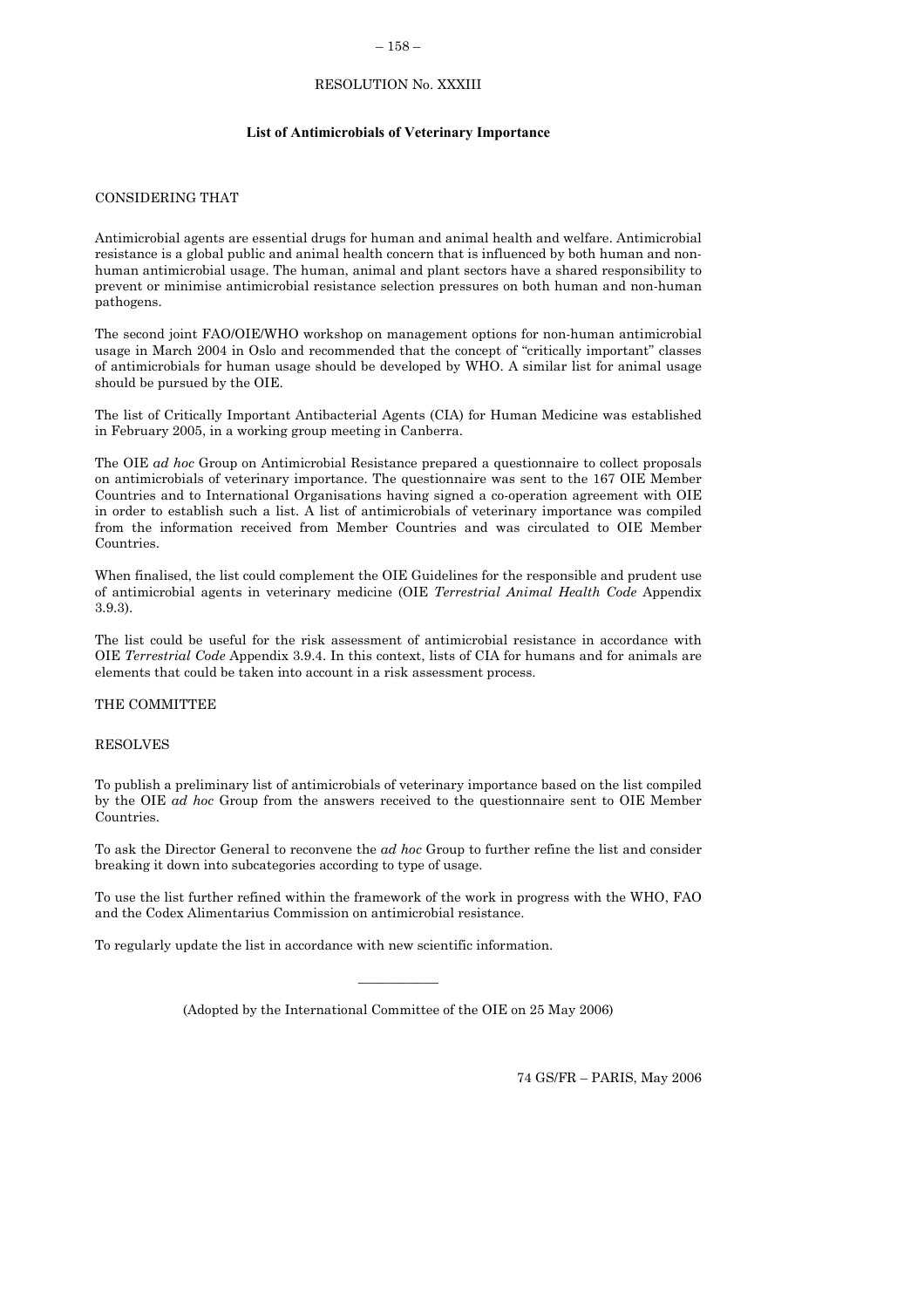#### – 159 –

## RESOLUTION No. XXXIV

#### <span id="page-50-0"></span>**Future approaches needed to ensure that veterinary education meets societal demands**

## CONSIDERING THAT

Developments in all countries of the world with the resultant risks to animal and public health and their impact on trade in animals and animal products demand the involvement of the veterinary profession in all aspects of animal production and well-being,

Emerging and future societal demands dictate that the scope of veterinary training must include considerations of traceability, animal welfare, bio-security, ecosystem health and surveillance for animal diseases, the early detection of, and rapid response to animal disease outbreaks,

This demand needs to be met by training veterinarians and veterinary para-professional personnel in areas essential for the care of terrestrial and aquatic animals,

University and other veterinary training institutions in all countries of the world should strive to meet this challenge,

The quality of Veterinary Services and certification depends on the competence of both veterinary officers and private veterinarians, as they share responsibilities for controlling animal diseases and zoonoses and for ensuring food safety.

#### THE COMMITTEE

### RESOLVES THAT

- 1. The OIE should promote worldwide the development of veterinary curricula both for initial training and for continuing professional development that include the subjects dictated to the veterinary organisation by the emerging societal demand. Collaboration between universities and between universities, Veterinary Services and other stakeholders, is essential to achieve the above-objectives;
- 2. Universities and veterinary training institutions should develop their curricula accordingly taking into account among others the basic principles as well as the standards of the OIE*;*
- 3. The OIE should develop standards and guidelines for the continuing education of the agents of the Veterinary Services (in accordance with the OIE definition) to assure the quality of Veterinary Services;
- 4. The National veterinary accreditation bodies worldwide should ensure that in their accreditation procedures knowledge of the OIE standards and guidelines is included;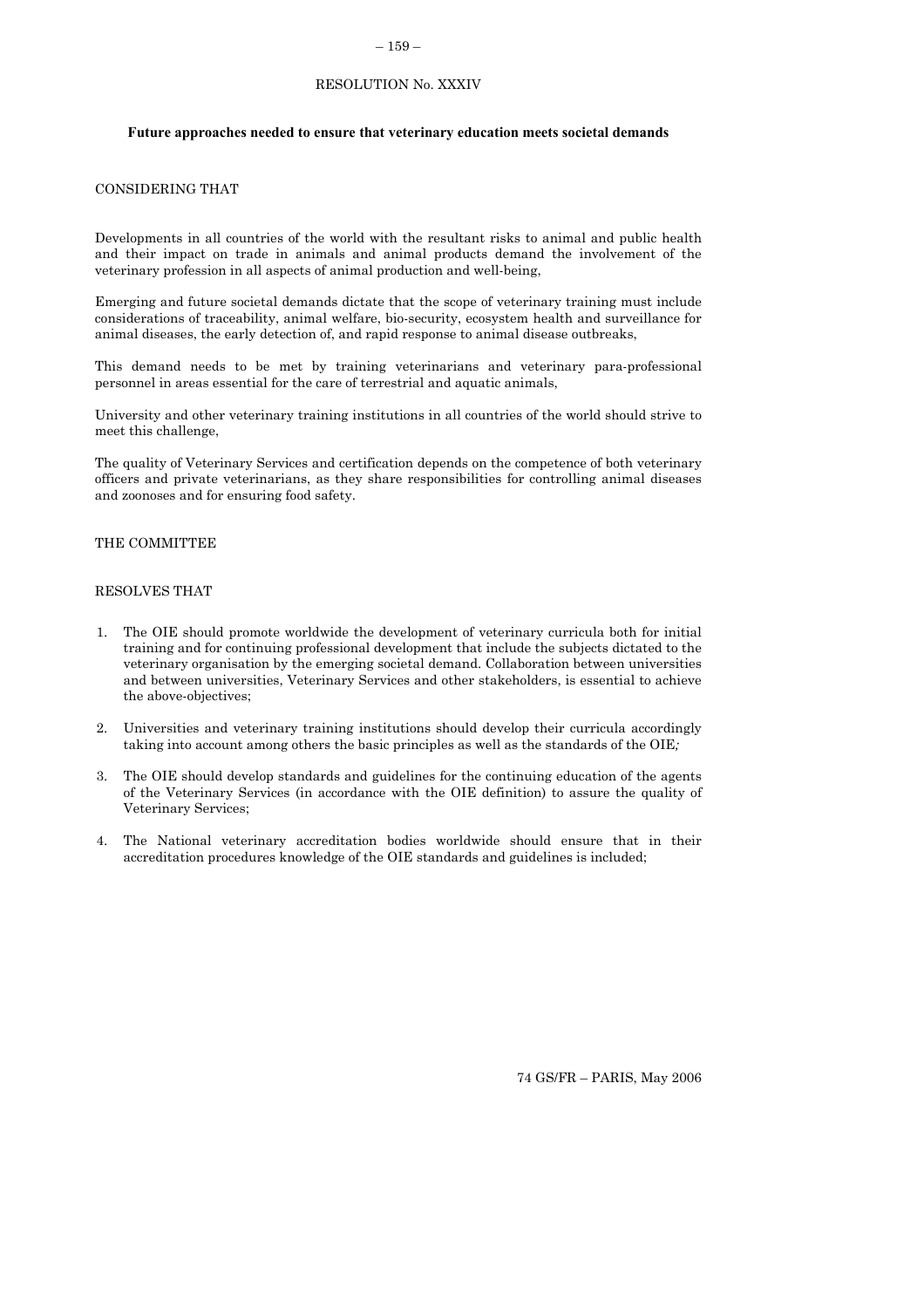<span id="page-51-0"></span>5. The OIE should promote the implementation of international programmes for official veterinarians in collaboration with other international organisations. To this end the use of OIE Collaborating Centres in veterinary training and recent developments in distance learning are considerable assets. Member Countries should promote public/private sectors, tertiary institutions and donor agency participation in the facilitation and the provision of the necessary fundings for these training programmes.

 $\overline{\phantom{a}}$ 

(Adopted by the International Committee of the OIE on 25 May 2006)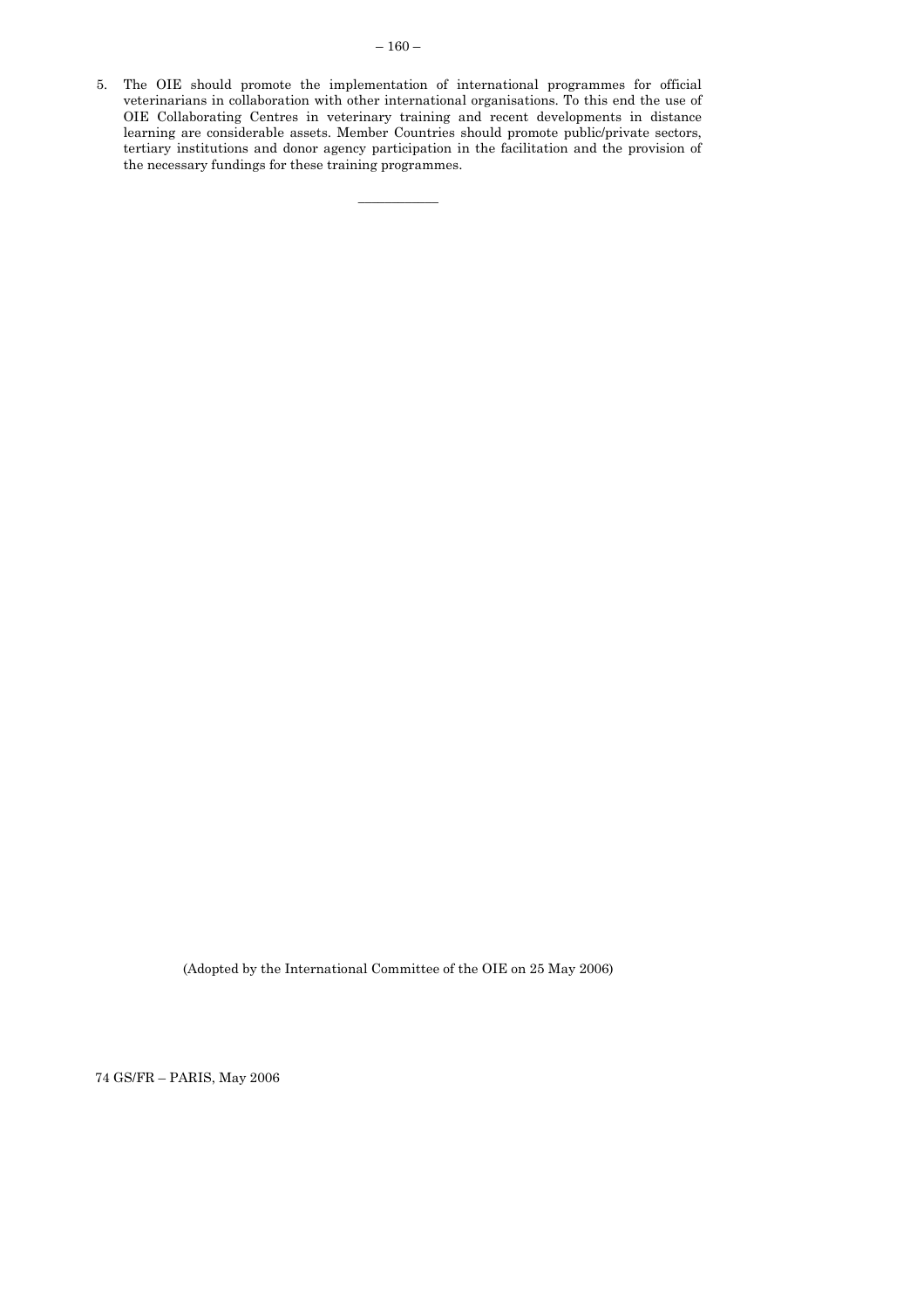### $-161-$

## RESOLUTION No. XXXV

#### **Economic and social justification for investment in animal health and zoonoses**

## CONSIDERING

The significant negative socio-economic impact of animal diseases at the national, regional and global levels, especially the impact of transboundary diseases,

The recent acceleration in the global spread of certain emerging and re-emerging transboundary animal diseases, and infections, most of which are zoonotic, as a result of globalisation,

The Global Public Good character of public and private policies and activities aimed at preventing and controlling pathogens of animal origin that could become transboundary in nature, or be used for bioterrorism,

The need to take account of the probability and impact of the various threats in order to prioritise sustainable and flexible allocation of national and/or external resources,

The existence of international standards adopted by OIE Member Countries in the areas of disease information, surveillance, and control of animal and zoonotic diseases, as well as in the area of quality and evaluation of Veterinary Services,

The fundamental role that national Veterinary Services must play in preventing and controlling animal diseases, including zoonoses, whilst complying with and implementing OIE standards,

The pressing need to ensure that these standards are implemented in all OIE Member Countries in order to prevent and contain the spread of pathogens of animal origin at the national, regional, and global levels, and to overcome the economic and other limitations to successful implementation of these standards that exist in some countries,

The existence and use, under the auspices of the OIE, of the "Performance, Vision and Strategy" (PVS) instrument, a new tool designed to facilitate the identification of areas of improvement to bring national Veterinary Services into compliance with the OIE quality standards in the *Terrestrial Animal Health Code*. This will help to prevent and control animal diseases more effectively and/or to demonstrate to their trading partners that the health certificates that they issue are supported by reliable procedures,

The need to continually improve this instrument, in compliance with OIE procedures, as experience in using it grows,

The decision of the World Bank and the donor community represented at the Beijing Conference in January 2006 to consider the use of the PVS tool under the auspices of the OIE as an extremely useful approach for any Member Country requesting international financial aid to build the capacity of its Veterinary Services and help to bring them into compliance with OIE standards, in order to pinpoint the fields in which priority investment must be made,

The need to conduct appropriate socio-economic and financial analyses to evaluate more accurately the direct and indirect effects of health crises of animal origin, as well as the cost of measures needed to prevent and control such crises via the activities of national Veterinary Services, in order to guide policymakers to invest in animal health policies,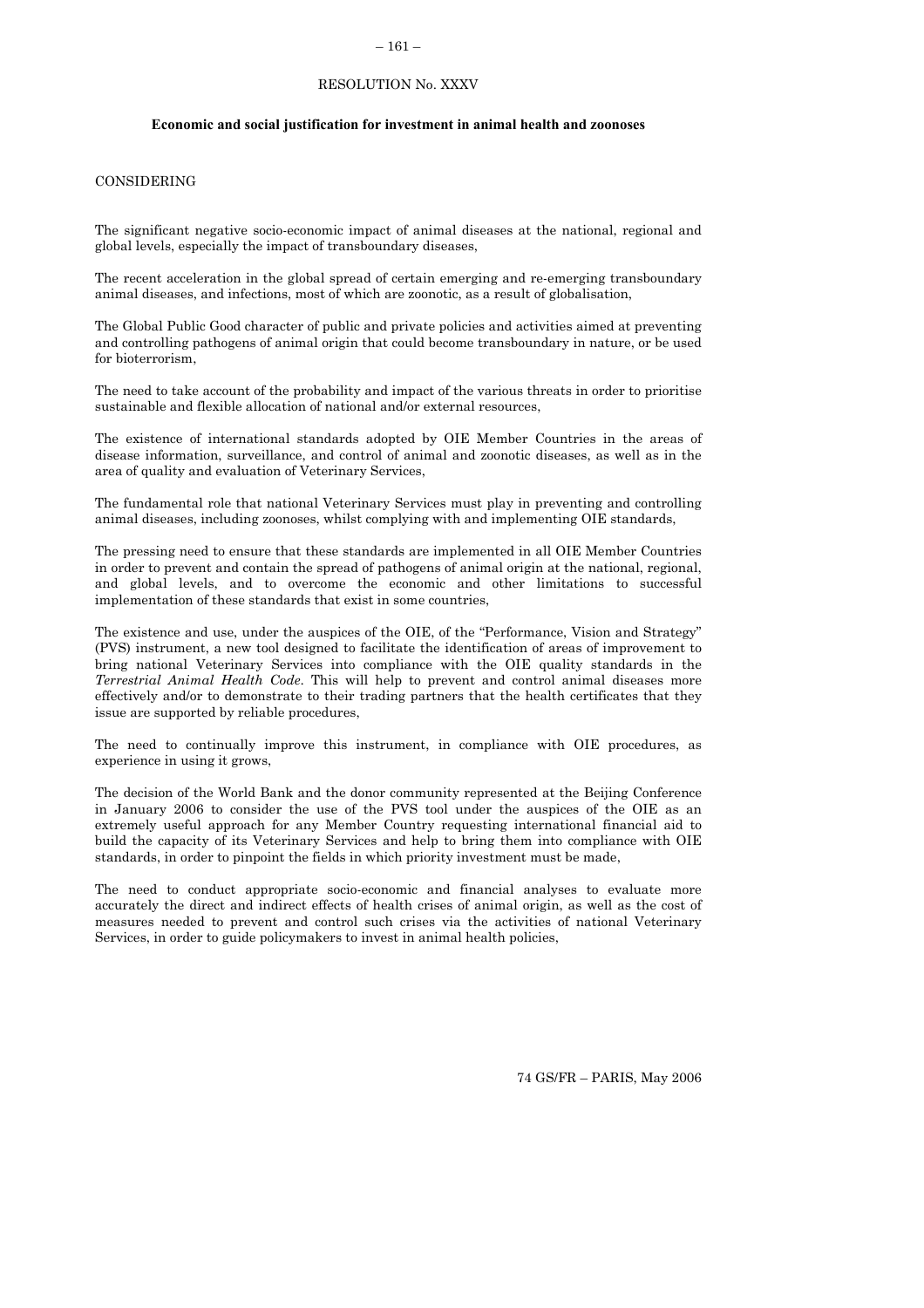<span id="page-53-0"></span>The need to continue the technical, economic and financial analyses aimed at fostering the creation or improvement of national, regional and global insurance and reinsurance mechanisms for reducing the adverse economic effects of health crises on sectors and countries,

The need to support OIE Member Countries in the area of socio-economic and financial analyses relating to animal health policies,

The need to support any OIE Member Country that so requests, in the area of Veterinary Service evaluation, notably in the context of assimilating it into the Global Public Good concept, as well as in the context of the 1991 Doha Declaration aimed at facilitating the access of developing and transition countries to the international market in animals and animal products,

The need for the OIE to have Collaborating Centres to support it in the aforementioned areas, including the training of experts responsible for animal health economical surveys and for supporting the evaluation programmes for Veterinary Services in Member Countries that so desire,

The OIE mandate stemming from the Fourth Strategic Plan to improve animal health in the world, by exerting its influence on governments and the international community to invest effectively in implementing animal health and research policies based on OIE standards,

## THE INTERNATIONAL COMMITTEE

## RECOMMENDS THAT

- 1. The OIE should intensify its actions to help prevent and control animal diseases, including zoonoses, more effectively at the national, regional and global levels, by continually updating appropriate standards and guidelines and using its influence on national policymakers and international development institutions to build the capacity of the Veterinary Services of all its Member Countries;
- 2. The OIE should continue to support the Member Countries by helping the donor community to guide investment for building the capacity of the Veterinary Services of any Member Country by promoting use of the PVS instrument worldwide;
- 3. The OIE should use the World Animal Health and Welfare Fund, created by Resolution No. XVII and adopted by the OIE International Committee in May 2004, to make available to its Member Countries economic and financial analysis and methodologies aimed at measuring more accurately the direct and indirect effect of animal diseases and health crises at the national, regional and global levels and for identifying the best means for funding;
- 4. The OIE should use the World Animal Health and Welfare Fund to support its Member Countries by analysing and promoting a general framework for financing support to a global governance system for animal health. This framework should include the survey of the setting up of a global compensation fund supporting the methods used to control pathogens of animal origin (such as for culling in outbreaks) aimed at encouraging the declaration of outbreaks and facilitating early detection and a rapid response to disease outbreaks;
- 5. The OIE should use the World Animal Health and Welfare Fund to support its Member Countries to analyse and make the case for insurance and reinsurance systems aimed at reducing the harm suffered by Member Countries and their livestock sectors during health crises;
- 6. The OIE should call for applications from its Member Countries to establish one or more Collaborating Centre(s) to support it in all the aforementioned areas;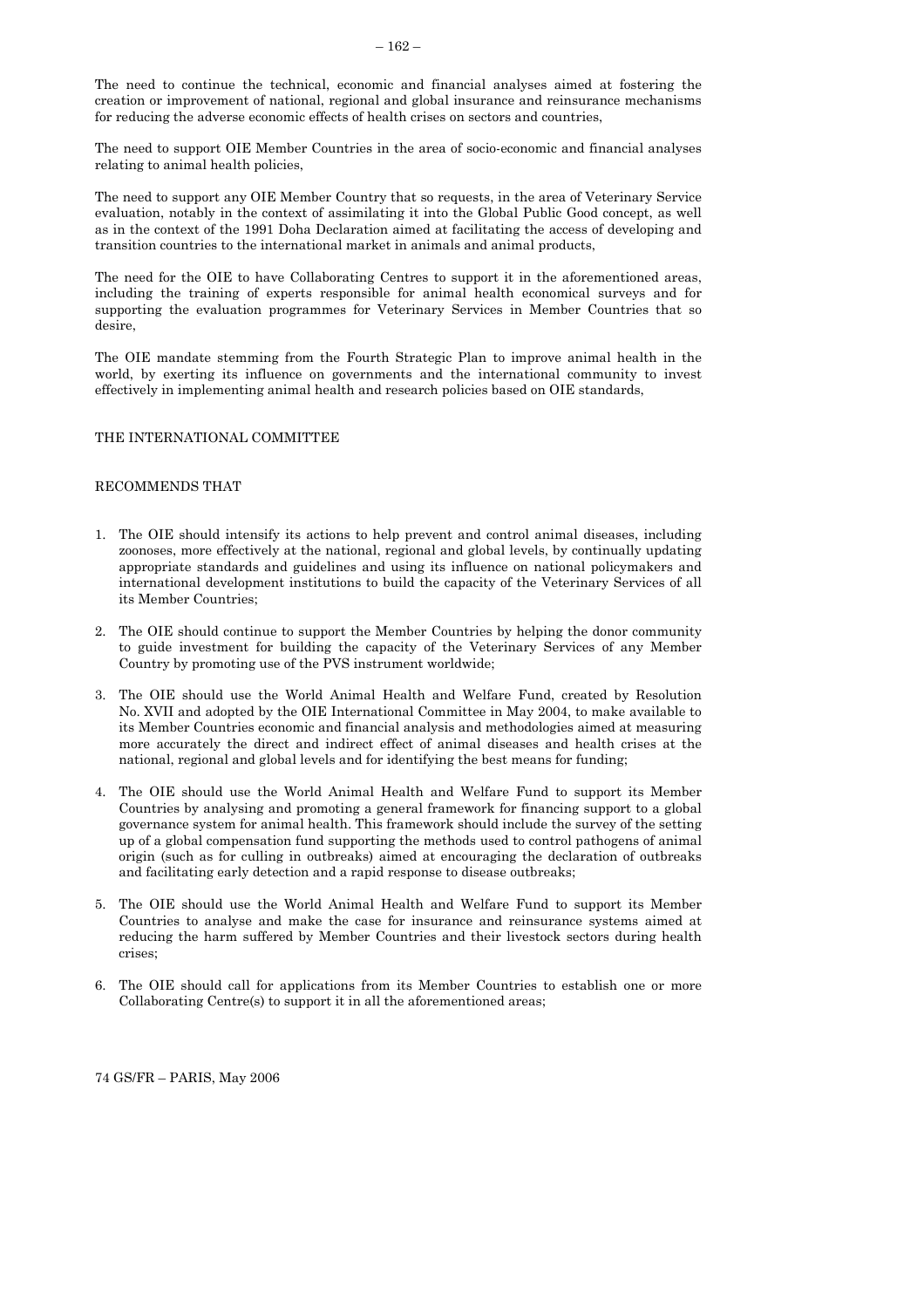- 7. The OIE should select and train competent experts, with the support of the Collaborating Centres responsible for training veterinary officials, to support the evaluation and then the promotion of the Veterinary Services of Member Countries that so desire;
- 8. The OIE should continue its actions for promoting the quality and evaluation of its Member Countries' Veterinary Services, by regularly updating the standards pertaining thereto, as well as the PVS instrument, whenever necessary calling upon the services of the ad hoc group on the quality of Veterinary Services, which is responsible for reporting to the Specialist Commissions in this field which will make appropriate proposals to the International Committee;
- 9. Member Countries are invited to include in their national budget the necessary resources to implement the OIE standards.

 $\frac{1}{2}$  ,  $\frac{1}{2}$  ,  $\frac{1}{2}$  ,  $\frac{1}{2}$  ,  $\frac{1}{2}$  ,  $\frac{1}{2}$  ,  $\frac{1}{2}$ 

(Adopted by the International Committee of the OIE on 25 May 2006)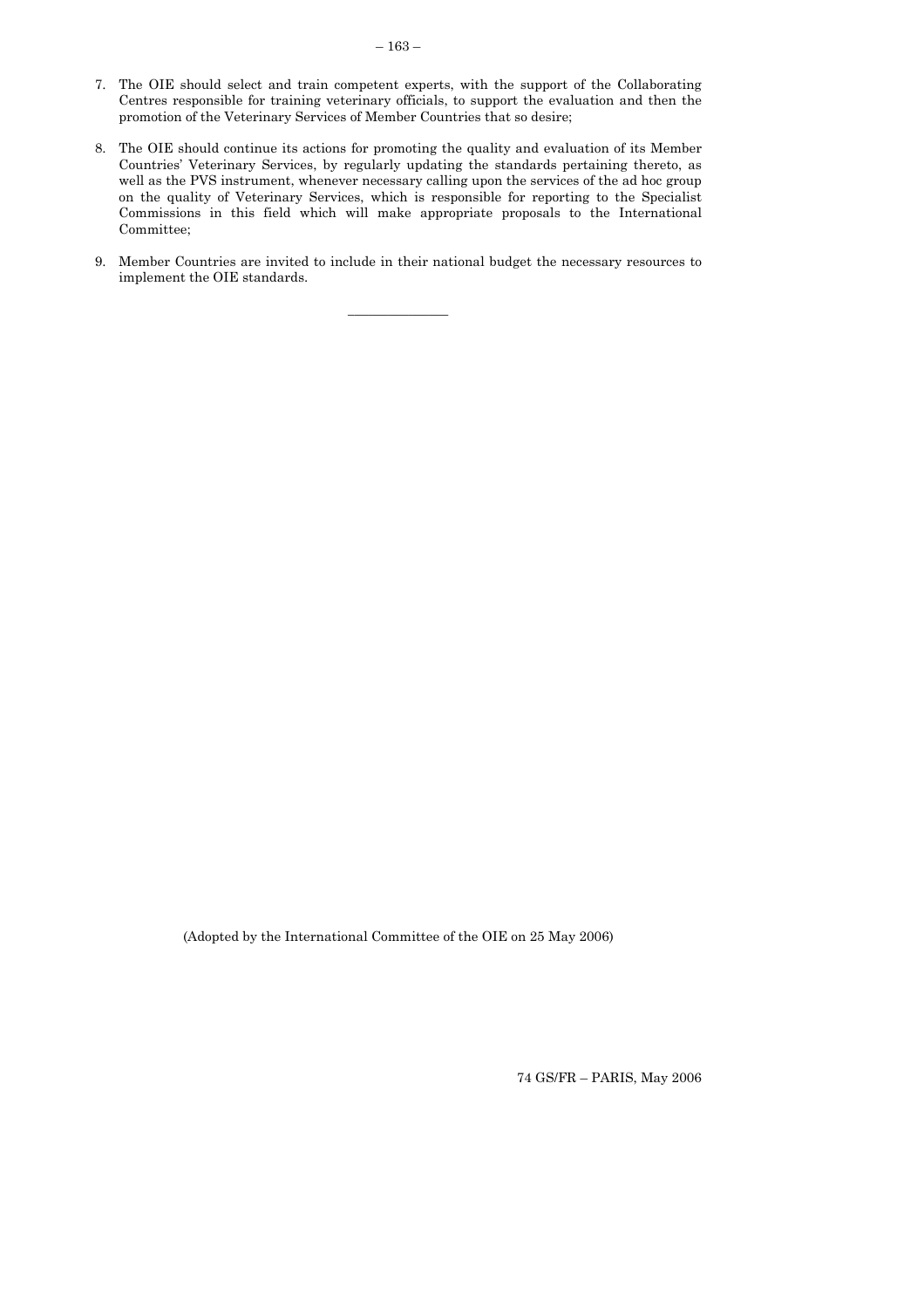## – 164 –

## RESOLUTION No. XXXVI

#### **Composition of the Sub Commission for the South East Asia Foot and Mouth Disease (SEAFMD) Campaign**

#### CONSIDERING THAT:

The Sub Commission for Foot and Mouth Disease has instituted the OIE South East Asia Foot and Mouth Disease (SEAFMD) control programme in 1997,

The SEAFMD Programme has so far achieved considerable success in the sub–regional harmonisation of control measures against FMD in South East Asia and is now considered as a model applicable to the harmonisation of control measures against other important animal diseases,

The SEAFMD Programme has been extended and has since January 2006 entered Phase III of its implementation,

The management of the SEAFMD Programme has not yet been entrusted to the Association of South East Asian Nations (ASEAN) as previously envisaged mainly because of the delay in the setting up of the Animal Health Trust Fund by ASEAN countries,

The Permanent Secretariat of the joint Regional FAO/OIE Framework for the Progressive Control of Transboundary Animal Diseases (GF-TADs) for Asia, the Far East and Oceania is located in the OIE Regional Representation in Tokyo, Japan. The GF-TADs Permanent Secretariat will also benefit from financial assistance provided by the Government of Japan and other donors,

The SEAFMD Regional Coordination Unit located in Bangkok (Thailand) will be considered as an OIE Sub regional Representation within Asia, the Far East and Oceania region,

Within the GF-TADs Agreement, OIE and FAO have decided to collaborate closely,

It is imperative to ensure that adequate national and international resources are available to sustain the Programme until the ASEAN Trust Fund is able to meet all expenses involved in its sustainability,

The 12th Meeting of the OIE Sub-Commission for FMD held in Chiang Mai, Thailand, in February/March 2006 has recommended that the OIE International Committee review the composition of the Sub-Commission to also include FAO and key donors,

## THE COMMITTEE

## RESOLVES THAT

The new composition of the Sub-Commission for FMD in South East Asia be constituted as follows:

- a) President: to be nominated by the OIE Director General
- b) Vice-Presidents: Two Vice-Presidents to be elected among the FMD National Coordinators of Member Countries